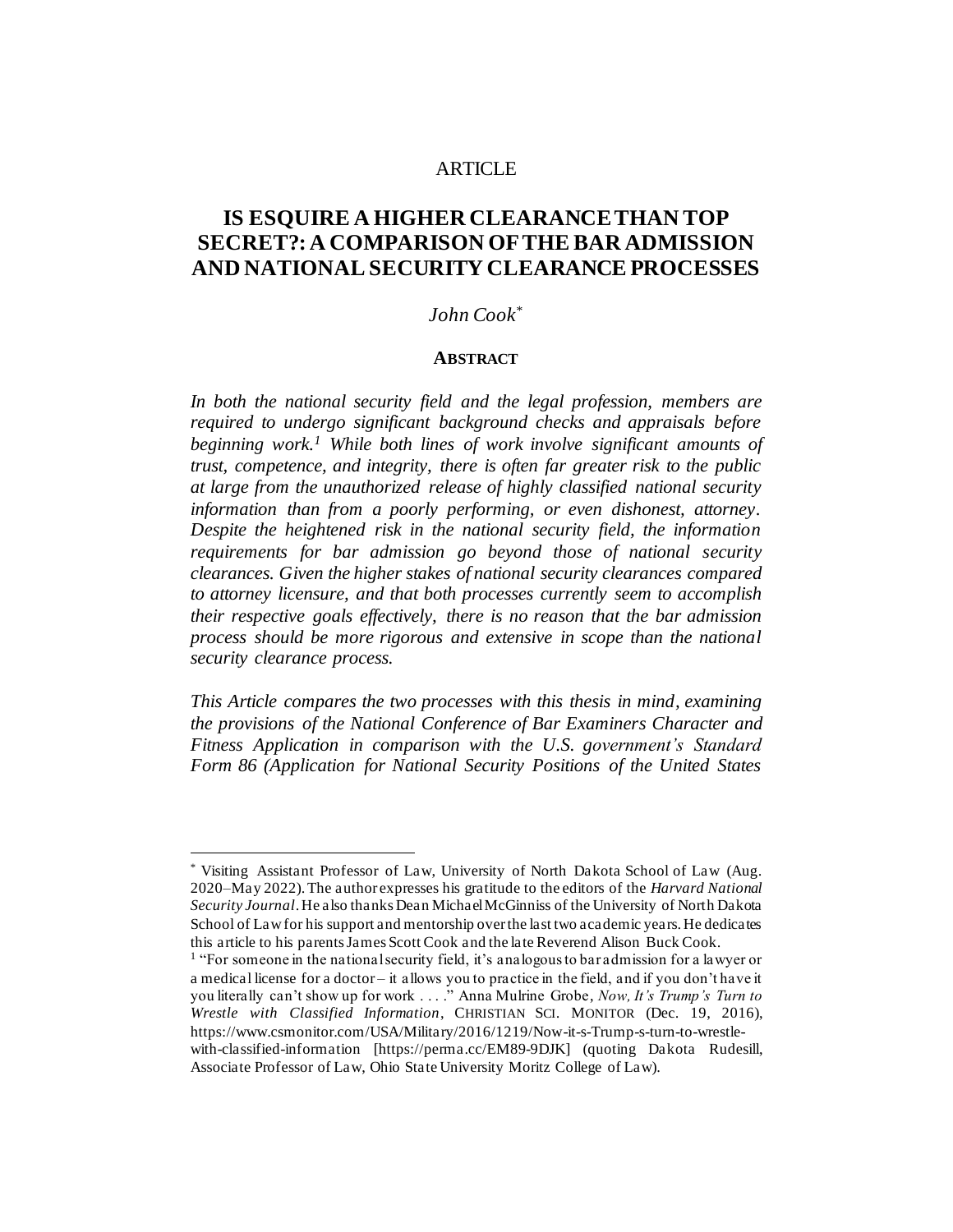*Government) as well as other aspects of the two processes.<sup>2</sup> Overall, this comparison leads to the conclusion that the bar admissions process should more closely parallel the procedures used for national security clearance decisions.*

# **CONTENTS**

| 422                                                         |
|-------------------------------------------------------------|
|                                                             |
|                                                             |
|                                                             |
|                                                             |
| II. THE BAR ADMISSIONS CHARACTER AND FITNESS PROCESS441     |
|                                                             |
|                                                             |
|                                                             |
| C. Forms in States That Do Not Use the NCBE Form447         |
|                                                             |
|                                                             |
|                                                             |
|                                                             |
|                                                             |
|                                                             |
|                                                             |
|                                                             |
|                                                             |
|                                                             |
| .459                                                        |
|                                                             |
| Closely Parallel the National Security Clearance Process462 |
|                                                             |
|                                                             |

<sup>&</sup>lt;sup>2</sup> This Article does not discuss the bar examination because it is generally treated as a separate portion of the licensing process for attorneys. However, the examination requirement for law licensure is an additional and very significant hurdle that national security clearance applicants need not endure. Whether the bar examination or character and fitness is the more arduous portion of the process is certainly debatable.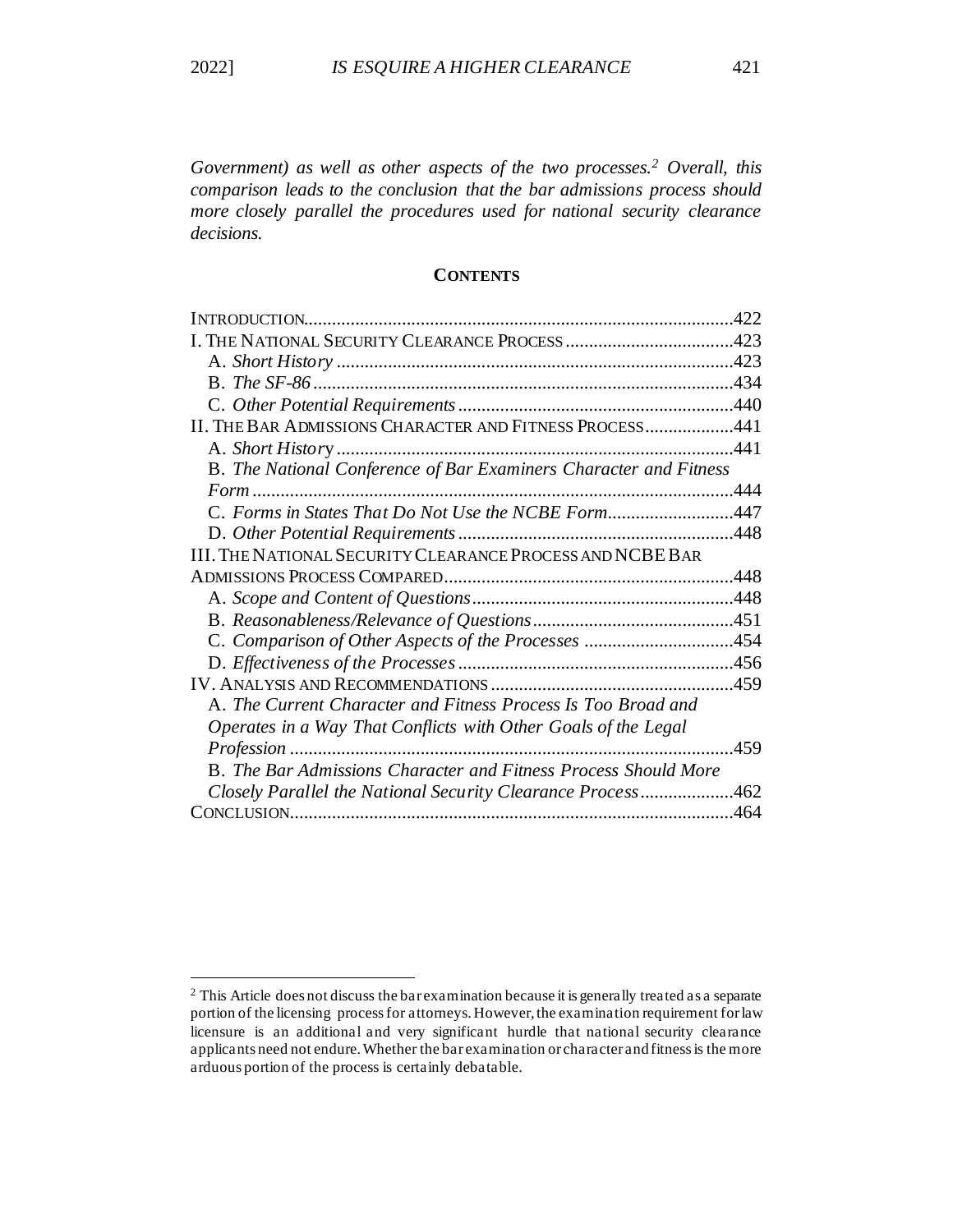#### **INTRODUCTION**

o work in either the national security field or the legal profession, candidates must endure the substantial hurdle of a highly invasive background check. Submission of the Standard Form 86 (SF-86) is To work in either the national security field or the legal profession, candidates must endure the substantial hurdle of a highly invasive background check. Submission of the Standard Form 86 (SF-86) is required of candidat admission must complete a character and fitness form, <sup>4</sup> which the National Conference of Bar Examiners (NCBE) supplies many states.<sup>5</sup> Although there are other steps that may be required in these processes, completing their respective forms is a very substantial task that applicants must face.<sup>6</sup>

This Article compares the two processes primarily by examining the scope of the SF-86 and the NCBE Form. This comparison reveals that the SF-86 asks a significantly fewer percentage of questions without a time limit in their scope than does the NCBE Form. Furthermore, the questions in the SF-86 are more relevant to vetting national security clearance candidates than are the questions on the NCBE for bar applicants. Moreover, both clearance recissions and clearance refusals have generally low rates, as is the case with discipline imposed on attorneys. Although significant harm can come to the public from an unethical or inept lawyer, the harm that can come from misused or mishandled national security information is, in most instances, notably greater. This Article concludes that the national security clearance process provides significant guidance towards improving the bar admissions process, including that most of the questions on the NCBE should be limited in temporal scope instead of seeking information within the scope of a candidate's lifetime.

<sup>3</sup> *See infra* Part I.B.

<sup>4</sup> *See Bar Admission,* YALE L. SCH., https://law.yale.edu/student-life/careerdevelopment/students/career-guides-advice/bar-admission [https://perma.cc/NA6S-4H36] (last visited Dec. 21, 2021) ("[Y]our character and fitness must be established as a prerequisite to licensure. To assess these qualities, you will be required to provide detailed information about your background.").

<sup>5</sup> *See infra* Part II.A.

<sup>6</sup> *See infra* Parts I.B, I.C, II.B, II.C, II.D.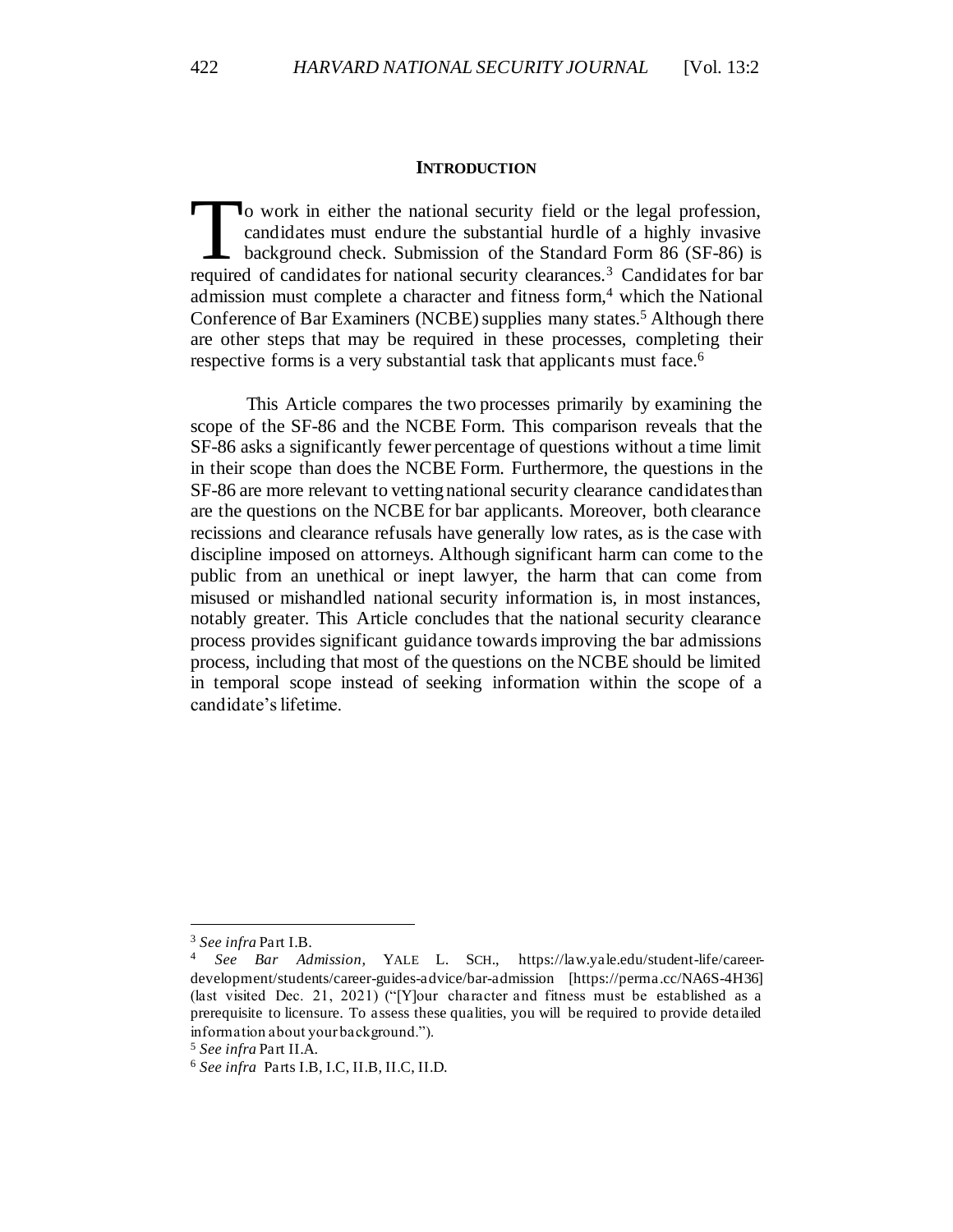#### **I. THE NATIONAL SECURITY CLEARANCE PROCESS**

#### *A. Short History*

The protection of state secrets for foreign policy reasons has been a concern of the United States since its founding.<sup>7</sup> Protecting war-time military information has also long been an undertaking.<sup>8</sup> Even in the days of the Continental Army, various officers, including George Washington himself, inscribed certain documents with "Confidential" or "Secret."<sup>9</sup> Though not immediately adopted, these procedures paved the way for the modern system of protecting national security information.<sup>10</sup>

During the 1800s, the government began placing terms "such as Secret, Confidential, or Private" on government information to that indicate such materials should not be publicly distributed.<sup>11</sup> Nevertheless, national security information was not guarded through any official protocol directly intended to shield it.<sup>12</sup> Also, the media and General McClellan agreed to

<sup>7</sup> FOREIGN AFFS. DIV., LEGIS. REFERENCE SERV., LIBR. OF CONG., 92D CONG., 1ST SESS., SECURITY CLASSIFICATION AS A PROBLEM IN THE CONGRESSIONAL ROLE IN FOREIGN POLICY 1 (Comm. Print 1971); *see also id.* at 2 ("Secrecy has been practiced to some degree in diplomatic and military affairs throughout the nation's history."); ROBERT TIMOTHY REAGAN,FED.JUD.CTR.,KEEPING GOVERNMENT SECRETS: APOCKET GUIDE ON THE STATE-SECRETS PRIVILEGE, THE CLASSIFIED INFORMATION PROCEDURES ACT, AND CLASSIFIED INFORMATION SECURITY OFFICERS 1 (2d ed. 2013) (quoting Classified National Security Information, Exec. Order No. 13,526, 75 Fed. Reg. 707, 707 (Jan. 5, 2010)), https://www.fjc.gov/sites/default/files/2016/Keeping-Government-Secrets-2d-Reagan-

<sup>2013.</sup>pdf [https://perma.cc/D26F-M5R4] ("[T]hroughout our history, the national defense has required that certain information be maintained in confidence in order to protect our citizens, our democratic institutions, our homeland security, and our interactions with foreign nations."); Faaris Akremi, Note, *Does Justice "Need to Know?": Judging Classified State Secrets in the Face of Executive Obstruction*, 70 STAN. L. REV. 973, 976 (2018) ("Some information is too sensitive to release to the public. Details of military strategies, sensitive technologies, and other state secrets could, in the wrong hands, endanger national security. The institutions of our government have recognized as much in creating the state secrets privilege. . . . Though the precise provenance of the privilege is unclear, its first precedents date from early British law and the founding of the United States.").

<sup>8</sup> *See* FOREIGN AFFS. DIV., *supra* note 7, at 1; s*ee also id.* at 2; REAGAN, *supra* note 7, at 1 (quoting Exec. Order No. 13,526, 75 Fed. Reg. 707, 707 (Jan. 5, 2010)).

<sup>9</sup> *See* HAROLD C. RELYEA, CONG. RSCH. SERV., RL33494, SECURITY CLASSIFIED AND CONTROLLED INFORMATION: HISTORY, STATUS, AND EMERGING MANAGEMENT ISSUES 1 (Feb. 8, 2008). Doing so "[f]ollow[ed] long-standing military practice . . . ." *Id.* <sup>10</sup> *See id.*

<sup>11</sup> *See Developments in the Law: The National Security Interest and Civil Liberties*, 85 HARV. L. REV. 1130, 1192 (1972).

<sup>12</sup> *Id.* at 1192–93.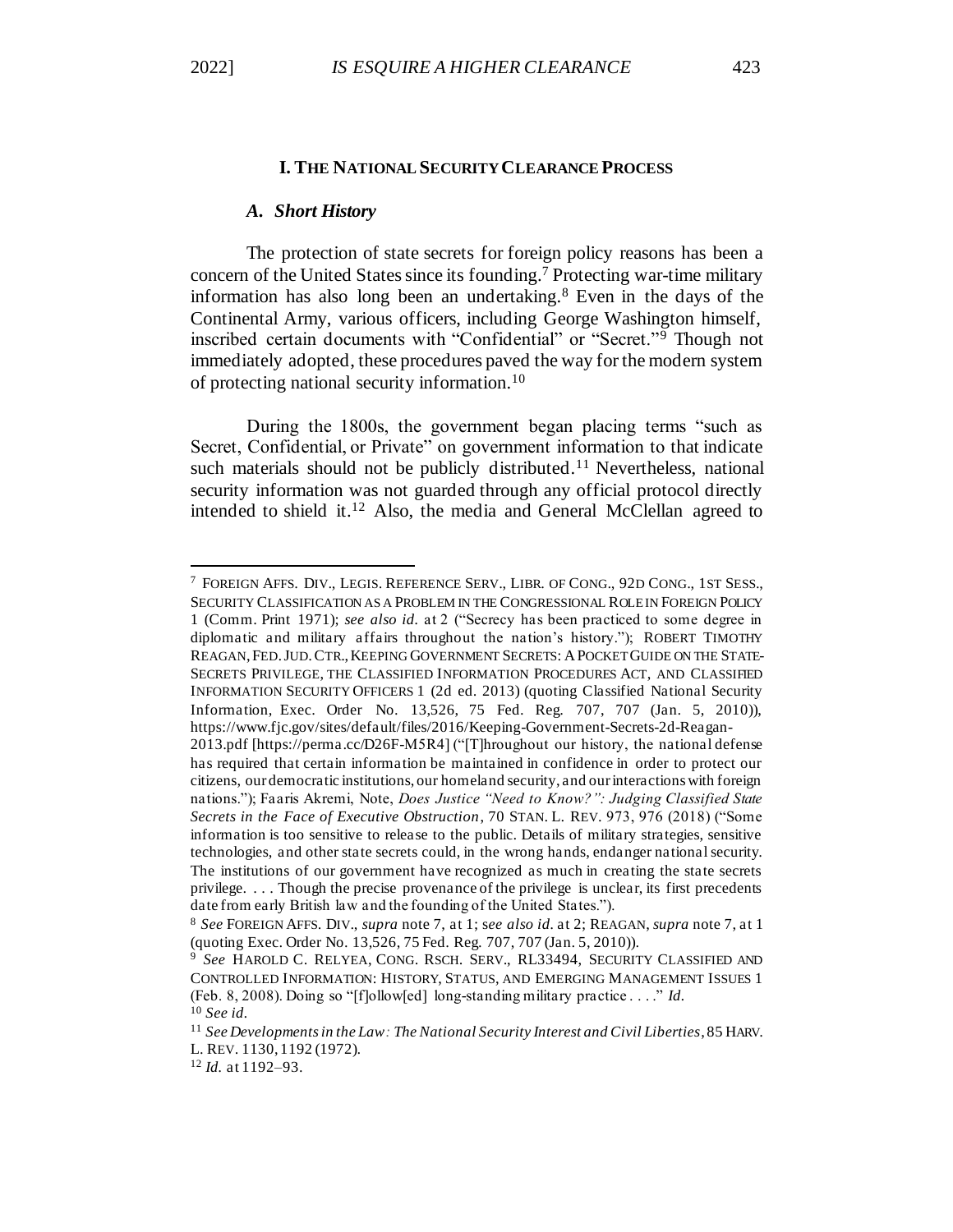vague dissemination restrictions in the course of the Civil War.<sup>13</sup> The Civil Service Act of 1883 mandated that federal job candidates "possess the requisite character, reputation, trustworthiness, and fitness for employment."<sup>14</sup>

In February 1912, through General Orders No. 3, the War Department implemented record-based initial "systematic procedures for the protection of national defense information."<sup>15</sup> The "registry system" met its end after the United States joined World War I; the General Headquarters of the American Expeditionary Force replaced it in November 1917 with a threecomponent classification marking procedure.<sup>16</sup>

In 1940, President Franklin D. Roosevelt signed Executive Order 8,381.<sup>17</sup> In this Executive Order, which recognized the military classification system, when "defining . . . installations or equipment requiring protection against the dissemination of information concerning them, the President named as one criterion the classification as 'secret,' 'confidential,' or 'restricted' under the direction of either the Secretary of War or the Secretary of the Navy."<sup>18</sup> In 1950, the term "top secret" made its first formal appearance in President Harry Truman's Executive Order 10,104.<sup>19</sup> Classification protocols were formally expanded beyond military entities in 1951 in Executive Order 10,290, which also placed "security information" under the

<sup>13</sup> *See id.* at 1193. This situation was not one-sided. Specifically, "[t]he press was requested to refrain from printing any matter which might furnish aid and comfort to the enemy, while the Government was urged to provide all information about military engagements which was suitable for publication." *Id.* (citing FREEDOM OF THE PRESS FROM HAMILTON TO THE WARREN COURT 247–29 (H. Nelson ed., 1967)).

<sup>14</sup> William Henderson, *A Brief History of the U.S. Personnel Security Program*, CLEARANCEJOBS (June 29, 2009), https://news.clearancejobs.com/2009/06/29/a-briefhistory-of-the-u-s-personnel-security-program/ [https://perma.cc/Z7PL-4RYG].

<sup>&</sup>lt;sup>15</sup> RELYEA, *supra* note 9, at 2. (Under this scheme, "[r]ecords determined to be 'confidential' were to be kept under lock, 'accessible only to the officer to whom intrusted [sic]." Furthermore, "[s]erial numbers were issued for all such 'confidential' materials, with the numbers marked on the documents, and lists of same kept at the offices from which they emanated.")

<sup>16</sup> *See id.*

<sup>17</sup> FOREIGN AFFS. DIV., *supra* note 7, at 3.

<sup>18</sup> *Id.* at 4.

<sup>19</sup> *See id.* However, "this designation had been in use some years earlier." *See also* Exec. Order No. 10,104, 15 Fed. Reg. 597 (Feb. 1, 1950).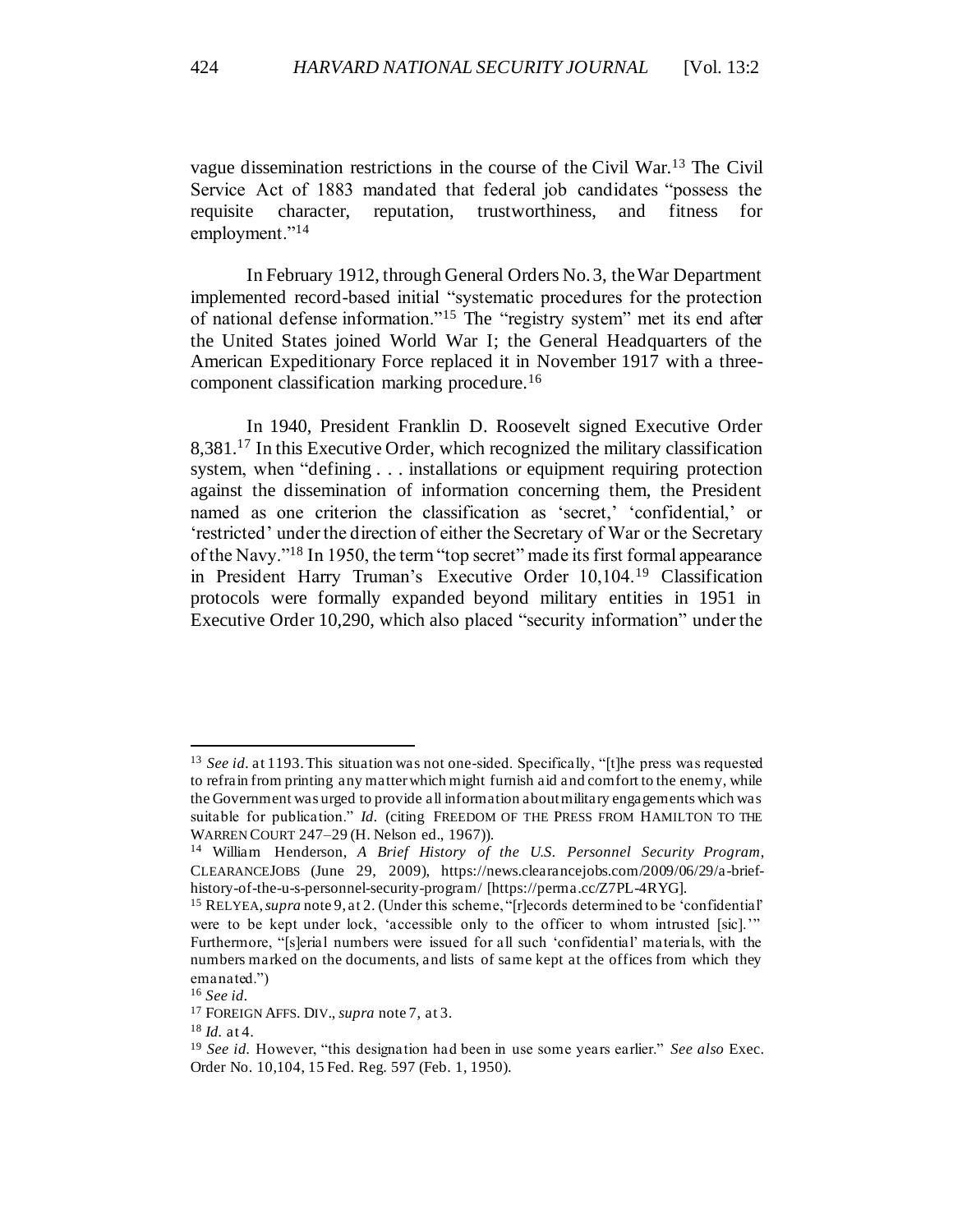scheme.<sup>20</sup> Moreover, all Executive Department agencies and departments were empowered to classify material.<sup>21</sup>

In 1953, President Dwight D. Eisenhower issued Executive Order  $10,450$ <sup>22</sup> which directed the following:

The appointment of each civilian officer or employee in any department or agency of the Government shall be made subject to investigation. The scope of the investigation shall be determined in the first instance according to the degree of adverse effect the occupant of the position sought to be filled could bring about, by virtue of the nature of the position, on the national security, but in no event shall the investigation include less than a national agency check (including a check of the fingerprint files of the Federal Bureau of Investigation), and written inquiries to appropriate local law-enforcement agencies, former employers and supervisors, references, and schools attended by the person under investigation  $\dots$ <sup>23</sup>

This Executive Order also explicitly directed that:

<sup>20</sup> *See* FOREIGN AFFS. DIV., *supra* note 7, at 4. The Executive Order "defined 'classified security information' to [be] 'official information the safeguarding of which is necessary in the interest of national security, and which is classified for such [reason] by appropriate classifying authority.'" *Id.* (quoting Exec. Order No. 10,290, pt. II, para. 4, 16 Fed. Reg. 9795, 9797 (Sept. 27, 1951)). Also, "[t]hese regulations shall apply only to classified security information as defined in paragraph 4 of Part II . . . ." Regulations Establishing Minimum Standards for the Classification, Transmission, and Handling, by Departments and Agencies of the Executive Branch, of Official Information Which Requires Safeguarding in the Interest of the Security of the United States, Exec. Order No. 10,290, 3 C.F.R. 471, 472 pt. I, para. 1(d) (1952).

<sup>21</sup> *See* FOREIGN AFFS.DIV., *supra* note 7, at 4*;* Exec. Order No. 10,290, pt. II, para. 4, 16 Fed. Reg. 9795, 9797 (Sept. 27, 1951); *cf.* REYLEA, *supra* note 9, at 3 ("[T]he order extended classification authority to nonmilitary entities throughtout [sic] the executive branch, to be exercised by, presumably but not explicitly limited to, those having some role in 'national security' policy.").

<sup>&</sup>lt;sup>22</sup> The SF-86 specifically lists Executive Orders 10,450, 10,865, 12,333, and 12,968 as its "Authority to Request this Information[J] [d]epending upon the purpose of your investigation." U.S. OFF. OF PERS. MGMT., STANDARD FORM 86: QUESTIONNAIRE FOR NATIONAL SECURITY POSITIONS, INTRODUCTORY PAGES (Nov. 2016), https://www.opm.gov/forms/pdf\_fill/sf86.pdf [https://perma.cc/B3J5-5LPT] [hereinafter STANDARD FORM 86]. It also mentions 5 U.S.C. §§ 3301, 3302, 9101; 42 U.S.C. §§ 2165, 2201; 50 U.S.C.; and 5 C.F.R. pts. 2, 5, 731, 732, 736. *Id.* It finally notes that Executive Order 9,397 (as amended by Executive Order 13,478) is its basis for seeking applicants' social security numbers. *Id.*

<sup>&</sup>lt;sup>23</sup> Security Requirements for Government Employment, Exec. Order No. 10,450, 18 Fed. Reg. 2,489 (Apr. 27, 1953).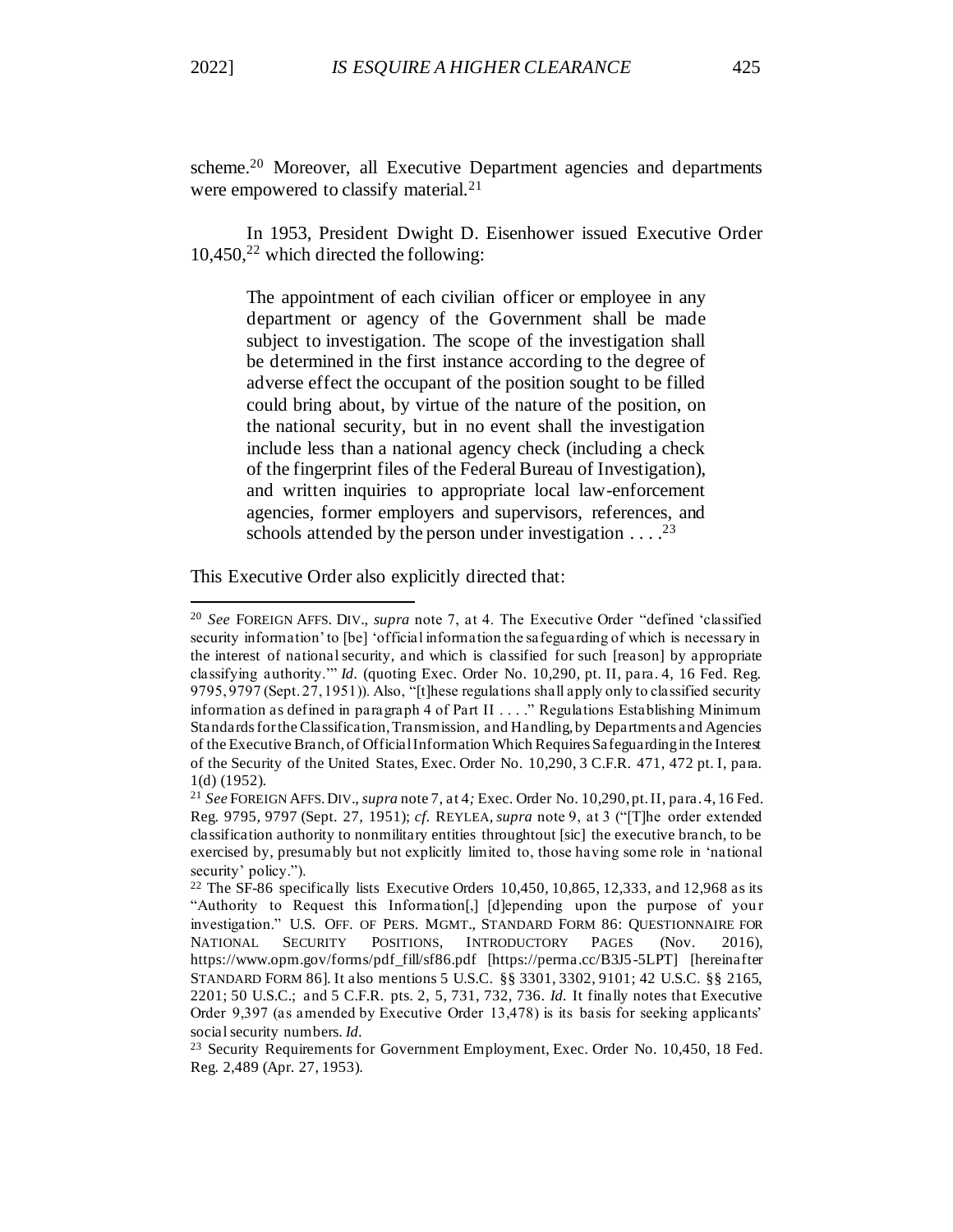The investigations conducted pursuant to this order shall be designed to develop information as to whether the employment or retention in employment in the Federal service of the person being investigated is clearly consistent with the interests of the national security. Such information shall relate, but shall not be limited, to the following: (1) Depending on the relation of the Government employment to the national security: . . . (iii) Any criminal, infamous, dishonest, immoral, or notoriously disgraceful conduct, habitual use of intoxicants to excess, drug addiction, sexual perversion.<sup>24</sup>

This "order . . . unleashed the targeted and relentless purging of all LGBT Americans from federal service."<sup>25</sup> Also in 1953, Executive Order 10,501 was signed, which superseded Executive Order 10,290.<sup>26</sup> This Executive Order "narrowed the number of agencies authorized to classify [material] and redefined the usage of the various security labels."<sup>27</sup>

Executive Orders 11,652 and 12,065, which Presidents Richard Nixon and Jimmy Carter signed, respectively, "narrowed the bases and discretion for assigning official secrecy to executive branch documents and

<sup>24</sup> *Id.* § 8(a), at 74.

<sup>&</sup>lt;sup>25</sup> MATTACHINE SOCIETY OF WASHINGTON, D.C. (PREPARED BY MCDERMOTT WILL  $\&$ EMERY LLP), AMERICA'S PROMISE OF RECONCILIATION AND REDEMPTION: THE NEED FOR AN OFFICIAL ACKNOWLEDGMENT AND APOLOGY FOR THE HISTORIC GOVERNMENT ASSAULT ON LGBT FEDERAL EMPLOYEES AND MILITARY PERSONNEL 1 (2021); *see also* Judith Adkins, "*These People Are Frightened to Death": Congressional Investigations and the Lavender Scare*, 48 PROLOGUE MAG. (Summer 2016), https://www.archives.gov/publications/prologue/2016/summer/lavender.html

<sup>[</sup>https://perma.cc/K6W3-GDLG] ("Beginning in the late 1940s and continuing through the 1960s, thousands of gay employees were fired or forced to resign from the federal workforce because of their sexuality. . . . President Dwight D. Eisenhower's 1953 Executive Order #10450, 'Security Requirements for Government Employment' . . . explicitly added sexuality to the criteria used to determine suitability for federal employment. With the stroke of a pen, the President effectively banned gay men and lesbians from all jobs in the U.S. government—the country's largest employer.").

<sup>26</sup> *See* FOREIGN AFFS. DIV., *supra* note 7, at 4.

<sup>&</sup>lt;sup>27</sup> *Id.* According to Relyea, this Executive Order "withdrew classification authority from 28 entities; limited this discretion in 17 other units to the agency head; returned to the 'national defense' standard for applying secrecy; eliminated the 'Restricted' category, which was the lowest level of protection; and explicitly defined the remaining three classification areas to prevent their indiscriminate use." RELYEA, *supra* note 9, at 3.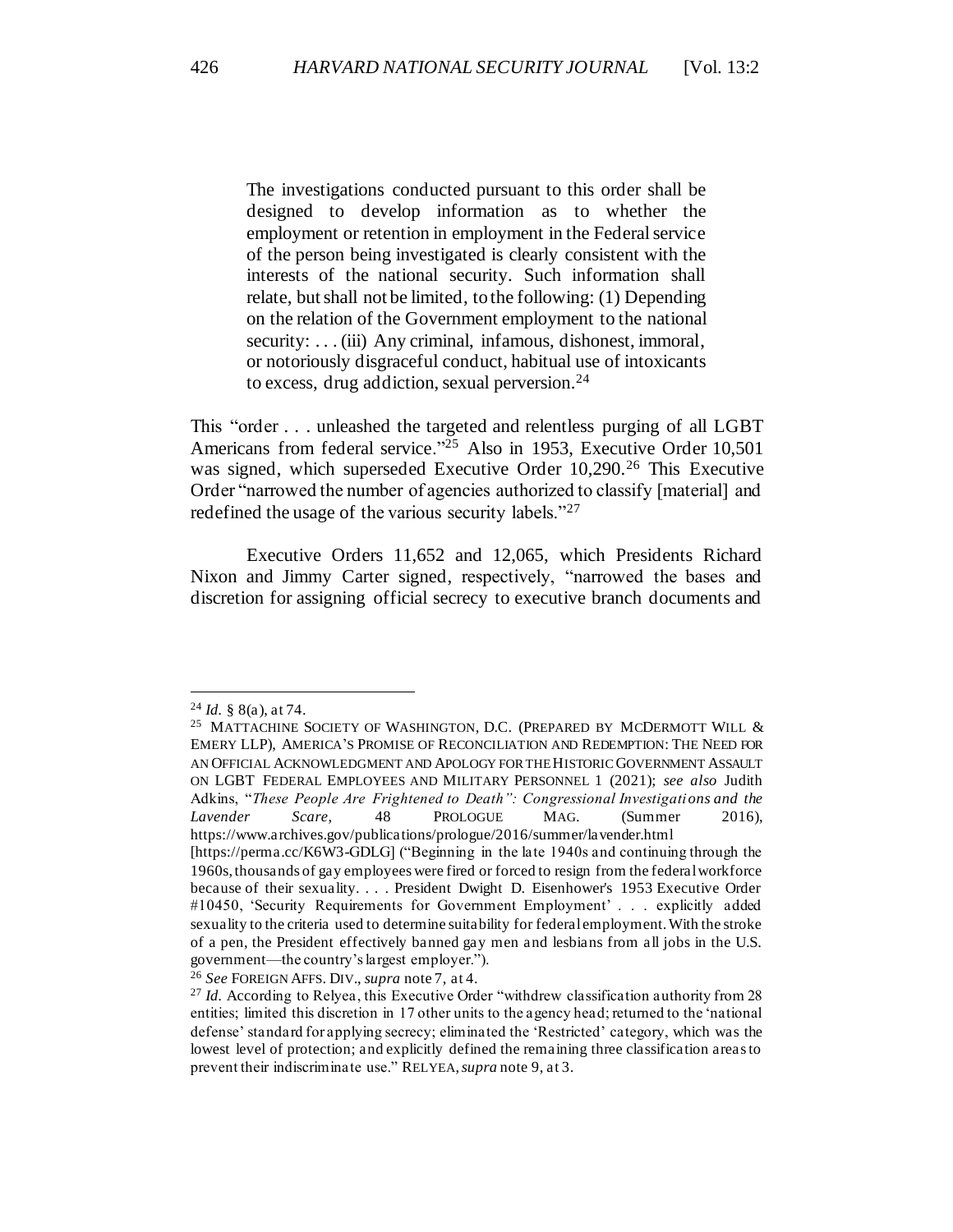materials."<sup>28</sup> Under Executive Order 11,652:

[O]fficial information or material which requires protection against unauthorized disclosure in the interest of the national defense or foreign relations of the United States (hereinafter collectively termed "national security") shall be classified in one of three categories . . . as follows:

(A) "Top Secret." "Top Secret" refers to that national security information or material which requires the highest degree of protection. The test for assigning "Top Secret" classification shall be whether its unauthorized disclosure could reasonably be expected to cause exceptionally grave damage to the national security. Examples of "exceptionally grave damage" include armed hostilities against the United States or its allies; disruption of foreign relations vitally affecting the national security; the compromise of vital national defense plans or complex cryptologic and communications intelligence systems; the revelation of sensitive intelligence operations; and the disclosure of scientific or technological developments vital to national security. This classification shall be used with the utmost restraint.

(B) "Secret." "Secret" refers to that national security information or material which requires a substantial degree of protection. The test for assigning "Secret" classification shall be whether its unauthorized disclosure could reasonably be expected to cause serious damage to the national security. Examples of "serious damage" include disruption of foreign relations significantly affecting the national security; significant impairment of a program or policy directly related to the national security; revelation of significant military plans or intelligence operations; and compromise of significant scientific or technological developments relating to national security. The classification "Secret" shall be sparingly used. (C) "Confidential." "Confidential" refers to that national security information or material which requires protection. The test for assigning "Confidential" classification shall be whether its unauthorized disclosure could reasonably be

<sup>28</sup> RELYEA, *supra* note 9, at 3 (citing Classification and Declassification of Nationa l Security Information and Material, Exec. Order No. 11,652, 37 Fed. Reg. 5,209 (Mar. 10, 1972) [hereinafter Exec. Order No. 11,652]); National Security Information, Exec. Order No. 12,065, 43 Fed. Reg. 28,949 (June 28, 1978).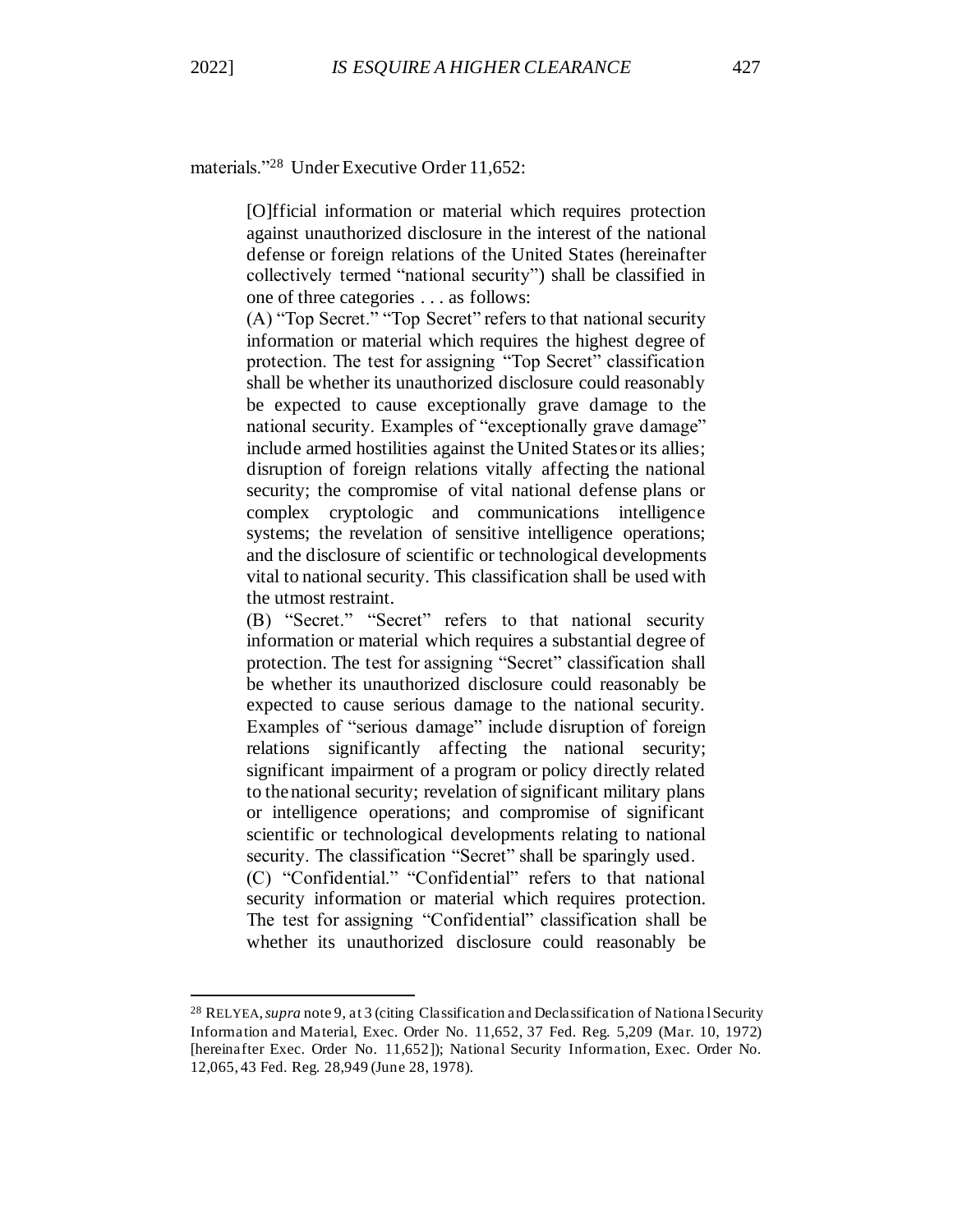expected to cause damage to the national security.<sup>29</sup>

By way of the Executive Order, "[an] originating Department or other appropriate authority may impose, in conformity with the provisions of this order, special requirements with respect to access, distribution and protection of classified information and material, including those which presently relate to communications intelligence, intelligence sources and methods and cryptography."<sup>30</sup> However, the Order also directed that "[n]o other categories shall be used to identify official information or material as requiring protection in the interest of national security, except as otherwise expressly provided by statute."<sup>31</sup> In addition, it established protocol for lowering classification levels and "[d]eclassification."<sup>32</sup>

Executive Order 12,065 retained the same three-level scheme as Executive Order 11,652.<sup>33</sup> Executive Order 12,065 also directed that "[e]xcept as provided in the Atomic Energy Act of 1954, as amended, this Order provides the only basis for classifying information."<sup>34</sup> Furthermore, "[i]f there is reasonable doubt which designation is appropriate, or whether the information should be classified at all, the less restrictive designation should be used, or the information should not be classified."<sup>35</sup> The order further directs that:

Declassification of classified information shall be given emphasis comparable to that accorded classification. Information classified pursuant to this and prior Orders shall be declassified as early as national security considerations permit. Decisions concerning declassification shall be based on the loss of the information's sensitivity with the passage of

<sup>34</sup> *Id.* § 1-101.

<sup>35</sup> *Id.*

<sup>&</sup>lt;sup>29</sup> Exec. Order No. 11,652 Introduction, § 1.

<sup>30</sup> *Id.* § 9.

<sup>31</sup> *Id.* § 1.

<sup>32</sup> *Id.* § 5. "Exemptions from [the Order's] General Declassification Schedule" were also set forth, *id.* § 5(B), as well as the requirement to "[r]eview . . . Exempted Material." *Id.* § 5(C). <sup>33</sup> *See* National Security Information, Exec. Order No. 12,065 § 1–1, 43 Fed. Reg. 28,949 (June 28, 1978) ("1-102. 'Top Secret' shall be applied only to information, the unauthorized disclosure of which reasonably could be expected to cause exceptionally grave d amage to the national security. 1-103. 'Secret' shall be applied only to information, the unauthorized disclosure of which reasonably could be expected to cause serious damage to the national security. 1-104. 'Confidential' shall be applied to information, the unauthorized disclosure of which reasonably could be expected to cause identifiable damage to the national security.").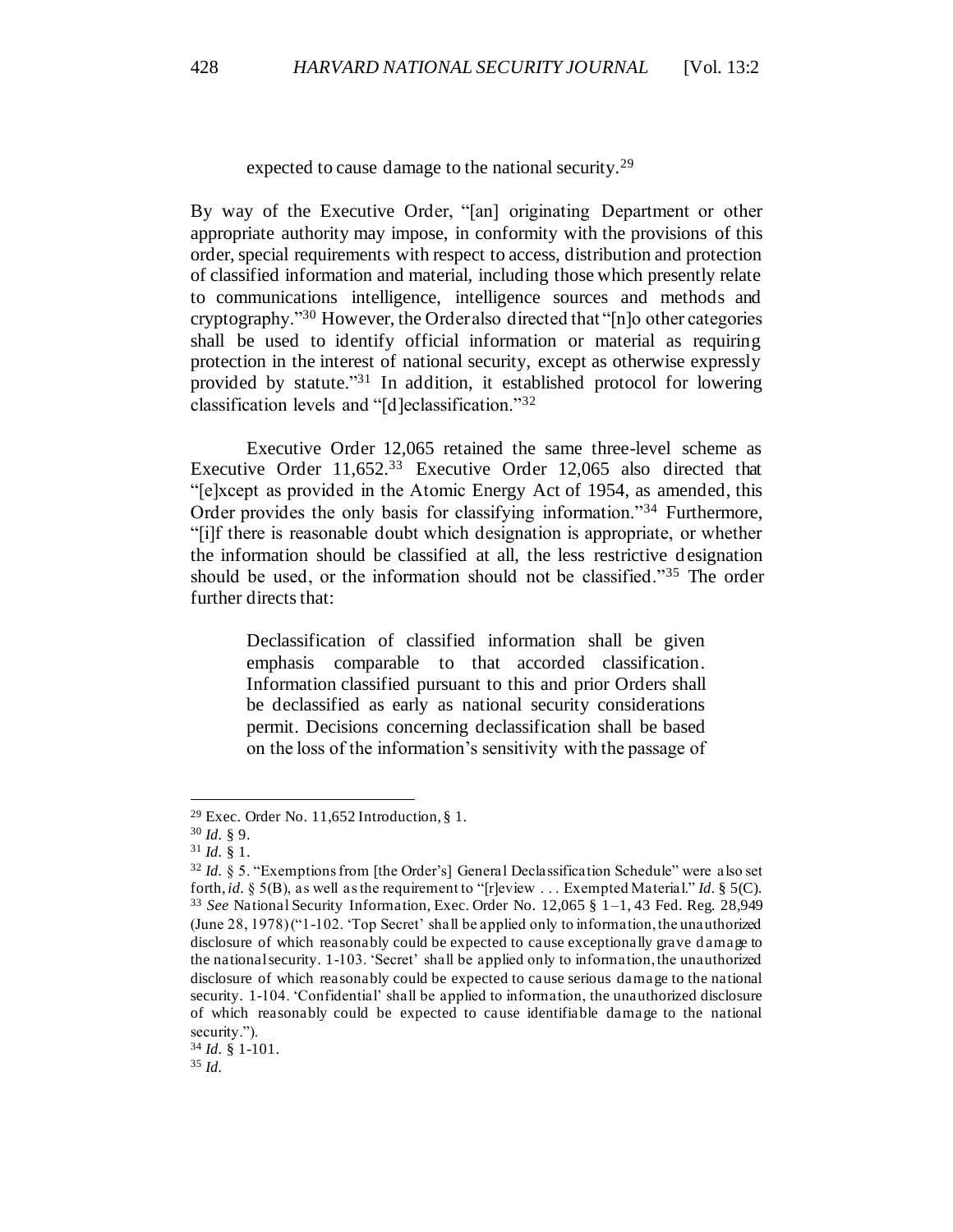time or on the occurrence of a declassification event.<sup>36</sup>

In addition, "[c]lassified information constituting permanently valuable records of the Government, as defined by 44 U.S.C. 2103, and information in the possession and control of the Administrator of General Services, pursuant to 44 U.S.C. 2107 or 2107 note, shall be reviewed for declassification as it becomes twenty years old."<sup>37</sup> Furthermore, "[n]o person may be given access to classified information unless that person has been determined to be trustworthy and unless access is necessary for the performance of official duties."<sup>38</sup>

Executive Order 12,065 also discussed "Special Access Programs."<sup>39</sup> More specifically, under the Order:

[Certain] [a]gency heads . . . may create special access programs to control access, distribution, and protection of particularly sensitive information classified pursuant to this Order or prior Orders. Such programs may be created or continued only by written direction and only by those agency heads and, for matters pertaining to intelligence sources and methods, by the Director of Central Intelligence. Classified information in such programs shall be declassified according to the provisions of Section 3. . . .

Special access programs may be created or continued only on a specific showing that:

(a) normal management and safeguarding procedures are not sufficient to limit need-to-know or access;

(b) the number of persons who will need access will be reasonably small and commensurate with the objective of providing extra protection for the information involved; and

<sup>39</sup> *Id.* § 4-2.

<sup>36</sup> *Id.* § 3-301.

<sup>&</sup>lt;sup>37</sup> *Id.* § 3-401. The Order also states that "the Secretary of Defense may establish special procedures for systematic review and declassification of classified cryptologic information, and the Director of Central Intelligence may establish special procedures for systematic review and declassification of classified information concerning the identities of clandestine human agents." *Id.* § 3-403. Nonetheless, "[t]hese procedures shall be consistent, so far as practicable, with the objectives of [certain other] Sections [of the Order]." *Id.* In addition, "[f]oreign government information shall be exempt from automatic declassification and twenty year systematic review. Unless declassified earlier, such information shall be reviewed for declassification thirty years from its date of origin." *Id.* § 3-404. <sup>38</sup> *Id.* § 4-101.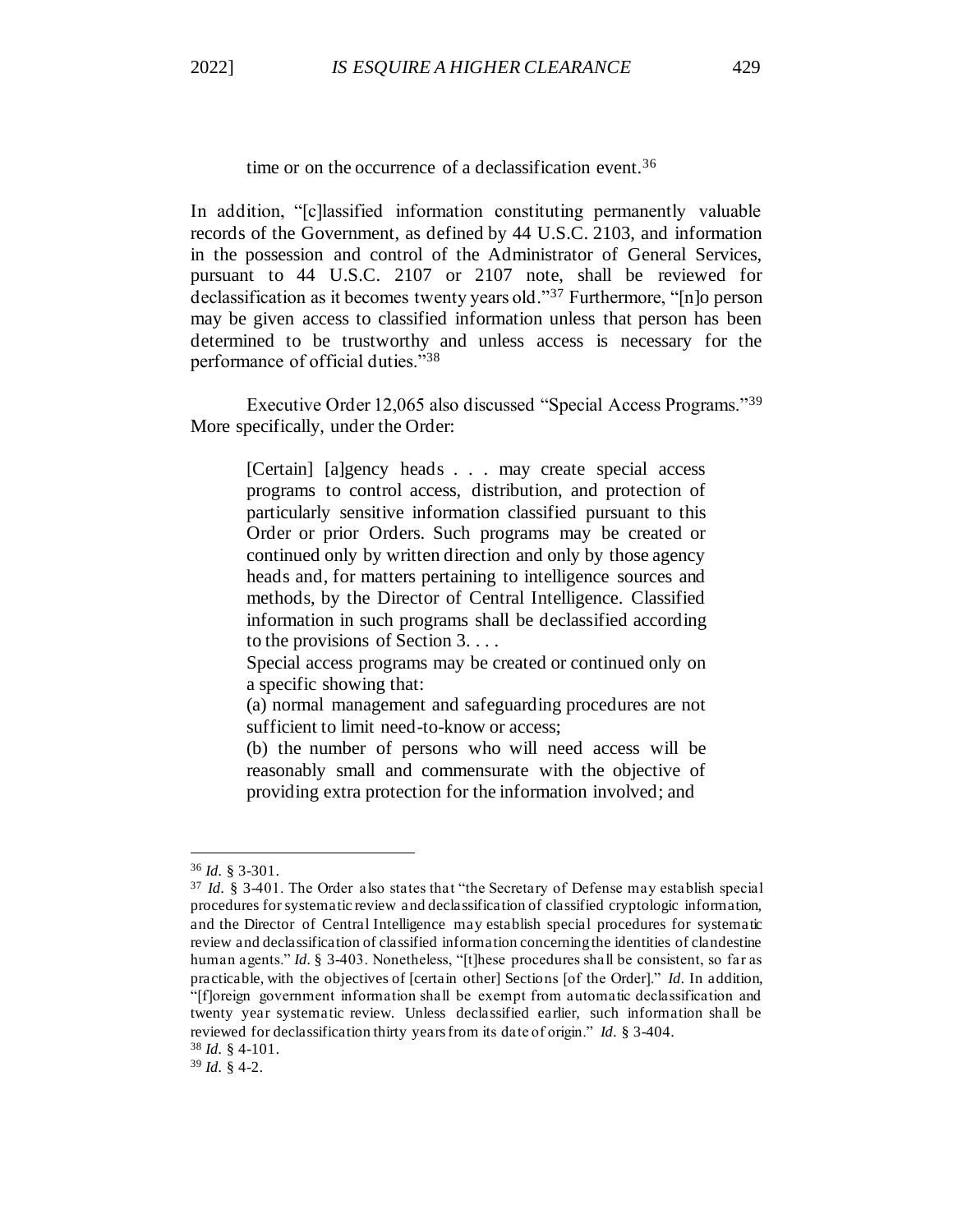(c) the special access controls balance the need to protect the information against the full spectrum of needs to use the information.<sup>40</sup>

Under President Ronald Reagan, the top secret/secret/confidential ranks stayed in force via Executive Order 12,356. <sup>41</sup> This Order directed that "[i]f there is reasonable doubt about the need to classify information, it shall be safeguarded as if it were classified pending a determination by an original classification authority, who shall make this determination within thirty (30) days."<sup>42</sup> It also directed that "[i]f there is reasonable doubt about the appropriate level of classification, it shall be safeguarded at the higher level of classification pending a determination by an original classification authority, who shall make this determination within thirty (30) days."<sup>43</sup> In addition, "[t]his order expanded the categories of classifiable information."<sup>44</sup>

Following the Reagan and George H.W. Bush Administrations, "E.O. 12958 [signed by President William J. Clinton] set limits for the duration of classification, prohibited the reclassification of properly declassified records, [and] authorized government employees to challenge the classification status of records." <sup>45</sup> It also "reestablished [a] balancing test [from] E.O. 12065

<sup>43</sup> *Id.*

<sup>40</sup> *Id.* §§ 4-201-02. The Order also sets other requirements for special access programs. *See id.* §§ 4-203-04 ("All special access programs shall be reviewed regularly and, except those required by treaty or international agreement, shall terminate automatically every five years unless renewed in accordance with [proper] procedures . . . . Within 180 days after the effective date of this Order, agency heads shall review all existing special access programs under their jurisdiction and continue them only in accordance with [proper] procedures . . . . Each of those agency heads shall also establish and maintain a system of accounting for special access programs."); *id.* § 4-404 ("Records shall be maintained by all agencies that reproduce paper copies of classified documents to show the number and distribution of reproduced copies . . . of all documents covered by special access programs distributed outside the originating agency.").

<sup>41</sup> *See* National Security Information, Exec. Order No. 12,356, 3 C.F.R. 166, 166–67 § 1.1(a) (1983) ("National security information (hereinafter 'classified information') shall be classified at one of the following three levels: (1) 'Top Secret' shall be applied to information, the unauthorized disclosure of which reasonably could be expected to cause exceptionally grave damage to the national security. (2) 'Secret' shall be applied to information, the unauthorized disclosure of which reasonably could be expected to cause serious damage to the national security. (3) 'Confidential' shall be applied to information, the unauthorized disclosure of which reasonably could be expected to cause damage to the national security.")

 $42$  *Id.* § 1.1(c), at 167.

<sup>44</sup> RELYEA, *supra* note 9, at 4 (citing Richard C. Ehlke & Harold C. Relyea, *The Reagan Administration Order on Security Classification: A Critical Assessment*, 30 FED.BAR NEWS & J., 91, 91–97 (1983)). <sup>45</sup> *Id.*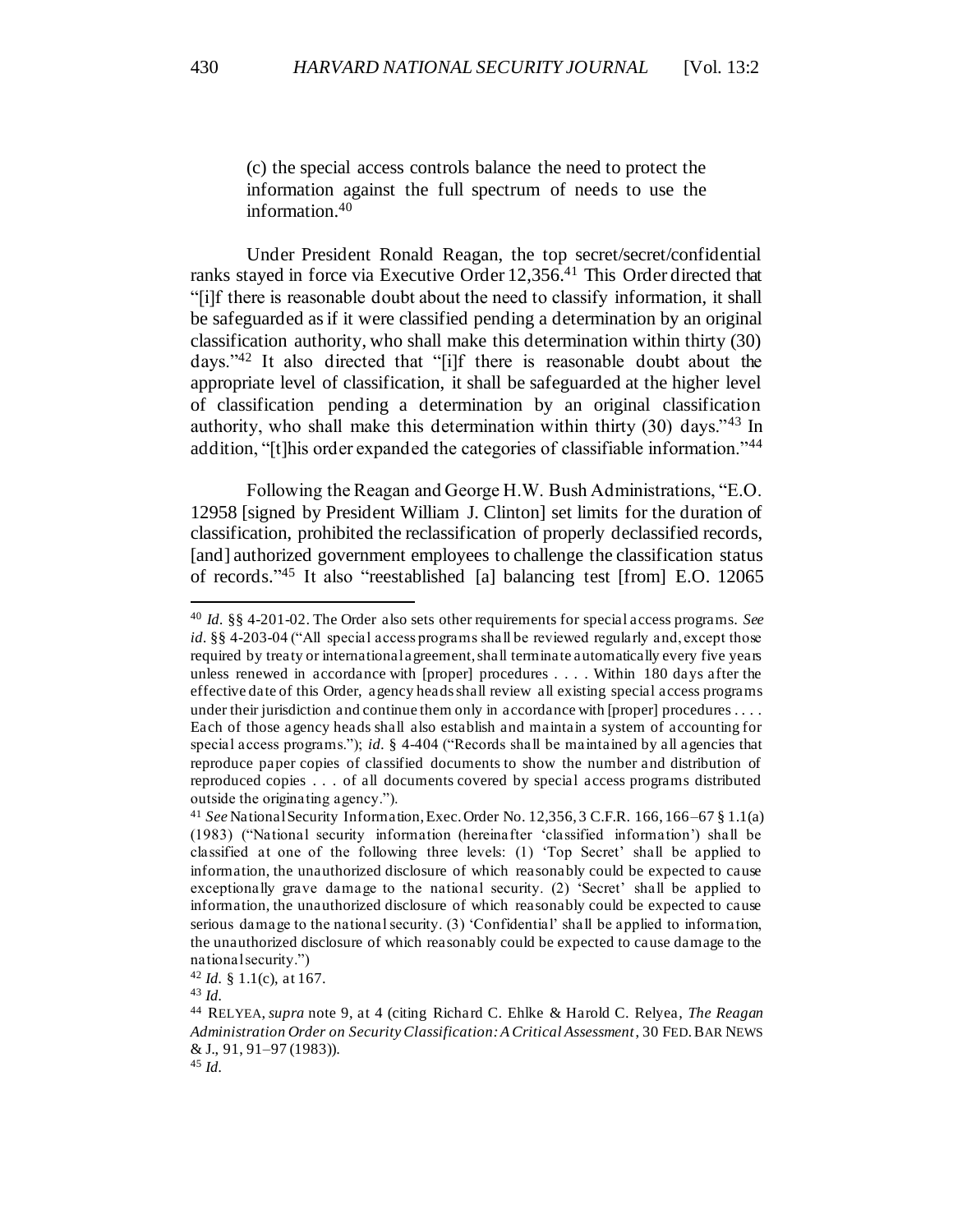(weighing the need to protect information vis-a-vis the public interest in its disclosure)."<sup>46</sup> President Clinton also signed Executive Order 12,968, which "establishe[d] a uniform Federal personnel security program for employees who will be considered for initial or continued access to classified information."<sup>47</sup> This order directed that:

Employees shall not be granted access to classified information unless they:

(1) have been determined to be eligible for access under . . . this order by agency heads or designated officials based upon a favorable adjudication of an appropriate investigation of the employee's background;

(2) have a demonstrated need-to-know; and

(3) have signed an approved nondisclosure agreement.<sup>48</sup>

Following a background check, and with U.S. citizenship a prerequisite,

[E]ligibility for access to classified information shall be granted only to employees . . . whose personal and professional history affirmatively indicates loyalty to the United States, strength of character, trustworthiness, honesty, reliability, discretion, and sound judgment, as well as freedom from conflicting allegiances and potential for coercion, and willingness and ability to . . . [properly work with] classified information.<sup>49</sup>

The Order also stated that "[e]mployees who are eligible for access to classified information  $\dots$  may  $\dots$  be reinvestigated if, at any time, there is reason to believe that they may no longer meet the standards for access established in this order." <sup>50</sup> The Order also mandates "periodic reinvestigations" after initial clearance.<sup>51</sup> In addition, the Order unambiguously states that "[t]he United States Government does not discriminate on the basis of race, color, religion, sex, national origin, disability, or sexual orientation in granting access to classified

<sup>46</sup> *Id.*

<sup>47</sup> Exec. Order No. 12,968, 60 Fed. Reg. 40,245 (Aug. 7, 1995).

<sup>48</sup> *Id.* § 1.2(c).

<sup>49</sup> *Id.* § 3.1(b) (This subsection allows "[e]xcept[ions] as provided in sections 2.6 and 3.3 of this order.").

<sup>50</sup> *Id.* § 3.4(b).

<sup>51</sup> *Id.*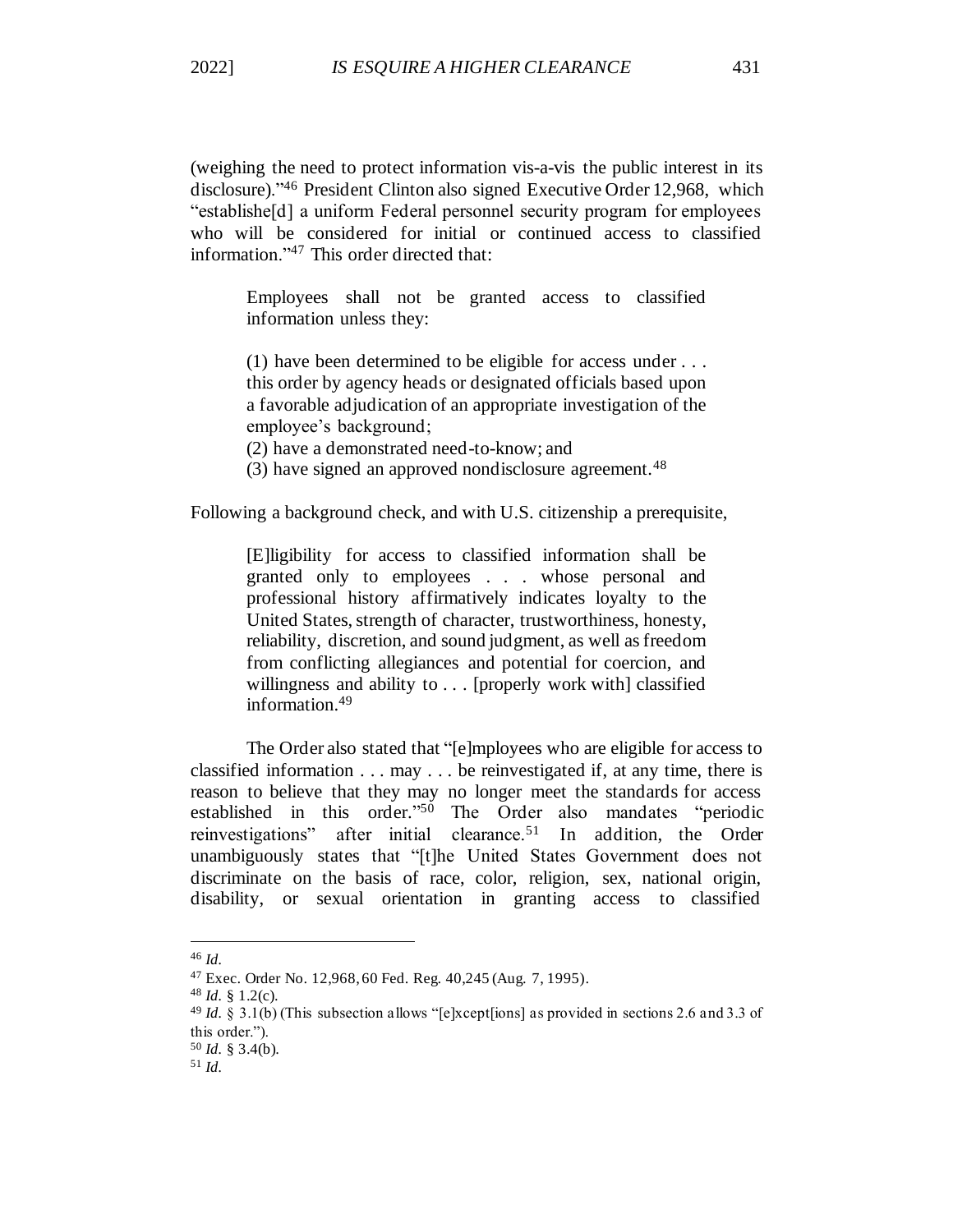information."<sup>52</sup> Obviously, such a statement is a remarkable change from Executive Order 10,450.

President Bush revised Executive Order 12,958 by way of Executive Order 13,292.<sup>53</sup> Executive Order 13,292 "eas[ed] the reclassification of declassified records; postpone[ed] the automatic declassification of protected records 25 or more years old $[]$ ... [and] eliminat[ed] the requirement that agencies prepare plans for declassifying records." <sup>54</sup> President George W. Bush also revised Executive Order 12,968 by Executive Order 13,467.<sup>55</sup> This revision of Executive Order 12,968 inserted a "Sec. 3.5. Continuous Evaluation."<sup>56</sup> This new language states that "[a]n individual who has been determined to be eligible for or who currently has access to classified information shall be subject to continuous evaluation under standards (including, but not limited to, the frequency of such evaluation) as determined by the Director of National Intelligence."<sup>57</sup> Here,

[f]or the purpose of this order:

(d) "Continuous evaluation" means reviewing the background of an individual who has been determined to be eligible for access to classified information (including additional or new checks of commercial databases, Government databases, and other information lawfully available to security officials) at any time during the period of eligibility to determine whether

. . . .

<sup>52</sup> *Id.* § 3.1(c).

<sup>53</sup> Relyea, *supra* note 9, at 4; *see also* Further Amendment to Executive Order 12958, as Amended, Classified National Security Information, Exec. Order No. 13,292, 68 Fed. Reg. 15,315 (Mar. 25, 2003); *1995 Executive Orders Disposition Tables*, OFF. OF THE FED.REG. (OFR), NAT'L ARCHIVES, https://www.archives.gov/federal-register/executiveorders/1995.html#12958 [https://perma.cc/S6RH-RBAS] (last visited Feb. 10, 2022); *2003 Executive Orders Disposition Tables*, OFF. OF THE FED. REG. (OFR), NAT'L ARCHIVES, https://www.archives.gov/federal-register/executive-orders/2003.html#13292

<sup>[</sup>https://perma.cc/YXV7-U8FE] (last visited Feb. 10, 2022).

<sup>54</sup> RELYEA, *supra* note 9, at 4–5.

<sup>55</sup> Reforming Processes Related to Suitability for Government Employment, Fitness for Contractor Employees, and Eligibility for Access to Classified National Security Information, Exec. Order No. 13,467 § 3(b), 73 Fed. Reg. 38,103 (June 30, 2008) [hereinafter Exec. Order No. 13,467]; *see also 1995 Executive Orders Disposition Tables*, OFF. OF THE FED. REG. (OFR), NAT'L ARCHIVES, https://www.archives.gov/federal-register/executiveorders/1995.html#12968 [https://perma.cc/2K5K-YKK4] (last visited May 5, 2022); *2008 Executive Orders Disposition Tables*, OFF. OF THE FED. REG. (OFR), NAT'L ARCHIVES, https://www.archives.gov/federal-register/executive-orders/2008.html#13467

<sup>[</sup>https://perma.cc/8BMB-BM6R] (last visited May 5, 2022).

<sup>&</sup>lt;sup>56</sup> Exec. Order No. 13,467  $\S$  3(b)(i) (emphasis omitted).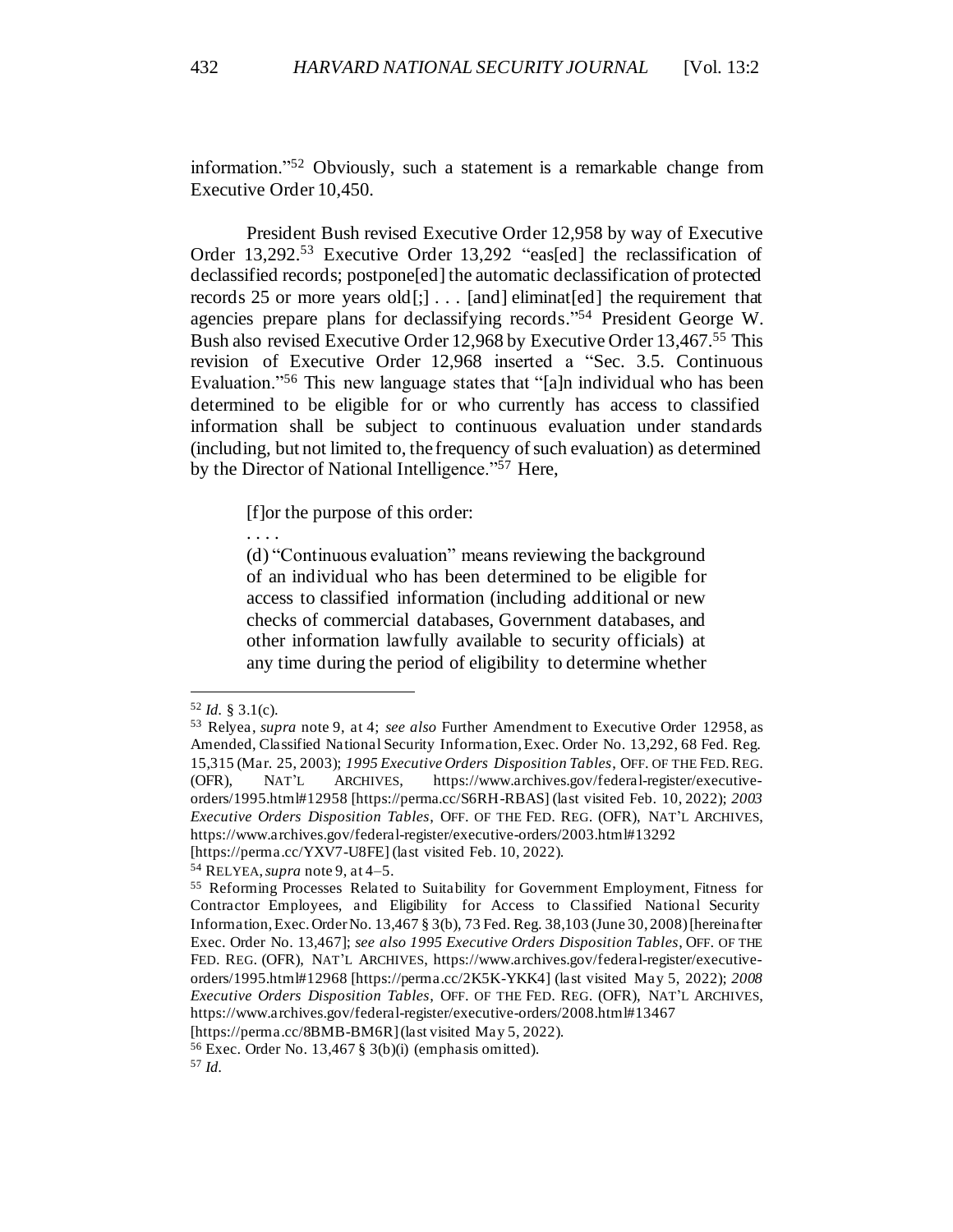that individual continues to meet the requirements for eligibility for access to classified information.<sup>58</sup>

In 2009, President Barack Obama signed Executive Order No. 13,526. <sup>59</sup> As with prior orders, this Order sets forth three classification categories for national security information: top secret, secret, and confidential.<sup>60</sup> The Executive Order defines these categories as follows:

(1) "Top Secret" shall be applied to information, the unauthorized disclosure of which reasonably could be expected to cause exceptionally grave damage to the national security that the original classification authority is able to identify or describe.

(2) "Secret" shall be applied to information, the unauthorized disclosure of which reasonably could be expected to cause serious damage to the national security that the original classification authority is able to identify or describe.

(3) "Confidential" shall be applied to information, the unauthorized disclosure of which reasonably could be expected to cause damage to the national security that the original classification authority is able to identify or describe.<sup>61</sup>

As before, the Executive Order also provides for the creation of "[s]pecial access program[s] established for a specific class of classified information that imposes safeguarding and access requirements that exceed those normally required for information at the same classification level."<sup>62</sup>

Closer to the present, in 2017, Executive Order 13,764 altered Section 1.3(d) of Executive Order 13,467 to state that "''Continuous evaluation (CE)' means a vetting process to review the background of an individual who has been determined to be eligible for access to classified information or to hold a sensitive position at any time during the period of eligibility"<sup>63</sup> and that "CE

<sup>58</sup> *Id.* § 1.3.

<sup>59</sup> Classified National Security Information, Exec. Order No. 13,526, 3 C.F.R. 298, 298 (Dec. 29, 2009).

<sup>60</sup> *Id.* § 1.2(a) at 298–99.

<sup>61</sup> *Id.*

<sup>62</sup> *Id.* § 4.3(a) at 316; § 6.1(oo) at 325.

<sup>63</sup> Amending the Civil Service Rules, Executive Order 13,488, and Executive Order 13,467 to Modernize the Executive Branch-Wide Governance Structure and Processes for Security Clearances, Suitability and Fitness for Employment, and Credentialing, and Related Matters, Exec. Order No. 13,764, § 3(e), 82 Fed. Reg. 8,115 (Jan. 17, 2017).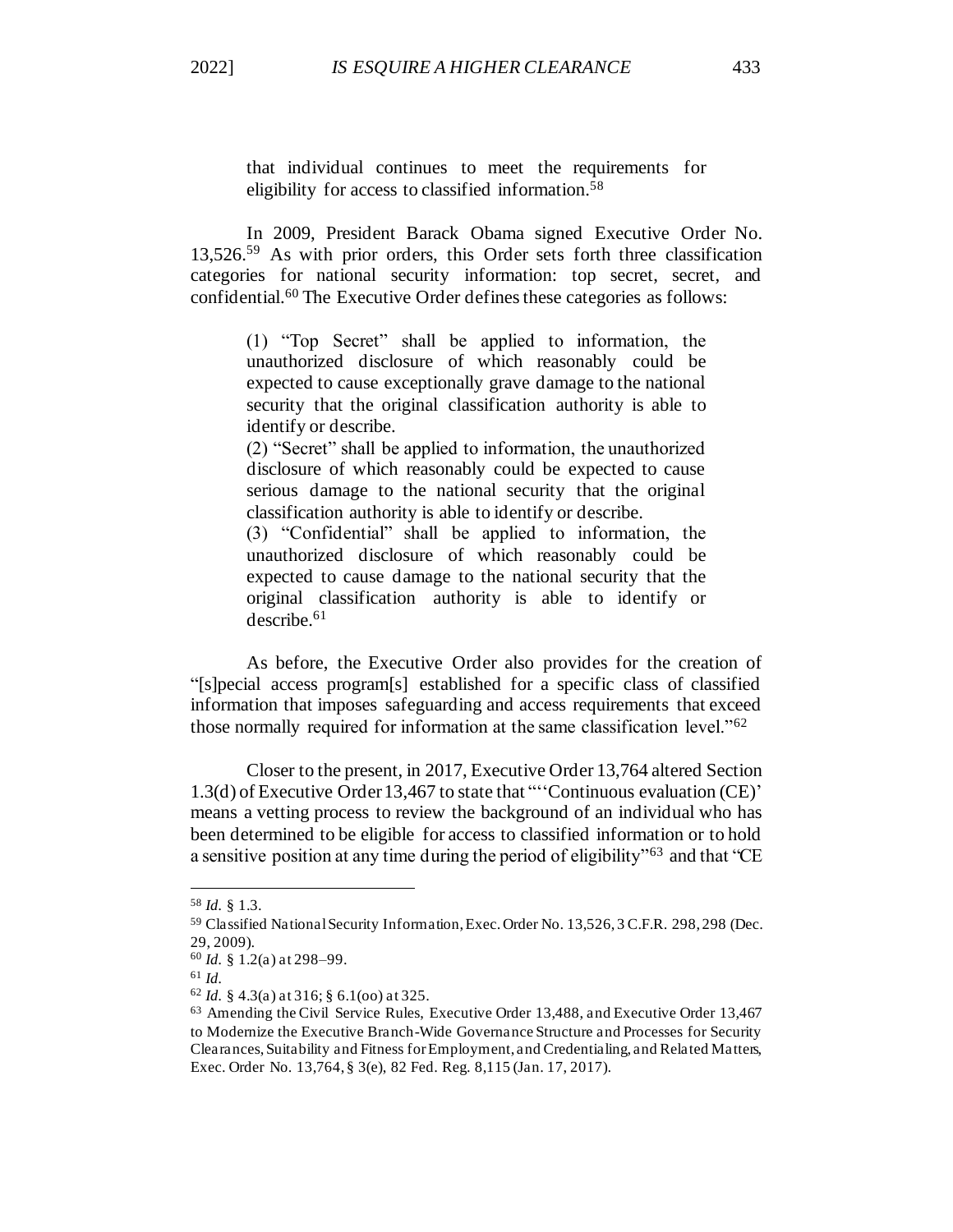leverages a set of automated record checks and business rules to assist in the on-going assessment of an individual's continued eligibility. CE is intended to complement continuous vetting efforts."<sup>64</sup> The Order additionally supplemented Executive Order 13.467 with a "[n]ew section[]  $\dots$  1.3(f)  $\dots$ to read as follows: . . . (f) 'Continuous vetting' means reviewing the background of a covered individual at any time to determine whether that individual continues to meet applicable requirements."<sup>65</sup>

### *B. The SF-86*

The primary form for national security clearances is the SF-86, which is ordinarily the start of clearance protocol. <sup>66</sup> The November 2016 SF-86 explicitly states that "[i]f you do not provide each item of requested information, . . . we will not be able to complete your investigation, which will adversely affect your eligibility for a national security position, eligibility for access to classified information, or logical or physical access."<sup>67</sup> Moreover, "[w]ithholding, misrepresenting, or falsifying Moreover, "[w]ithholding, misrepresenting, or falsifying

<sup>64</sup> *Id.*

<sup>65</sup> *Id.* § 3(h).

<sup>66</sup> Akremi, *supra* note 7, at 999–1000 n.151 (citing ELIZABETH L. NEWMAN & ELAINE L. FITCH, SECURITY CLEARANCE LAW AND PROCEDURE 17 (3d ed. 2014); STANDARD FORM 86, *supra* note 22) ("The application process typically begins with an applicant completing a security questionnaire, Standard Form (SF) 86 . . . ."); *see* Dennis J. Sysko, *Understanding National Security Clearance Law*, *Recent Trends in National Security Law: Leading Lawyers on Balancing US National Security Concerns and the Rights of Citizens* \*1 (2014), 2014 WL 2315050 ("The kick-off point for the application process is . . . the Standard Form 86 (SF86), which includes a ultra -detailed personal history, work history, numerous references, and specifics of where the individual has lived. . . . That information forms the baseline for the investigation.").

<sup>67</sup> STANDARD FORM 86, *supra* note 22, introductory pages (unnumbered). This version of the SF, which was revised in November 2016 and is the version that the author refers to throughout this Srticle, is the one available on the Office of Personnel Management's website. *See, e.g.*, *Standard Forms*, *Forms*, OFF. PERS. MGMT., https://www.opm.gov/forms/standard-forms/ [https://perma.cc/JHK4-6ESR] (last visited Mar. 6, 2022) (linking to STANDARD FORM 86, *supra* note 22). While the July 2017 Voice of Industry Newsletter of the Defense Security Service stated that "[t]he 2017 SF 86, Questionnaire for National Security Positions, will replace previous versions of the form on July 30, 2017[,]" *DSS Monthly Newsletter*, VOICE INDUS. NEWSL. (Def. Sec. Serv.), July 2017, at 2, https://www.dcsa.mil/Portals/91/Documents/CTP/tools/VOI\_July\_2017.pdf [https://perma.cc/STY2-BRCB], the Director of the National Background Investigations Bureau also stated that "[o]n July 30, 2017, the National Background Investigations Bureau (NBIB) enabled the 2016 SF 86 into the Electronic Questionnaires for Investigations Process (e-QIP) systems. The new form is available for use by investigative service providers (ISP)." FEDERAL INVESTIGATIONS NOTICE NO. 17-07: REVISED STANDARD FORM 86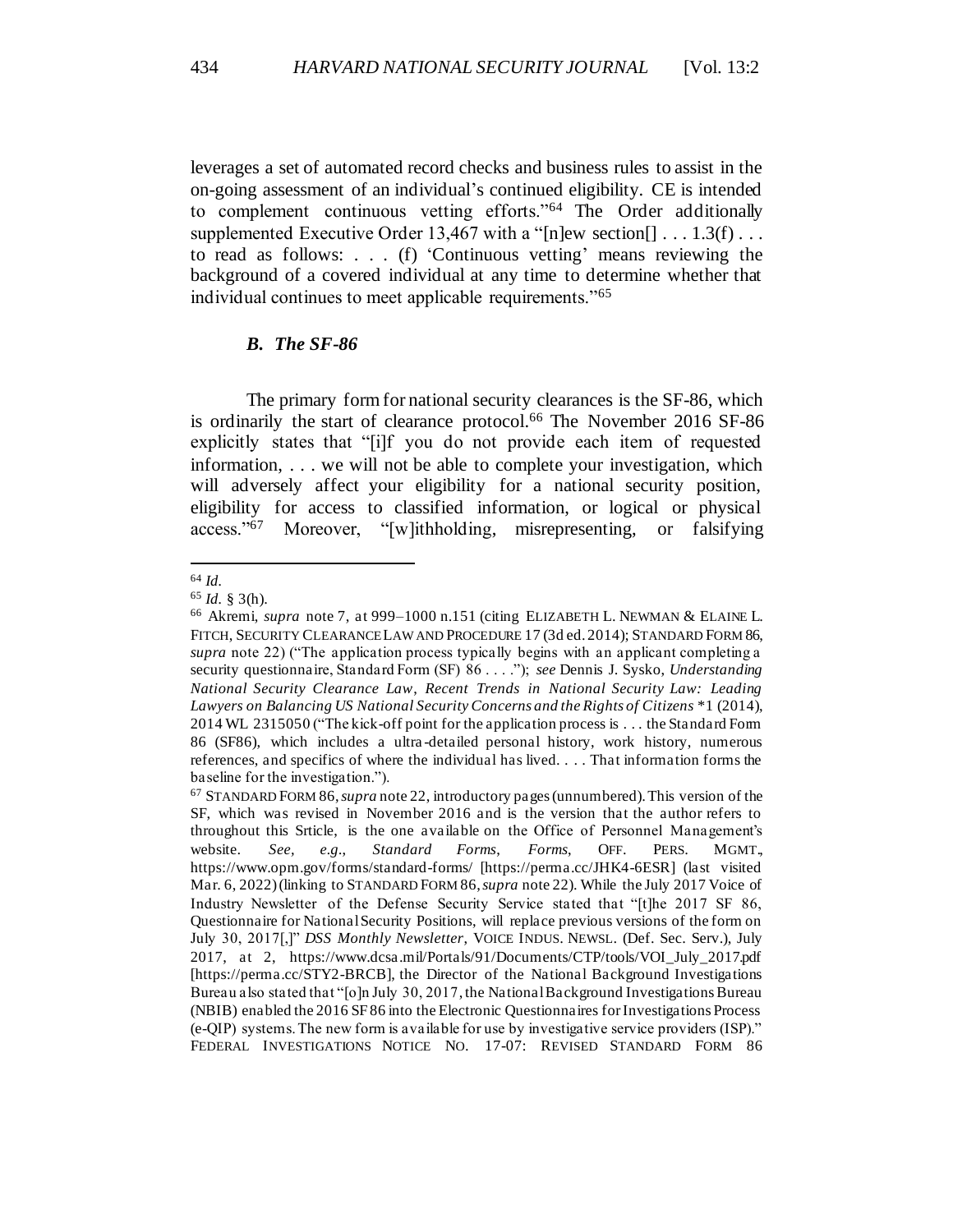information may . . . negatively affect your employment prospects and job status, and the potential consequences include . . . removal, debarment from Federal service, loss of eligibility for access to classified information, or prosecution."<sup>68</sup> The SF-86 explicitly notes that "[b]ackground investigations for national security positions are conducted to gather information to determine whether you are reliable, trustworthy, of good conduct and character, and loyal to the [United States]."<sup>69</sup> The SF-86 also makes clear that certain information beyond the questions asked may be sought, an interview is required for certain clearances, and "investigation may extend beyond the time covered by this form, when necessary to resolve issues."<sup>70</sup> The SF-86 takes an average of approximately two and a half hours to finish.<sup>71</sup>

The SF-86 begins with a request for basic information such as name, date of birth, Social Security number, and whether the applicant has had any prior names.<sup>72</sup> It also requests height, weight, hair and eye color, and sex.<sup>73</sup> The form continues with inquiries about the applicant's citizenship, including information about non-United States passports.<sup>74</sup> Residence history is next, which is limited to ten years in scope.<sup>75</sup> The SF-86 additionally requests the applicant's educational history, which, aside from "degree or diploma" awarding-institutions, is limited to ten years.<sup>76</sup> The applicant is asked to provide their last ten years of work history, including whether they have been

IMPLEMENTATION, NAT'L BACKGROUND INVESTIGATIONS BUREAU, OFF. PERS. MGMT. 1 (Aug. 2017), 18, 2017),

https://www.dcsa.mil/Portals/91/Documents/pv/GovHRSec/FINs/FY17/fin-17-07.pdf [https://perma.cc/3B6J-LNJB].

<sup>68</sup> STANDARD FORM 86, *supra* note 22, introductory pages (unnumbered).

<sup>&</sup>lt;sup>69</sup> *Id.* The U.S. Supreme Court has stated the apparent opposite of the SF-86 in this regard. *See Dep't of Navy v. Egan*, 484 U.S. 518, 528 (1988). In the Court's view, "[a] clearance does not equate with passing judgment upon an individual's character. Instead, it is only an attempt to predict his possible future behavior and to assess whether, under compulsion of circumstances or for other reasons, he might compromise sensitive information." *Id.* While "[i]t may be based . . . upon past or present conduct, [] it also may be based upon concerns completely unrelated to conduct, such as having close relatives residing in a country hostile to the United States." *Id.* at 528–29.

<sup>70</sup> STANDARD FORM 86, *supra* note 22, introductory pages (unnumbered).

<sup>71</sup> *Id.*

<sup>72</sup> *Id.* §§ 1, 2, 4, 5 at 2.

<sup>73</sup> *Id.* § 5 at 2. Although the SF-86 requests the sex of the applicant, it does not request the applicant's gender identity. *Id.* Gender identity is explicitly included under sex, however, and sex is stated as non-grounds for granting or denying a clearance. *Id.* introductory pages.  $74$  *Id.* §§ 9, 10 at 4–6.

<sup>&</sup>lt;sup>75</sup> *Id.* § 11 at  $7-10$ . Moreover, this information explicitly directs that "[y]ou a re not required to list temporary locations of less than 90 days that did not serve as your permanent or mailing address." *Id.* § 11 at 7.

<sup>76</sup> *Id.* § 12 at 11–13.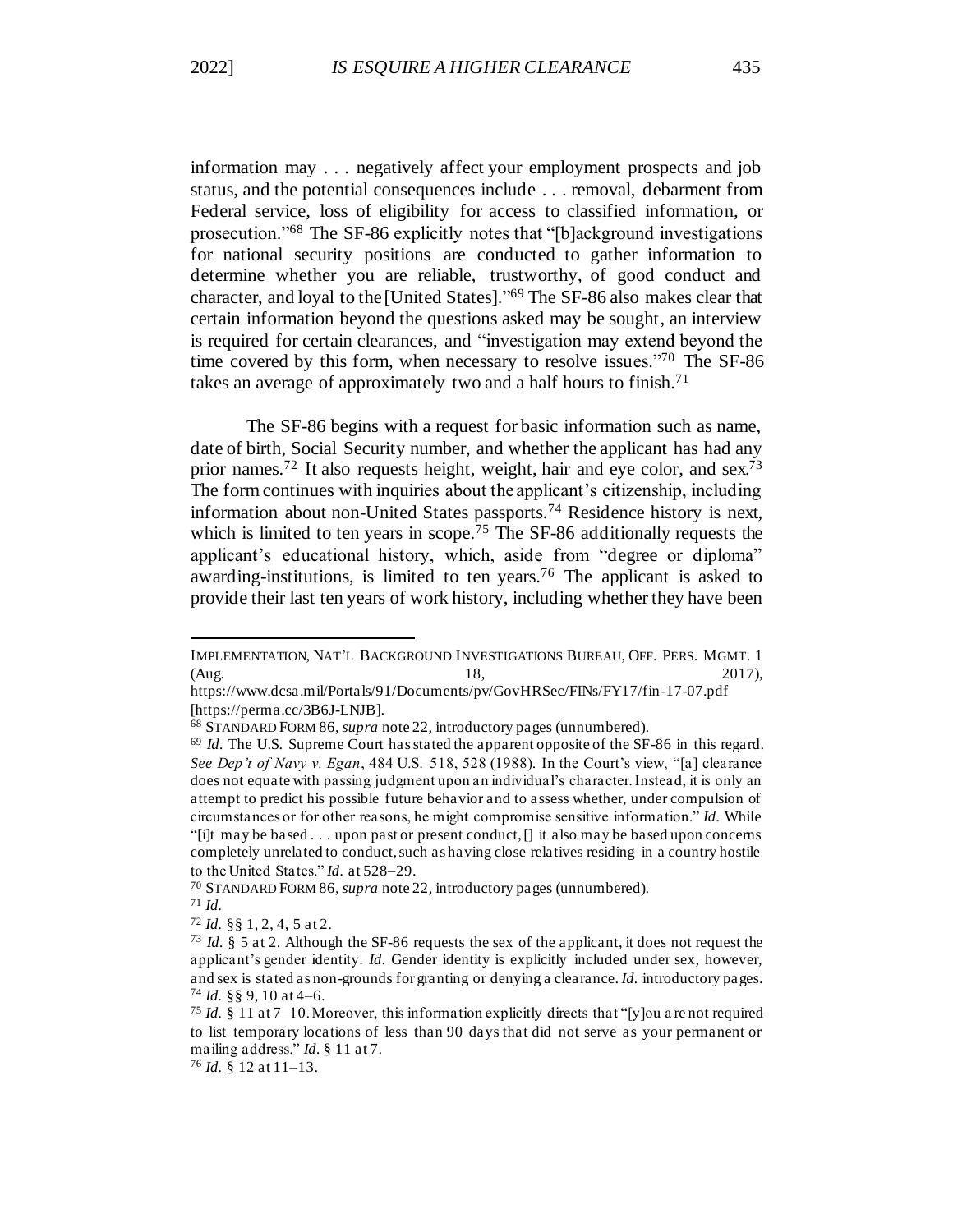subject to punitive measures or dismissed by an employer.<sup>77</sup> Notably, the punitive measures and dismissal questions are specifically limited to seven years.<sup>78</sup> The applicant is, however, also asked to list any "former federal civilian employment  $\ldots$  NOT indicated previously<sup> $\cdot$ 79</sup> as well as any military enrollment. <sup>80</sup> Similar to limits placed on other employment discipline, the form requests a seven-year window of disclosure of military discipline, including court martial, through the Uniform Code of Military Justice.<sup>81</sup>

The SF-86 queries whether the applicant has ever served in a foreign military or civilian government role.<sup>82</sup> The subsequent section asks for the applicant to list three references "whose combined association with [the applicant] covers at least the last seven  $(7)$  years."<sup>83</sup> The form further asks applicants to provide information about marriage, civil unions, domestic partnerships, and any current cohabitants, including citizenship information. <sup>84</sup> The application also requires the applicants to list their close relatives' names and citizenship.<sup>85</sup>

Continuing with the applicant's foreign ties, the form questions whether the candidate "ha[s] or ha[s]  $\lceil \cdot \rceil$  had, close and/or continuing contact with a foreign national."<sup>86</sup> Such contact is specifically limited to contact with persons to "whom [the candidate], or [the candidate's] spouse, or legally recognized civil union/domestic partner, or cohabitant are bound by affection, influence, common interests, and/or obligation."<sup>87</sup> This question has a seven-year scope.<sup>88</sup> If the applicant answers affirmatively, each entry contains questions regarding how the applicant has communicated with the foreign individual, how often communication occurred, and "the nature of [the] relationship" at issue.<sup>89</sup> The applicant must disclose whether they, their "spouse, legally recognized civil union/domestic partner, cohabitant, or dependent children" have ever "direct[ly]" engaged in foreign economic

<sup>77</sup> *Id.* §§ 13A, 13C at 14–30.

<sup>78</sup> *Id.* §§ 13A.5, 13A.6, 13C at 17, 21, 25, 29–30.

<sup>79</sup> *Id.* § 13B at 30.

<sup>80</sup> *Id.* § 15 at 31.

<sup>&</sup>lt;sup>81</sup> *Id.* § 15.2 at 32. However, discharge conditions must be listed for all military enrollments.

*Id.* § 15.1 at 31.

<sup>82</sup> *Id.* § 15.3 at 33–34.

<sup>83</sup> *Id.* § 16 at 35 (emphasis omitted).

<sup>84</sup> *Id.* § 17 at 36–41.

<sup>85</sup> *Id.* § 18 at 42–59.

<sup>86</sup> *Id.* § 19 at 60.

<sup>87</sup> *Id.*

<sup>88</sup> *Id.*

<sup>89</sup> *Id.* § 19 at 60–63.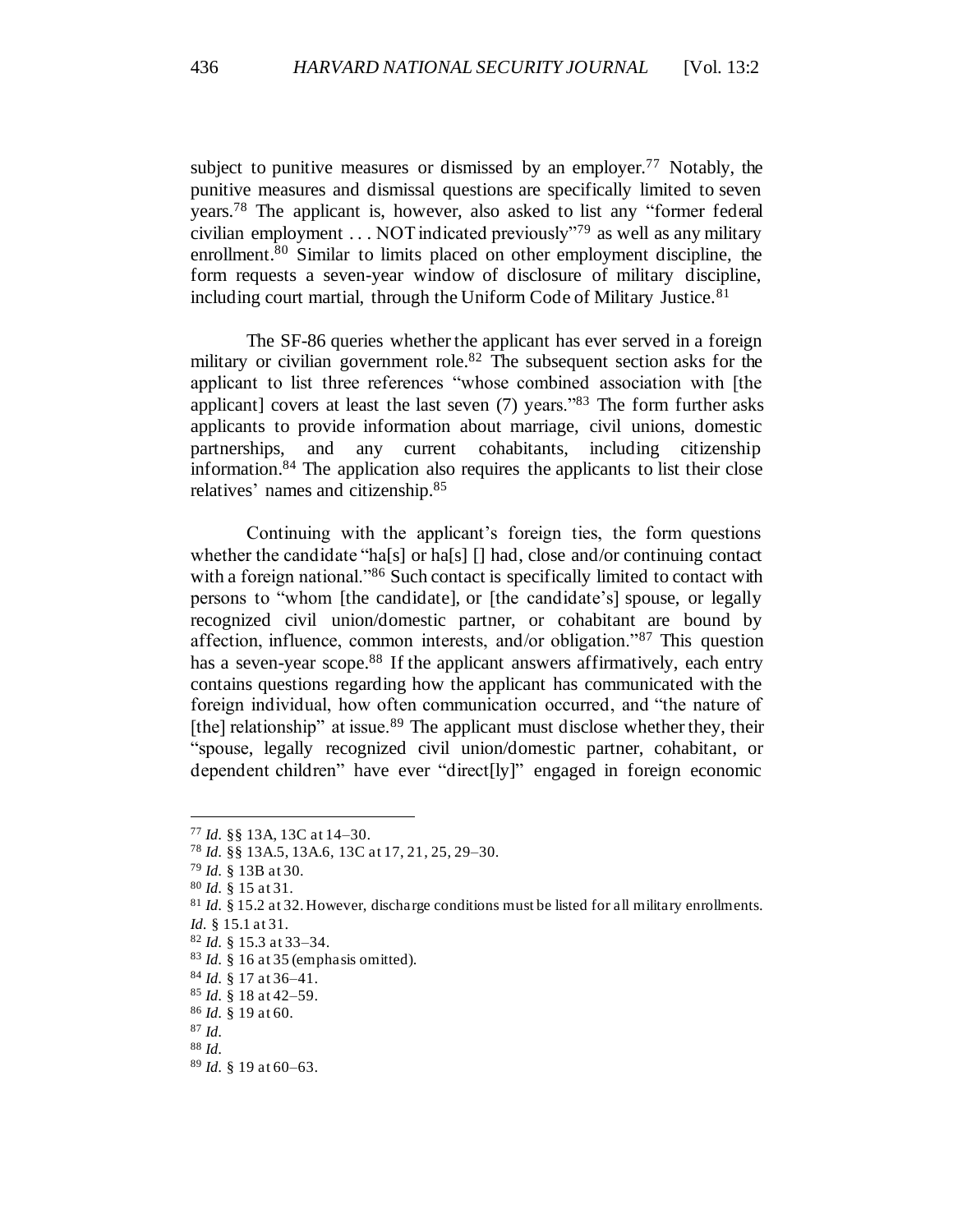endeavors. <sup>90</sup> Further queries follow this question, including whether the applicant or the other same set of persons have ever had foreign monetary stakes that another person managed "on your behalf,"<sup>91</sup> or owns or plans to own any foreign real estate.<sup>92</sup> The form also asks the applicant whether they or the above-listed set of persons have received foreign government benefits in the last seven years. <sup>93</sup> Further life-scope foreign ties questions include whether the applicant has provided a foreign national with monetary assistance, <sup>94</sup> whether the applicant has obtained a foreign political position, <sup>95</sup> and whether the applicant has cast a ballot in a non-U.S. electoral contest.<sup>96</sup> Within a seven-year limit, the applicant is questioned about giving "advice or support" to foreign entities,  $97$  foreign employment overtures,  $98$  other foreign business endeavors, <sup>99</sup> foreign "conferences, trade shows, seminars, or meetings outside the U.S.,"<sup>100</sup> foreign government interactions,<sup>101</sup> and whether they have provided a foreign national with various types of sponsorship.<sup>102</sup> The form also asks the applicant about visits to foreign nations within a seven-year scope. 103

The SF-86 asks several questions about mental health, including whether in the course of their life the applicant has been legally determined to be "mentally incompetent," <sup>104</sup> has been sent via requirement of an administrative agency or a court directive to a mental health specialist,  $105$  has spent time with a mental health issue in a medical institution,  $106$  or has been

<sup>&</sup>lt;sup>90</sup> *Id.* § 20A.1 at 64. Matters of concern include "stocks, property, investments, bank accounts, ownership of corporate entities, corporate interests or exchange traded funds (ETFs) held in specific geographical or economic sectors . . . ." *Id.* "[F]inancial interests in companies or diversified mutual funds or diversified ETFS that are publicly traded on a U.S. exchange" need not be disclosed. *Id.*

<sup>91</sup> *Id.* § 20A.2 at 66.

<sup>92</sup> *Id.* § 20A.3 at 68.

<sup>93</sup> *Id.* § 20A.4 at 70. This question also asks whether the applicant or the same persons "are eligible to receive in the future . . . such benefit[s]." *Id.*

<sup>94</sup> *Id.* § 20A.5 at 72.

<sup>95</sup> *Id.* § 20B.8 at 80.

<sup>96</sup> *Id.* § 20B.9 at 80.

<sup>97</sup> *Id.* § 20B.1 at 73.

<sup>98</sup> *Id.* § 20B.3 at 74.

<sup>99</sup> *Id.* § 20B.4 at 75.

<sup>100</sup> *Id.* § 20B.5 at 76.

<sup>&</sup>lt;sup>101</sup> *Id.* § 20B.6 at 77. This question includes the applicant's "immediate family" in its scope. *Id.*

<sup>102</sup> *Id.* § 20B.7 at 78.

<sup>103</sup> *Id.* § 20C at 81.

<sup>104</sup> *Id.* § 21A at 85.

<sup>105</sup> *Id.* § 21B at 87.

<sup>106</sup> *Id.* § 21C at 89.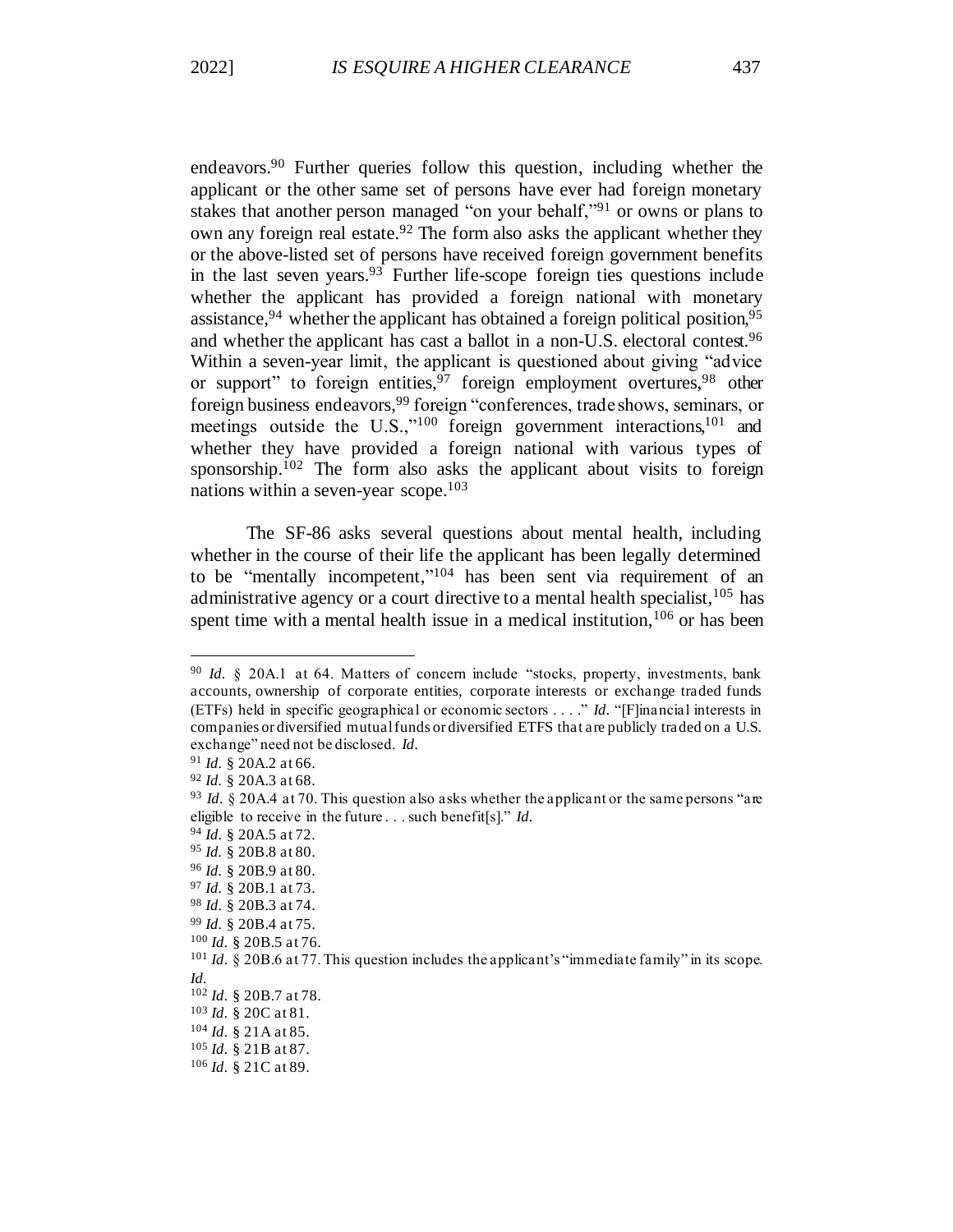determined to have one of several mental health problems, namely "psychotic disorder, schizophrenia, schizoaffective disorder, delusional disorder, bipolar mood disorder, borderline personality disorder, or antisocial personality disorder."<sup>107</sup> The form also asks if the applicant "hals a mental health or other health condition that substantially adversely affects [their] judgment, reliability, or trustworthiness even if [they] are not experiencing such symptoms today."<sup>108</sup> If so, then the applicant may optionally disclose whether they "ever receive[d] or are [] currently receiving counseling or treatment," and whether they have complied with treatment requirements.<sup>109</sup>

The form asks the applicant whether they have been criminally convicted, charged, arrested, cited, or served a term of parole or probation within a seven-year window, or whether they are facing a criminal trial presently.<sup>110</sup> The form also asks the applicant whether they have a U.S. criminal conviction that led to one-year or longer term imprisonment or "been convicted of an[y] offense involving domestic violence," or faced felony charges or charges "involving firearms or explosives . . . [or] alcohol or drugs."<sup>111</sup> The form further asks if the candidate has ingested<sup>112</sup> or distributed illegal narcotics, <sup>113</sup> or has inappropriately ingested prescription medicine on purpose within a seven-year time period. <sup>114</sup> The form asks if they have taken illegal narcotics either at the same time they held a security clearance or during service "as a law enforcement officer, prosecutor, or courtroom official, or while in a position directly and immediately affecting the public safety" within their life.<sup>115</sup> The form also asks if the applicant has ever pursued, or been directed or been the recipient of a suggestion to pursue, treatment for illegal narcotics.<sup>116</sup> Similar questions follow regarding alcohol, most of which have a life scope. $117$ 

The applicant must state whether they have been vetted for and/or received a security clearance, if a conferred clearance has been rescinded or suspended, and whether any clearance request has been refused during their

<sup>107</sup> *Id.* § 21D at 90.

<sup>&</sup>lt;sup>108</sup> *Id.* § 21E at 93 (emphasis omitted).

<sup>109</sup> *Id.* § 21E at 93.

<sup>110</sup> *Id.* § 22.1 at 95–97.

<sup>111</sup> *Id.* § 22.2 at 99.

<sup>112</sup> *Id.* § 23.1 at 102.

<sup>113</sup> *Id.* § 23.2 at 103.

<sup>114</sup> *Id.* § 23.5 at 105 (§§ 23.1 and 23.2 are also seven-year scope questions).

<sup>115</sup> *Id.* §§ 23.3, 23.4 at 104. The form also raises these matters within the seven-year scope questions previously mentioned. *See id.* §§ 23.1, 23.2, 23.5 at 102–03, 105.

<sup>116</sup> *Id.* § 23.6 at 106; § 23.7 at 108.

<sup>117</sup> *Id.* §§ 24.1–24.4 at 109–12.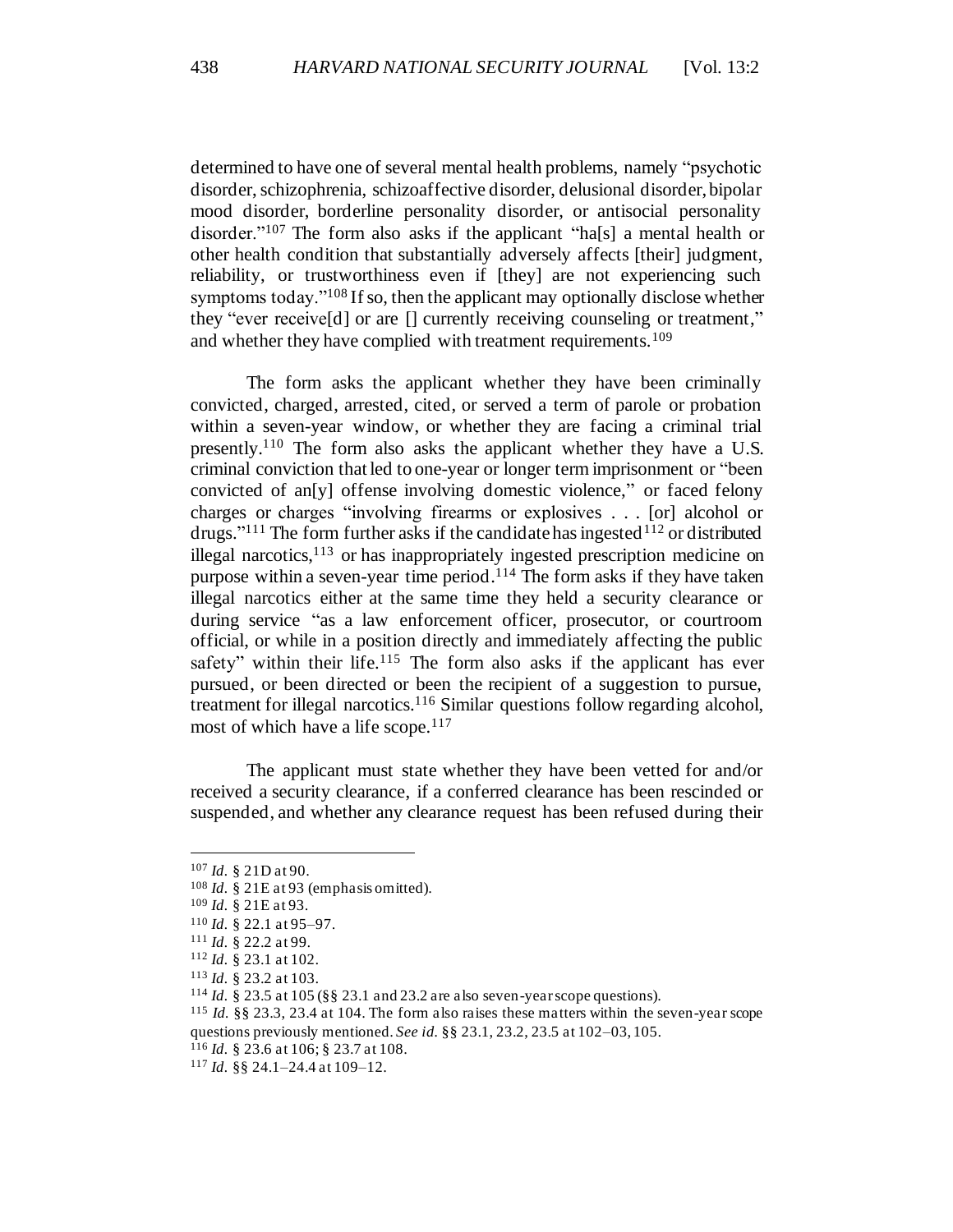life.<sup>118</sup> Fiscal questions follow, and the SF-86 asks if the applicant has, within a seven-year window, made a bankruptcy filing, <sup>119</sup> received punishment for misuse of an employee credit card, <sup>120</sup> not met requirements for child support or alimony,<sup>121</sup> been on the receiving end of an entry of judgment,<sup>122</sup> faced a tax arrears "or other debt[]"-caused property lien, <sup>123</sup> missed a legally mandated tax payment or submission,<sup>124</sup> experienced a foreclosure,<sup>125</sup> had a loan in default,<sup>126</sup> had a liability given to collections,<sup>127</sup> lost a credit card for non-remittance,<sup>128</sup> been evicted after failing to pay rent,<sup>129</sup> "had wages, benefits, or assets garnished or attached for any reason,"<sup>130</sup> or, with regard to satisfying other fiscal liabilities, been behind more than 120 days.<sup>131</sup> The applicant is also asked if they "are currently delinquent on any Federal debt," $^{132}$  if they "are currently over 120 days delinquent on any debt," $^{133}$  or if gambling generated financial difficulties during their lives. 134

The application further sets forth a series of questions regarding the applicant's "use of information technology systems"<sup>135</sup> and asks if the applicant has been "a party to any public record civil court action not listed elsewhere on this form."<sup>136</sup> The computer network questions have a sevenyear scope, and the civil case question has a ten-year scope.<sup>137</sup> The application ends with a series of life-scope questions regarding the applicant's terrorism or revolutionary behavior or connections.<sup>138</sup>

<sup>118</sup> *Id.* §§ 25.1–25.2 at 113–14. <sup>119</sup> *Id.* § 26.1 at 115. <sup>120</sup> *Id.* § 26.4 at 117. <sup>121</sup> *Id.* § 26.6 at 118. <sup>122</sup> *Id.* <sup>123</sup> *Id.* <sup>124</sup> *Id.* § 26.3 at 116. <sup>125</sup> *Id.* § 26.7 at 120. <sup>126</sup> *Id.* <sup>127</sup> *Id.* <sup>128</sup> *Id.* <sup>129</sup> *Id.* <sup>130</sup> *Id.* <sup>131</sup> *Id.* <sup>132</sup> *Id.* § 26.6 at 118. <sup>133</sup> *Id.* § 26.7 at 120. <sup>134</sup> *Id.* § 26.2 at 116. <sup>135</sup> *Id.* § 27 at 122–23. <sup>136</sup> *Id.* § 28 at 124. <sup>137</sup> *Id.* § 27 at 122–23; § 28 at 124.

<sup>138</sup> *Id.* § 29 at 125–29 (These Section 29 "Association Record" questions include § 29.5, which asks, "Have you EVER been a member of an organization that advocates or practices commission of acts of force or violence to discourage others from exercising their rights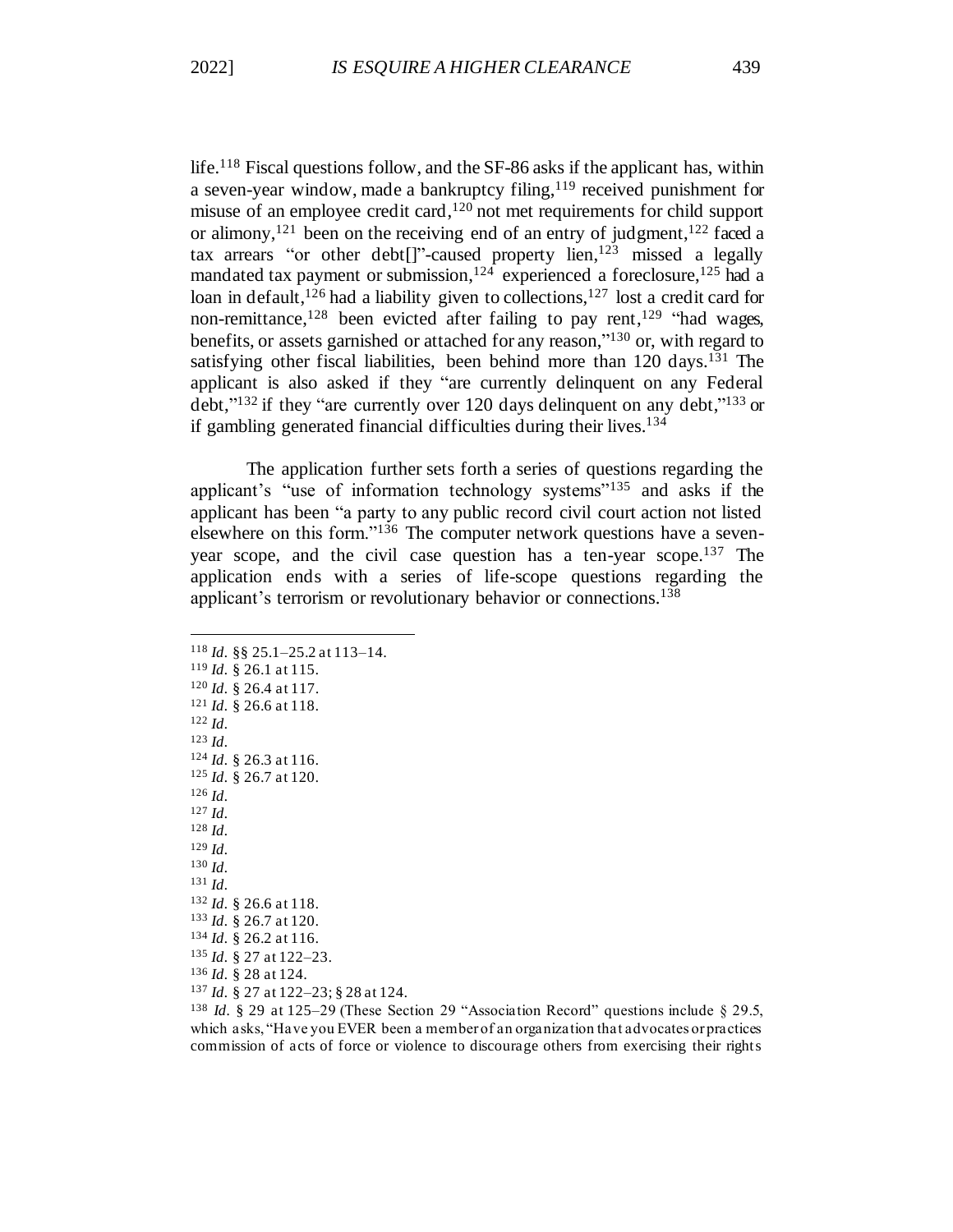#### *C. Other Potential Requirements*

Aside from the SF-86, an interview may take place.<sup>139</sup> Some candidates may be polygraphed.<sup>140</sup> A few agencies, such as the Drug Enforcement Agency, ask certain initial questions with longer scopes than the SF-86; regardless of whether such questions are depicted as for assessment of suitability, $141$  they may be incorporated into evaluation for a national security clearance as National Security Adjudicative Guidelines direct that "[a]ll available, reliable information about [a] person, past and present, favorable and unfavorable, should be considered in reaching a

under the U.S. Constitution or any state of the United States with the specific intent to further such action?" *Id.* at 128).

<sup>139</sup> *Id.* introductory pages (unnumbered).

<sup>140</sup> As two examples, polygraphs are conducted by both the Federal Bureau of Investigation, *Employment Eligibility*, FBIJOBS, https://www.fbijobs.gov/working-at-FBI/eligibility [https://perma.cc/62Y4-T4RU] (last visited Feb. 18, 2022), and the Central Intelligence Agency, *CIA Requirements*, *Careers Overview*, CENT. INTEL. AGENCY, https://www.cia.gov/cia -requirements/ [https://perma.cc/4CGL-G7JY] (last visited Feb. 18, 2022) ("All applicants must take part in a polygraph interview.").

<sup>141</sup> *See, e.g.*, DRUG ENFORCEMENT AGENCY, DRUG QUESTIONNAIRE, DEA FORM 341, 1 (expiration date Jan. 31, 2024), https://www.dea.gov/sites/default/files/2021-07/DEA-341\_0.pdf [https://perma.cc/SDC5-BUZ2] (Asking "the date, if any, on which you last used . . . [illicit] substance[s]" with a life scope. The form states that "[t]he application of DEA's drug use policy guidelines, in conjunction with a case-by-case analysis, will determine if an applicant's prior drug usage or activity will result in the applicant's non -selection for employment with the DEA. Absent mitigating circumstances, an applicant will not be selected for employment if he or she used (or ingested anything containing) marijuana within the three (3) years preceding the date of the application for employment; or used any illegal drugs other than marijuana, within the ten (10) years preceding the date of the application for employment."); *see generally* William Henderson, *Employment Suitability Versus Security Clearance*, CLEARANCEJOBS (June 11, 2011), https://news.clearancejobs.com/2011/06/22/employment-suitability-versus-securityclearance/ [https://perma.cc/48GK-MX87] (describing the variance between security clearances and suitability assessment). Henderson notes "that suitability criteria can be influenced by the nature of the position for which you are applying, whereas security criteria is unaffected by the nature of the position. . . . For example, the Drug Enforcement Agency [sic] (DEA) [previously] consider[ed] applicants unsuitable for employment, if they ha[d] ever illegally used any drug. The only exception to this [was] for self-disclosed 'limited youthful and experimental use of marijuana.'"); *Before You Apply: Understanding Government Background Checks*, YALE L. SCH., https://law.yale.edu/student-life/careerdevelopment/students/career-pathways/public-interest/you-apply-understanding-

government-background-checks [https://perma.cc/K4HA-CAP9] (last visited Feb. 20, 2022).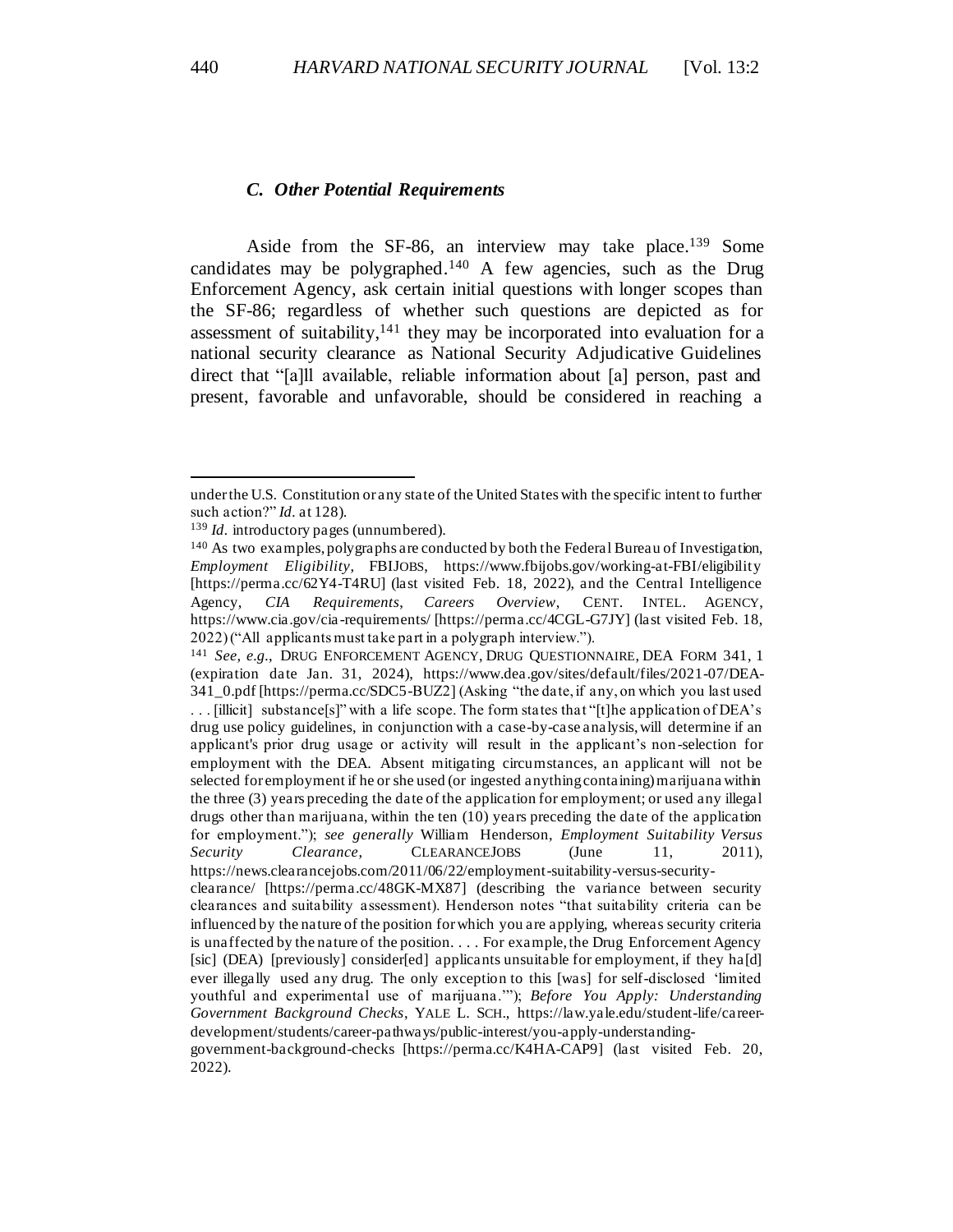national security eligibility determination."<sup>142</sup> However, no agency asks for life scope on virtually every initial question. On the other hand, as mentioned previously, the SF-86 itself notes that "investigation may extend beyond the time covered by this form, when necessary to resolve issues."<sup>143</sup> Moreover, "[i]n addition to the questions on the form, inquiry also is made about [one's] adherence to security requirements, [one's] honesty and integrity, [one's] vulnerability to exploitation or coercion, falsification, misrepresentation, and any other behavior, activities, or associations that tend to demonstrate a person is not reliable, trustworthy, or loyal."<sup>144</sup>

### **II. THE BAR ADMISSIONS CHARACTER AND FITNESS PROCESS**

#### *A. Short History*

In theory, "character and fitness requirements are designed to weed out candidates who are considered to be untrustworthy or unable to practice for one reason or another."<sup>145</sup> However, character and fitness review has been the subject of much scrutiny; as Professor Leslie Levin summarizes, "[t]he bar's character and fitness inquiry has no shortage of critics."<sup>146</sup> Recently, for example, Judge Justin Walker, then of the United States District Court for the

<sup>142</sup> OFF. OF THE DIR. OF NAT'L INTEL.,SECURITY EXECUTIVE AGENT DIRECTIVE 4: NATIONAL SECURITY ADJUDICATIVE GUIDELINES FOR DETERMINING ELIGIBILITY FOR ACCESS TO CLASSIFIED INFORMATION OR ELIGIBILITY TO HOLD A SENSITIVE POSITION 6 (June 8, 2017). <sup>143</sup> STANDARD FORM 86*, supra* note 22, introductory pages (unnumbered). <sup>144</sup> *Id.*

<sup>145</sup> Michael T. Kane, *The Role of Licensure Tests*, 74 BAR EXAM'R 27, 27 (Feb. 2005). Kane also states that "[t]he procedures used to evaluate character and fitness are not designed to identify candidates with especially good character or an especially high level of fitness, and the results of these evaluations are not expected to provide accurate predictions of future performance. Their function, rather, is to identify candidates whose past performance indicates a serious lack of character or fitness and who therefore represent a clear risk to the public." *Id.*

<sup>146</sup> Leslie C. Levin, *Rethinking the Character and Fitness Inquiry*, 22 PROF. LAW. 19, 19 (2014) (citing Jon Bauer, *The Character of the Questions and the Fitness of the Process: Mental Health, Bar Admissions and the Americans with Disabilities Act*, 49 UCLA L. REV. 93, 124–25, 150–52 (2001); Aaron M. Clemens, *Facing the Klieg Lights: Understanding the "Good Moral Character" Examination for Bar Applicants*, 40 AKRON L. REV. 255 (2007); Sonya Harrell Hoener, *Due Process Implications of the Rehabilitation Requirement in Character and Fitness Determinations in Bar Admissions*, 29 WHITTIER L.REV. 827 (2008); Carol M. Langford, *Barbarians at the Gate: Regulation of the Legal Profession through the Admissions Process*, 36 HOFSTRA L.REV. 1193 (2008); Michael K. McChrystal, *A Structural Analysis of the Good Moral Character Requirement for Bar Admission*, 60 NOTRE DAME L. REV. 67 (1984); Deborah L. Rhode, *Moral Character as a Professional Credential*, 94 YALE L.J. 491 (1985); Donald H. Stone, *The Bar Admission Process, Gatekeeper or Big Brother: An Empirical Study*, 15 N. ILL.U.L. REV. 331 (1995); Keith Swisher, *The Troubling Rise of the Legal Profession's Good Moral Character*, 82 ST. JOHN'S L. REV. 1037 (2008)).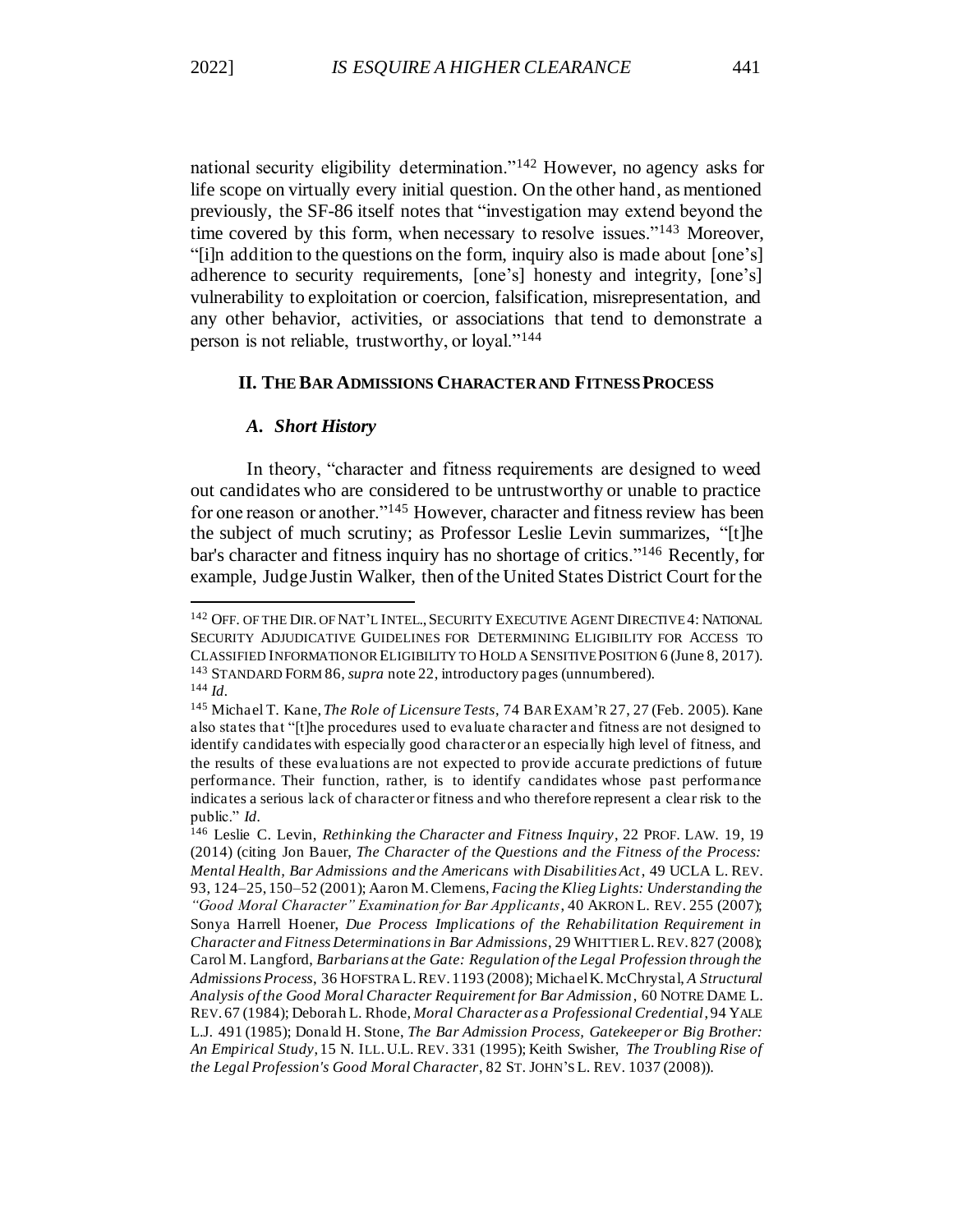Western District of Kentucky,<sup>147</sup> compared the "Bar Bureaucracy" in Kentucky to "an oil or drug cartel" with "a medieval approach to mental health that is as cruel as it is counterproductive."<sup>148</sup>

United States character and fitness review has immediate origins in England. <sup>149</sup> While "[h]istorically, public safety and promoting the general welfare of society have served as primary justifications for state regulation of licensed occupations,"<sup>150</sup> minorities and other groups have found themselves the desired target of the bar's character and fitness review in the past. 151 Character and fitness review's impact on women was severe. <sup>152</sup> Furthermore, "[m]uch of the initial impetus for more stringent character scrutiny arose in

<sup>&</sup>lt;sup>147</sup> Judge Walker is now a judge on the United States Court of Appeals for the District of Columbia Circuit. *Justin R. Walker,* U.S. CT. APP. D.C. CIR., https://www.cadc.uscourts.gov/internet/home.nsf/Content/VL+-+Judges+-+JRW [https://perma.cc/6BRZ-NGJ4] (last visited Dec. 21, 2021).

<sup>148</sup> Doe v. Sup. Ct. of Kentucky, 482 F. Supp. 3d 571, 575 (W.D. Ky. 2020).

<sup>149</sup> Lindsey Ruta Lusk, Note, *The Poison of Propensity: How Character and Fitness Sacrifices the "Others" in the Name of "Protection*,*"* 2018 U. ILL.L.REV. 345, 349 (2018). It is clear that "moral prerequisites were used as an exclusionary tactic to benefit the social status of attorneys." *Id.* at 350. Lusk notes that "barristers, in particular, were typically men from wealthy families with a high social status. Certification requirements for barrister admission were often waived for sons of these families, while strictly enforced to keep out others—men from 'presumptively unfit groups, including Catholics, tradesmen, journalists, and solicitors.'" *Id.* (quoting Deborah L. Rhode, *Moral Character as a Professional Credential*, 94 YALE L.J. 491, 494 (1985)). Additionally, "[b]eyond this classist use, there is no evidence that there was any systematic approach to character requirements, nor that they served any practical significance." *Id.* Furthermore, Lusk states that "[a]lthough the development of the American bar was deeply influenced by its British predecessors, there was actually very little substance—given the vague standards and haphazard enforcement to inform American admissions standards." *Id.* at 351.

<sup>150</sup> Bobbi Jo Boyd, *Embracing Our Public Purpose: A Value-Based Lawyer Licensing Model*, 48 U. MEM.L. REV. 351, 355–56 (2017) (citing Dent v. West Virginia, 129 U.S. 114, 121–22 (1889)). *See also* Lusk, *supra* note 149, at 349 ("Character and Fitness . . . is rooted in the noble purpose of ensuring that only the most trustworthy and honest enter the profession, thereby protecting the public from those who might abuse the power lawyers wield.").

<sup>151</sup> LISA G. LERMAN, PHILIP G. SCHRAG & ROBERT RUBINSON, ETHICAL PROBLEMS IN THE PRACTICE OF LAW24 (5th ed. 2020). *See also* Boyd, *supra* note 150, at 371 ("Discrimination and bias have both excluded applicants seeking admission to the bar and hindered and obstructed the licensing process for other disadvantaged groups.").

<sup>152</sup> Kristen Clow, Note, *Mental Health and the Character and Fitness Examination: The Tide is Shifting*, 95 N.D. L. Rev. 327, 331 (2020). Clow notes that "[i]n . . . *In re Goodell*, the court stated that the: 'peculiar qualities of womanhood, its gentle graces its quick sensibility, its tender susceptibility, its parity, its delicacy, its emotional impulses, its subordination of hard reason to sympathetic feeling, [were] surely not qualifications for forensic strife.'" *Id.* (alteration in original) (footnote omitted) (quoting *In re Goodell*, 39 Wis. 232, 245 (Wis. 1875)).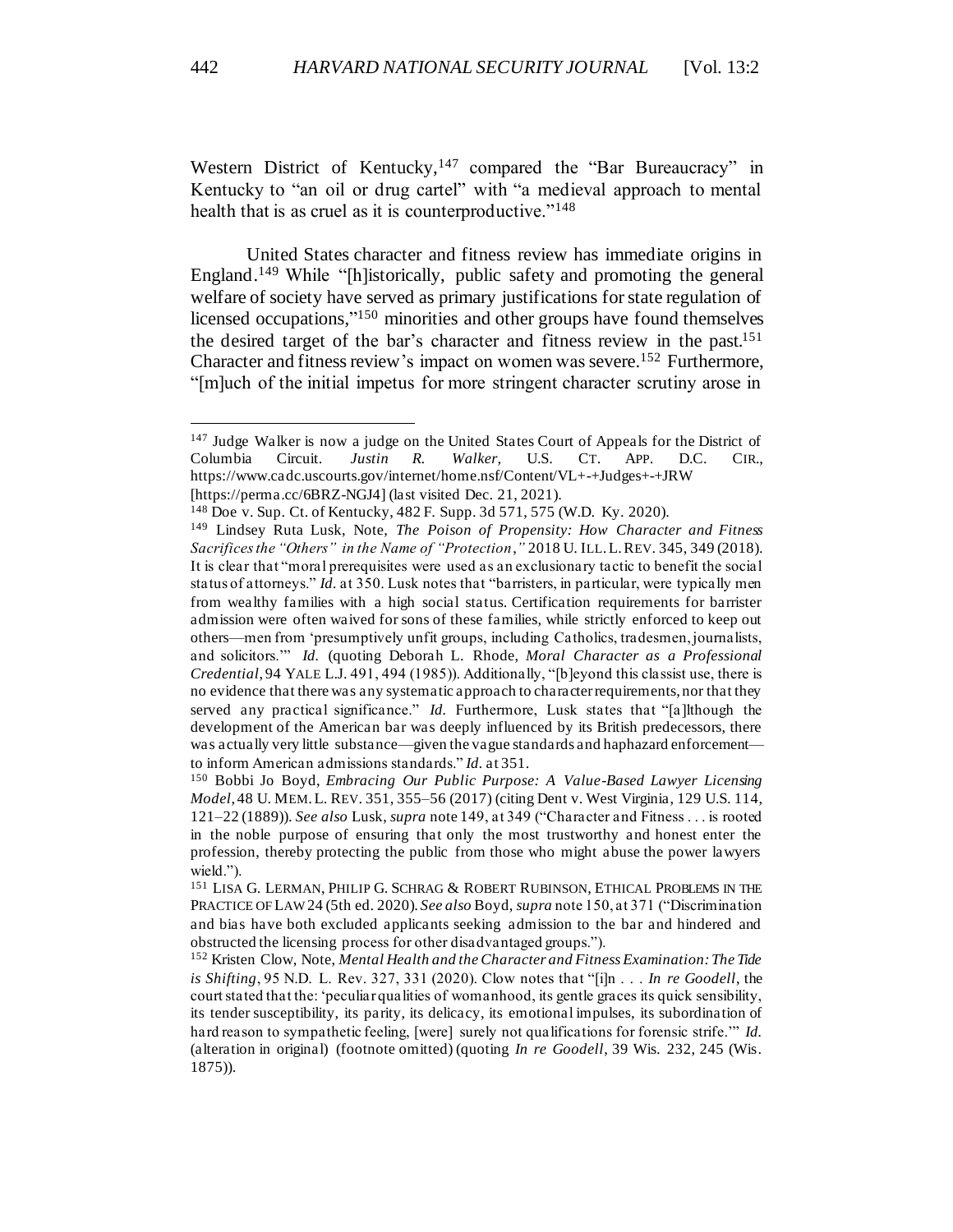response to an influx of Eastern European immigrants, which threatened the profession's public standing. Nativist and ethnic prejudices during the 1920s, coupled with economic pressures during the Depression, fueled a renewed drive for entry barriers."<sup>153</sup>

During the 1930s, the National Conference of Bar Examiners (NCBE) started offering bars "character and fitness investigation services."<sup>154</sup> In the 1990s, the current application began to take shape.<sup>155</sup> In 2001, NCBE began offering a downloadable form for candidates to enter character and fitness data, which involved mailing the data in hard copy and on floppy disk.<sup>156</sup> In 2003, the program's incarnation became "a modern web application with an interface that makes it possible to run in most standard web browsers without any additional software downloads, and all of the data is automatically uploaded and securely stored on NCBE servers."<sup>157</sup> As of September 2017, when twenty-nine bar admissions authorities incorporated investigative review by NCBE, NCBE retained twenty-three employees to conduct investigative work.<sup>158</sup> A bar admissions authority may choose to retain NCBE to scrutinize candidates based on an online application of the authority's creation.<sup>159</sup> Also, irrespective of whether a bar admissions authority retains NCBE to investigate candidates, the authority may employ NCBE's "Character Report Application." <sup>160</sup> Given the scope of NCBE's involvement in bar admissions, its form is by far the most relevant to consider when assessing what is asked of bar candidates. 161

<sup>153</sup> Rhode, *supra* note 149, at 499–500.

<sup>154</sup> Penelope J. Gessler & Kellie R. Early, *NCBE's Character and Fitness Investigation Services: A Look at the Present—A Vision of the Future*, 86 BAR EXAM'R 26, 26–31 (Sept. 2017).

<sup>155</sup> *Id.* at 27 n.2; *see also id.* at 27 ("More than 20 years ago, NCBE developed a character and fitness application form that has become 'the standard'—adopted in whole by many jurisdictions and adopted in part or liberally copied by the remaining jurisdictions, even if they do not use [NCBE's] investigation services.").

<sup>156</sup> Chris Christian, *NCBE Character and Fitness Investigations: The Electronic Application and Other Minor Processing Miracles*, 77 BAR EXAM'R 6, 6–7 (Feb. 2008). <sup>157</sup> *Id.* at 7.

<sup>&</sup>lt;sup>158</sup> Gessler & Early, *supra* note 154, at 26. In 2021, twenty-eight bar admission authorities incorporated NCBE investigative review. NATIONAL CONFERENCE OF BAR EXAMINERS, 2021 **YEAR** IN REVIEW 15 (2021), https://ncbex.org/pdfviewer/?file=%2Fdmsdocument%2F302 [https://perma.cc/2X9P-D6GG].

<sup>159</sup> Gessler & Early, *supra* note 154, at 27.

<sup>160</sup> *Id.* at 26. As of September 2017, twenty-eight jurisdictions used NCBE's online application, while only two of those jurisdictions did not use NCBE's investigation services. *See id.* at 27 n.4. In 2021, twenty-five such entities employed the application. NATIONAL CONFERENCE OF BAR EXAMINERS, *supra* note 158, at 15.

<sup>161</sup> *See* Gessler & Early, *supra* note 154, at 27.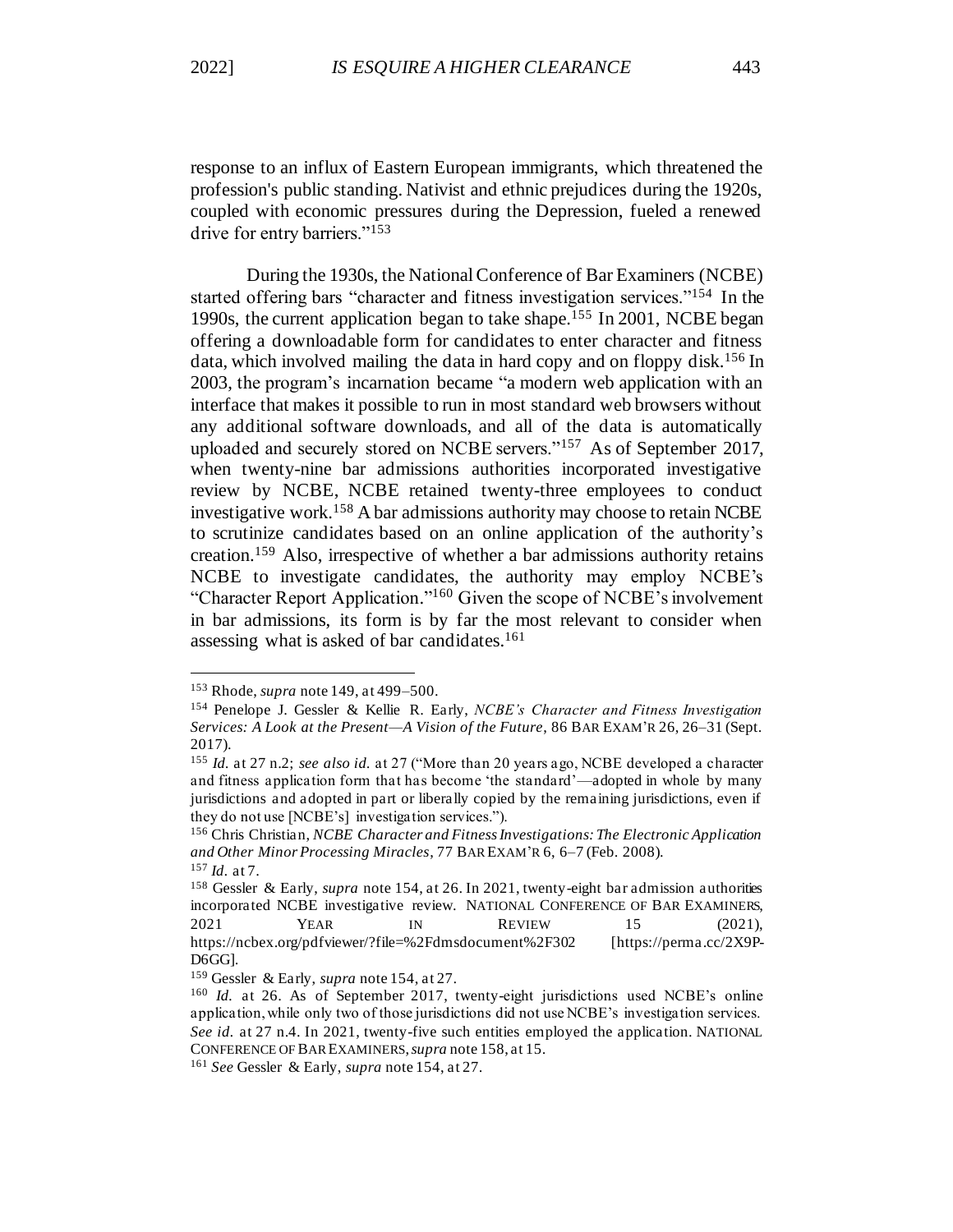# *B. The National Conference of Bar Examiners Character and Fitness Form*

The current NCBE Character and Fitness Form contains forty-five questions regarding the candidate's background.<sup>162</sup> The form begins with basic information regarding the candidate's name, birth date, sex, birth location, and citizenship.<sup>163</sup> The form also asks whether, during the course of their life, the candidate has filed "to register as a law student"; $^{164}$  has requested to sit a bar examination; <sup>165</sup> has requested a Unified Bar Examination taken elsewhere be grounds for bar admission;<sup>166</sup> or has sought to be admitted to practice by motion.<sup>167</sup> The applicant is next asked if they have, within a life scope, sought bar admission via "diploma privilege";<sup>168</sup> logged themselves "as a foreign legal consultant"<sup>169</sup> or in-house lawyer;<sup>170</sup> or had or sought any other practice admission.<sup>171</sup> After admissions, the form moves to ask if the candidate has ever enrolled in any bar associations;<sup>172</sup> whether attorney discipline was imposed on the candidate at any time;<sup>173</sup> and whether "any charges, complaints, or grievances (formal or informal)" have been made against the candidate at any time either in their capacity as a lawyer<sup>174</sup> or as a result of claiming that they practiced law without permission.<sup>175</sup> The forms also asks the candidate if, at any time, they were removed from a case or sanctioned. 176

<sup>&</sup>lt;sup>162</sup> NATIONAL CONFERENCE OF BAR EXAMINERS, STANDARD CHARACTER AND FITNESS FORM (Sample Application) (Jan. 1, 2021), https://www.ncbex.org/dmsdocument/134 [https://perma.cc/R5SR-D9UW] [hereinafter NCBE FORM].

<sup>&</sup>lt;sup>163</sup> *Id.* "Personal Information." As the NCBE Form does not use page numbers, this article will cite to its question numbers. Since no question number is given for this requested information, its topic heading is referenced.

<sup>164</sup> *Id.* question 1.

<sup>165</sup> *Id.* question 2.

<sup>166</sup> *Id.* question 3.

<sup>167</sup> *Id.* question 4.

<sup>168</sup> *Id.* question 5.

<sup>169</sup> *Id.* question 6.

<sup>170</sup> *Id.* question 7.

<sup>171</sup> *Id.* question 8.

<sup>&</sup>lt;sup>172</sup> *Id.* question 9. However, the candidate "do[es] not need to report membership when [they] were a law student." *Id.*

<sup>173</sup> *Id.* question 10.

<sup>&</sup>lt;sup>174</sup> *Id.* question 11. The form uses the same quoted language in both this question and question 12.

<sup>175</sup> *Id.* question 12.

<sup>176</sup> *Id.* question 13.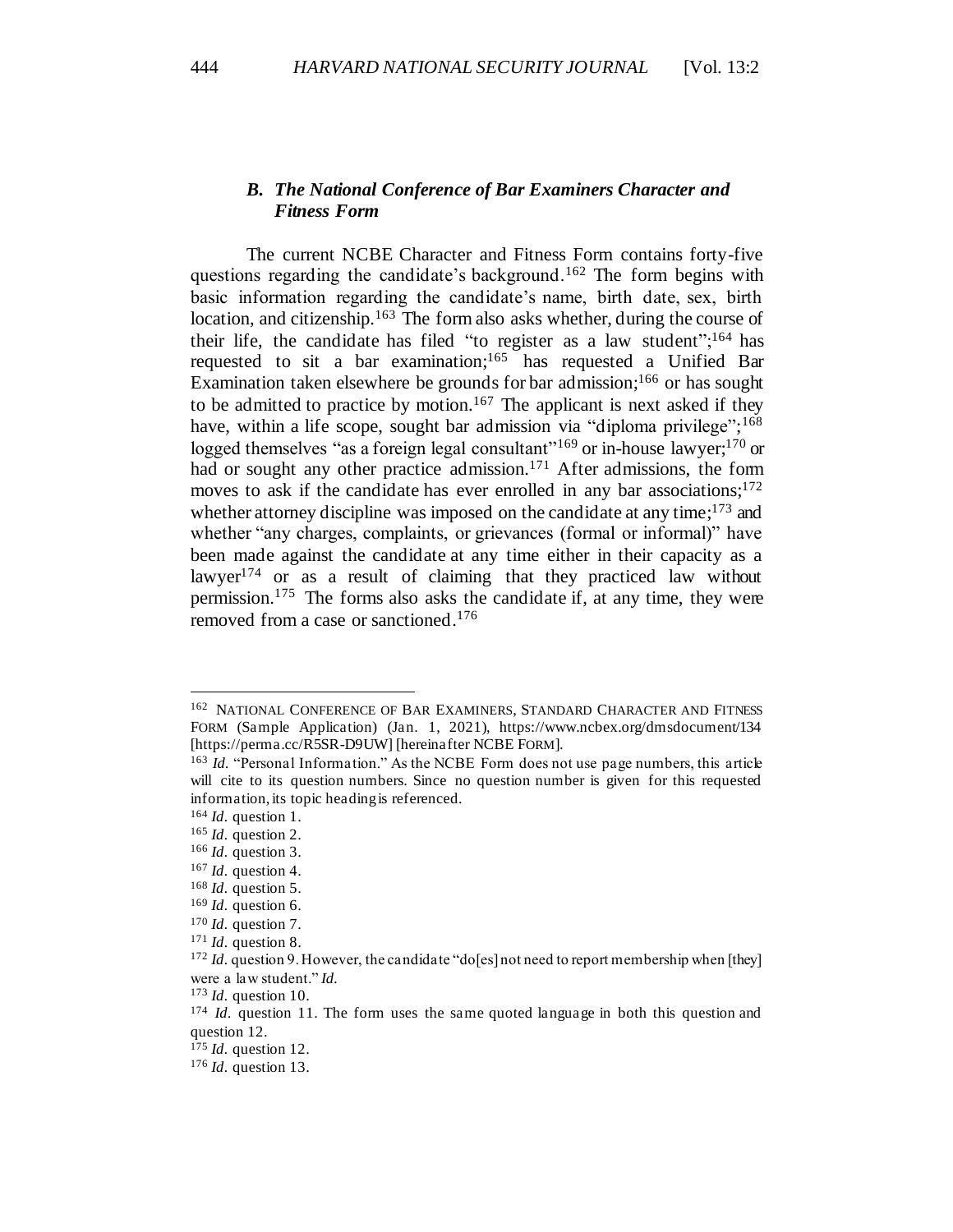Subsequent to bar admissions and discipline, the form turns to the candidate's educational history and inquires if the applicant has "engage[d] in law office study in lieu of receiving a J.D.";<sup>177</sup> requires the candidate to list every enrollment in law schools,<sup>178</sup> universities, and colleges;<sup>179</sup> and asks what, if any, punitive measures such institutions imposed upon them.<sup>180</sup> The candidate is asked to "[l]ist every permanent or temporary physical address where [they] have resided for a period of one month or longer for the last ten years or since age 18, whichever period of time is shorter."<sup>181</sup> They are instructed to chronicle "all employment and unemployment information for the last ten years or since age 18, whichever period is shorter. In addition, [the candidate must] list all law-related employment [they] have ever had"<sup>182</sup> and disclose any work-related punitive measures taken against them during their lifetime. 183

The form asks if the candidate has served as a judge<sup>184</sup> or in the U.S. military.<sup>185</sup> With respect to enrollment in the military, candidates are required to disclose if they have faced court-martial, if they have been "awarded nonjudicial punishment," if they were honorably discharged, if they were "allowed to resign in lieu of court-martial," or if they were "administratively discharged." <sup>186</sup> The next few questions involve whether the candidate has, in the course of their lives, obtained or sought "a license for a business, trade, or profession"<sup>187</sup> and whether such a license was rescinded or not granted.<sup>188</sup>

The application then turns to questions regarding "Character  $\&$ Fitness."<sup>189</sup> The candidate is asked to disclose if, "as a member of another

<sup>177</sup> *Id.* question 14.

<sup>178</sup> *Id.* question 15.

<sup>179</sup> *Id.* question 17.

<sup>180</sup> *Id.* questions 16, 18. Question 16 is quite detailed and asks, "Have you ever been dropped, suspended, warned, placed on scholastic or disciplinary probation, expelled, requested to resign, allowed to resign in lieu of discipline, otherwise subjected to discipline, or requested to discontinue your studies by any law school?" Question 18 asks the same, substituting "any college or university" for "any law school." It is unclear, at least to this author, what "resigning" from an educational institution exactly means.

<sup>&</sup>lt;sup>181</sup> *Id.* question 19 (emphasis omitted).

<sup>182</sup> *Id.* question 20.

<sup>&</sup>lt;sup>183</sup> *Id.* question 21. This question, in part, asks the candidate to note if were "laid off [or] permitted to resign (in lieu of termination)."

<sup>&</sup>lt;sup>184</sup> *Id.* question 22.

<sup>185</sup> *Id.* question 23.

<sup>186</sup> *Id.* questions 23(1)–23(5).

<sup>&</sup>lt;sup>187</sup> *Id.* question 24.

<sup>188</sup> *Id.* question 25.

<sup>189</sup> *Id.* questions 26–31.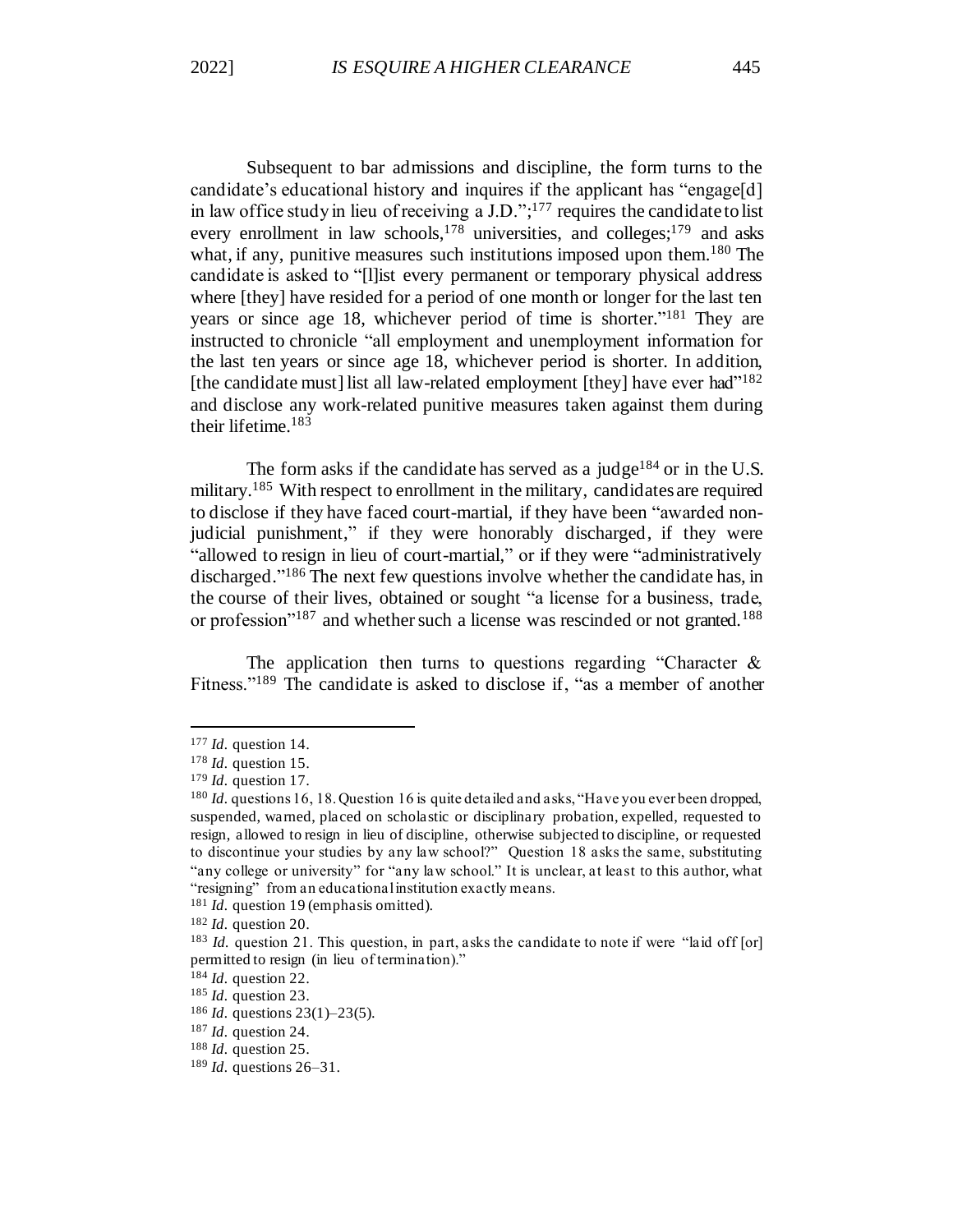profession, or as a holder of public office," they have received any sort of punitive measure.<sup>190</sup> The form also asks if, in such a capacity, "any charges, complaints, or grievances (formal or informal)" have been made against them.<sup>191</sup> The candidate is also asked if "any surety on any bond on which you were the principal [has] been required to pay any money on your behalf."<sup>192</sup> They are further asked "[w]ithin the past five years, have you exhibited any conduct or behavior that could call into question your ability to practice law in a competent, ethical, and professional manner?"<sup>193</sup> The application further queries the candidate regarding mental health problems and alcohol or narcotics issues "that in any way affect[] [their] ability to practice law in a competent, ethical, and professional manner." <sup>194</sup> If so, the candidate is also asked if "the [resultant] limitations . . . [are] reduced or ameliorated because you receive ongoing treatment or because you participate in a monitoring or support program."<sup>195</sup> The candidate is additionally asked, if, during a fiveyear window, they "have . . . asserted any condition or impairment as a defense, in mitigation, or as an explanation for [their] conduct in" a variety of specific scenarios. 196

The form further asks about the candidate's involvement in civil court cases,<sup>197</sup> "complaint[s] or action[s]  $\ldots$  initiated against [them] in any administrative forum,"<sup>198</sup> convictions or arrests,<sup>199</sup> and traffic transgressions, which are generally limited to ten years in scope,<sup>200</sup> unless they embroiled narcotics or alcohol.<sup>201</sup> Within the scope of the previous decade, the candidate must also disclose their driver's licenses.<sup>202</sup>

<sup>201</sup> *Id.* question 35.

<sup>190</sup> *Id.* question 26.

<sup>191</sup> *Id.* question 27.

<sup>192</sup> *Id.* question 28.

<sup>193</sup> *Id.* question 29. This question is extremely problematic for reasons that this Article will discuss later in Part III.B.

<sup>&</sup>lt;sup>194</sup> *Id.* question 30. The question includes the word "currently," which it defines as "recently enough that the condition or impairment could reasonably affect [the candidate's] ability to function as a lawyer." *Id.*

<sup>195</sup> *Id.*

<sup>196</sup> *Id.* question 31.

<sup>197</sup> *Id.* question 32.

<sup>198</sup> *Id.* question 33.

<sup>&</sup>lt;sup>199</sup> *Id.* question 34. While this question's heading is "Criminal Action" (emphasis omitted), the question asks whether the candidate "[h]a[s] ever been cited for, arrested for, charged with, or convicted of *any violation of any law* other than a case that was resolved in juvenile court." *Id.* (emphasis added). The candidate is, however, told to "[o]mit traffic violations." *Id.*

<sup>&</sup>lt;sup>200</sup> *Id.* question 36. This question specifically references "moving traffic violation[s]," and the candidate is told to "[o]mit parking violations." *Id.*

<sup>202</sup> *Id.* question 37.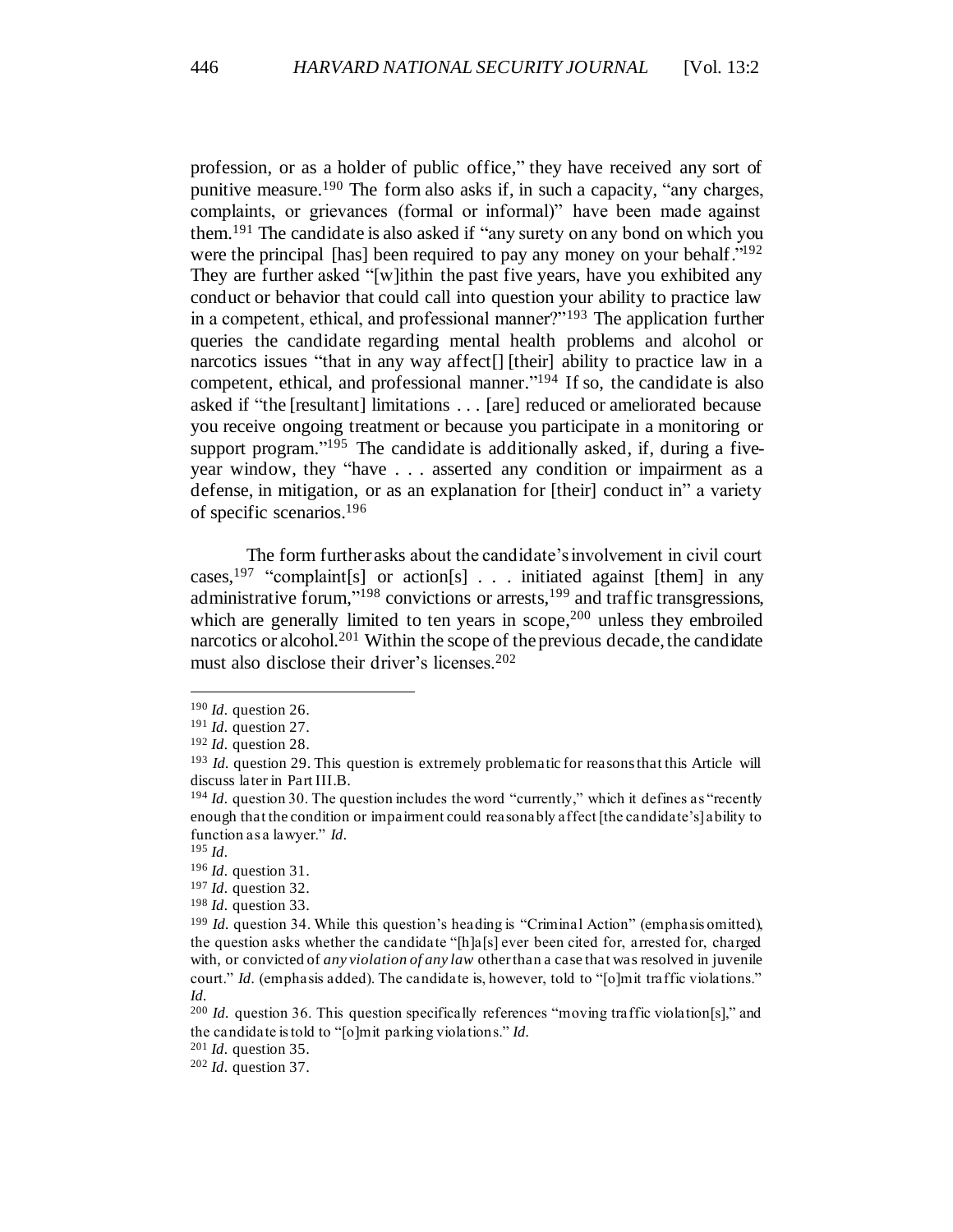Nearing its end, the form seeks information on any educational loan defaults,  $2^{03}$  further debt defaults,  $2^{04}$  late debt payments,  $2^{05}$  late tax monies,  $2^{06}$ and bankruptcy.<sup>207</sup> The candidate also must state if they "[h]ave . . . ever had a credit card or charge account revoked."<sup>208</sup> All these questions are within a life scope,  $209$  except for the question pertaining to late debts.  $210$  The form concludes with a request that the candidate specify references<sup>211</sup> and offers an opportunity for the candidate "to provide additional information or further explain any of [their] previous responses."<sup>212</sup>

# *C. Forms in States That Do Not Use the NCBE Form*

As noted previously, although many states use the NCBE Form, many others do not.<sup>213</sup> While this Article focuses on the NCBE Form given its widespread use, other bar applications may be more or less taxing in various ways than the NCBE Form, entirely at the discretion of the states at issue. Alaska, for example, has a less demanding form than the NCBE; for instance, it only requires six work positions to be listed.<sup>214</sup> In a ten-year window, Connecticut requires applicants to provide duplicates of every non-Connecticut bar application submitted.<sup>215</sup>

<sup>203</sup> *Id.* question 39.

<sup>&</sup>lt;sup>204</sup> *Id.* question 40 (The question asks if "you [have] ever defaulted on any debt other than a student loan that was not resolved in bankruptcy.")

<sup>205</sup> *Id.* question 41.

<sup>206</sup> *Id.* question 42. The form, however, does not ask about tax paperwork submissions.

<sup>207</sup> *Id.* question 43.

<sup>208</sup> *Id.* question 38. If bankruptcy proceedings disposed of the matters in question, they do not need to be disclosed in the answer. *Id.*

<sup>209</sup> *See id.* questions 38, 39, 40, 42, 43.

<sup>210</sup> *See id.* question 41. This question is limited to any "debt that has been more than 120 days past due within the past three years that was not resolved in bankruptcy." *Id.*

<sup>211</sup> *Id.* question 44.

<sup>212</sup> *Id.* question 45.

<sup>213</sup> *See supra* Part II.A.

<sup>214</sup> *See, e.g.*, *Admission Application*, ALASKA BAR ASS'N, https://admissions.alaskabar.org/browseform.action?applicationId=5&formId=1

<sup>[</sup>https://perma.cc/USH5-HHUZ] (last visited Feb. 19, 2022); *id.* § D, question 9 (last visited Feb. 19, 2022).

<sup>215</sup> *E.g.*, FORM 1E, APPLICATION FOR ADMISSION TO PRACTICE AS AN ATTORNEY IN CONNECTICUT BY EXAMINATION, CONN. BAR EXAMINING COMM. (Bar Examination) 7, question 21 (July 2022), https://www.jud.ct.gov/cbec/July22/Form1E.pdf [https://perma.cc/QV3M-YFJD] ("Have you EVER filed an application for admission to the bar and/or to sit for the bar examination in a jurisdiction other than Connecticut? . . . Submit a copy of each application filed within the last ten years." (emphasis omitted)); FORM M1, APPLICATION FOR ADMISSION TO PRACTICE AS AN ATTORNEY IN CONNECTICUT, CONN. BAR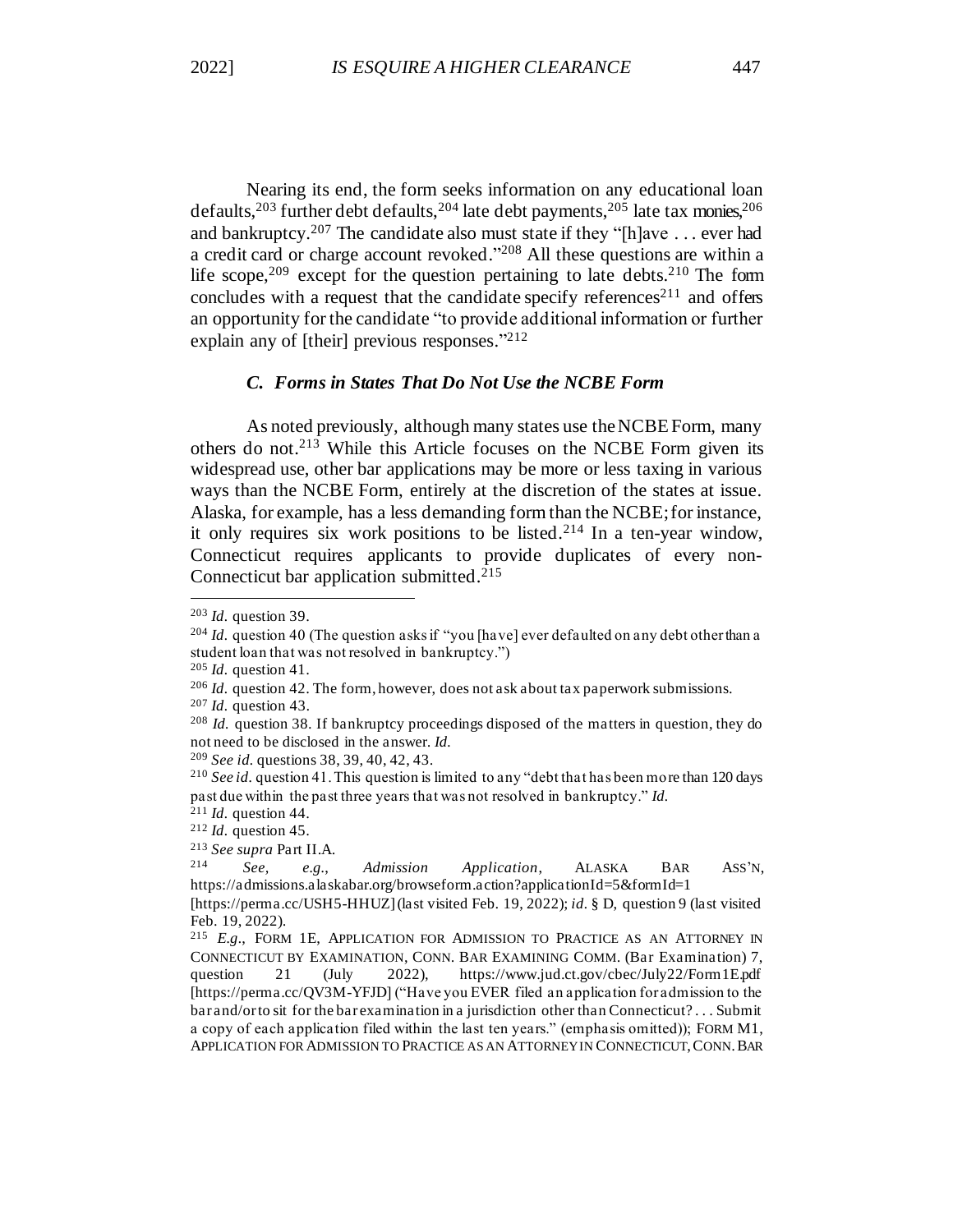### *D. Other Potential Requirements*

While the character and fitness form is the primary step in the character and fitness process of bar admission, states are still free to impose different and additional requirements for licensure beyond character and fitness review and the bar examination. <sup>216</sup> New York, for instance, mandates "an in-person character and fitness interview [with] each candidate."<sup>217</sup> Highest state courts determine admissions protocol in the majority of states.<sup>218</sup> In others, the legislature and high court are both involved.<sup>219</sup> The Superior Court is responsible in Connecticut.<sup>220</sup>

# **III. THE NATIONAL SECURITY CLEARANCE PROCESS AND NCBEBAR ADMISSIONS PROCESS COMPARED**

### *A. Scope and Content of Questions*

The most notable distinction between the SF-86 and the NCBE Form is the drastic difference in the timeframes imposed for many of their respective questions. In the vast majority of questions, the NCBE Form seeks

EXAMINING COMM. (Admission Without Examination) 7, question 24 (revised Jan. 2020), https://www.jud.ct.gov/cbec/Motion/Form%20M1\_Savable21.pdf [https://perma.cc/M67R-U6Y3] ("List below all applications for admission to the bar and/or to sit for the bar examination filed in a jurisdiction other than Connecticut. . . . Submit a copy of each application filed within the last ten years.").

<sup>216</sup> For more, albeit incomplete, information regarding state requirements for licensure beyond the bar examination and standard character and fitness review, see COMPREHENSIVE GUIDE TO BAR ADMISSION REQUIREMENTS, 2022 NAT'L CONF. OF BAR EXAM'RS & A.B.A. SEC. LEGAL EDUC. & ADMISSIONS TO THE BAR, Chart 13 & Supplemental Remarks, https://reports.ncbex.org/comp-guide/charts/chart-13/ [https://perma.cc/6DAW-S6NS] (last visited Apr. 29, 2022) [hereinafter 2022 COMPREHENSIVE GUIDE].

<sup>217</sup> *Admission by Exam or on Motion*, *Admissions to the New York Bar*, *The Legal Profession*, N.Y. STATE UNIFIED CT. SYS., https://ww2.nycourts.gov/attorneys/admissions/admission.shtml [https://perma.cc/U2W9- KEZG] (last visited Feb. 5, 2022).

<sup>218</sup> LERMAN,SCHRAG &RUBINSON, *supra* note 151, at 19. The 2022 COMPREHENSIVE GUIDE lists "[w]hat authority promulgates the rules for admission" broken down state by state. 2022 COMPREHENSIVE GUIDE, *supra* note 216, Chart 1 & Supplemental Remarks, https://reports.ncbex.org/comp-guide/charts/chart-1/ [https://perma.cc/5NMT-C8DA] (last visited Apr. 29, 2022).

<sup>219</sup> 2022 COMPREHENSIVE GUIDE, *supra* note 216, Chart 1 & Supplemental Remarks. <sup>220</sup> *Id*.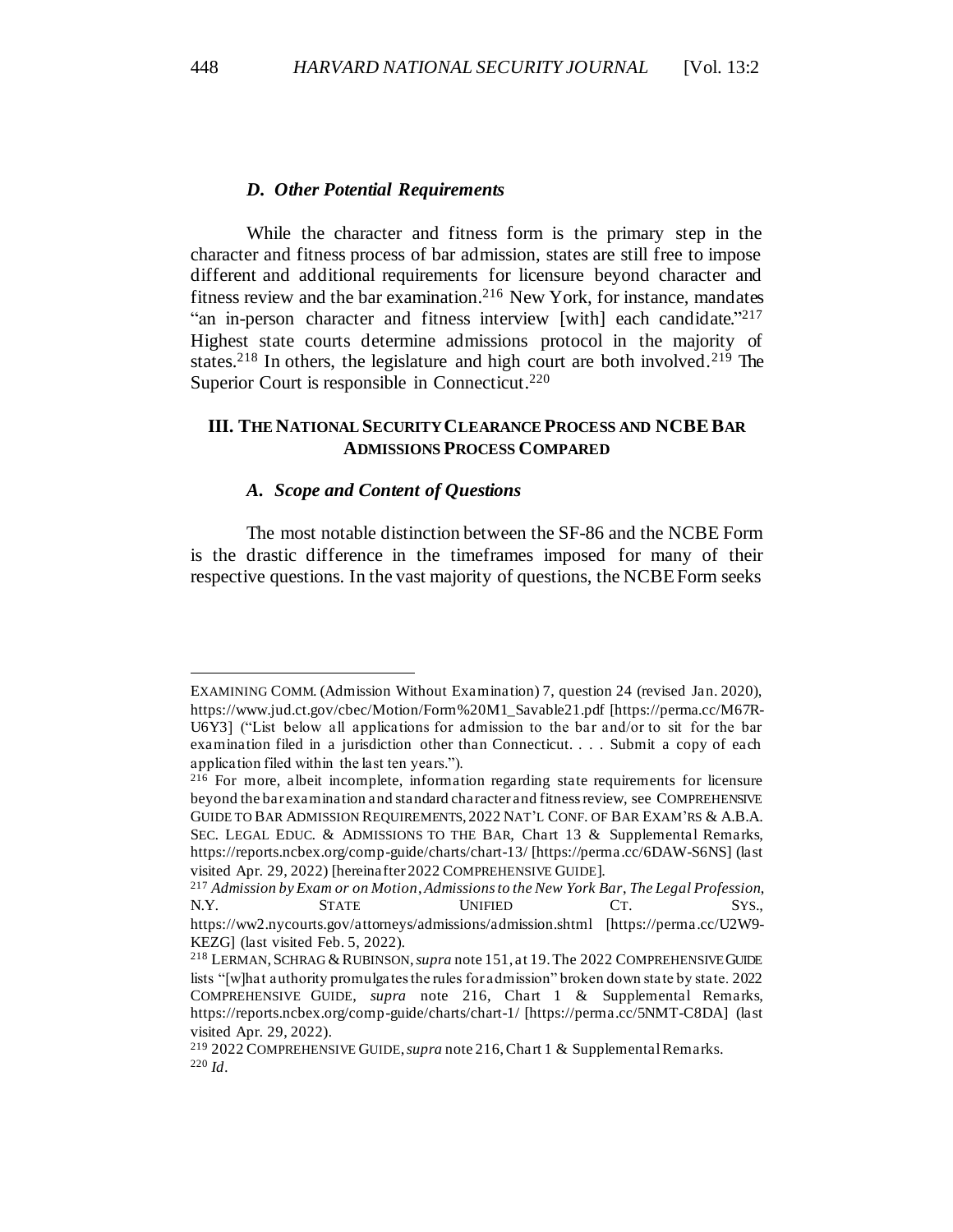the candidate's entire life history when it asks a question.<sup>221</sup> However, while the SF-86 also asks a substantial number of questions with life scope, the SF-86 limits its scope of inquiry to a narrower window of time in a notably higher percentage of questions than does the NCBE Form.<sup>222</sup> In other words, the NCBE Standard Form is much broader in scope and looks much deeper into an applicant's past than does the SF-86.

When the questions on the two forms are compared, the overlap is substantial in some ways, but not in others. First, the questions on the SF-86 relating to prior security clearances are reasonably equated to the NCBE's questions about prior licensure; both regard the candidate's prior access to the type of privilege that they are now requesting. However, while the SF-86 and NCBE Forms respectively inquire if an applicant has ever sought a clearance or license,  $2^{23}$  the SF-86 limits its questions beyond that to whether a clearance has been rescinded, suspended, , or refused. <sup>224</sup> While recission or suspension in this SF-86 question equates to disbarment or suspension for an attorney, the NCBE Form goes much further in its query on bar discipline and asks if the attorney has received discipline at any level in their lifetime or has received a complaint, even if no discipline was imposed.<sup>225</sup> The SF-86 also does not include questions elsewhere on professional complaints or discipline, nor does it ask if the applicant has held any form of professional license, whereas that the NCBE Form asks such questions outside of an attorney context without time-limitation.<sup>226</sup>

In terms of educational background, the SF-86 asks for life scope only for "degree<sup>[s]</sup> or diploma<sup>[s]</sup>."<sup>227</sup> While, unlike the SF-86,<sup>228</sup> the NCBE Form limits its requests to post-secondary instruction, it uses life scope both for institutions attended and additional questions on discipline imposed.<sup>229</sup> While

<sup>221</sup> The NCBE Form lists forty-five numbered questions; the author treats the form as composed of forty-six questions (designating one question as two different queries), of which thirty-six (approximately 78.26%) are life-scope and eight (approximately 17.39%) have a time-limited scope.

<sup>222</sup> Twenty-nine numbered sections are on the SF-86; the author addresses it as composed of eighty-seven questions, of which forty (approximately 45.98%) are life-scope and forty (approximately 45.98%) have a time-limited scope. The author does not address Section 13C as a component of the eighty-seven questions.

<sup>223</sup> STANDARD FORM 86, *supra* note 22, § 25.1 at 113; NCBE FORM, *supra* note 162,

questions 1–8 (question 1 relates to "Law Student Registration").

<sup>224</sup> STANDARD FORM 86, *supra* note 22, § 25.2 at 114.

<sup>225</sup> NCBE FORM, *supra* note 162, questions 10–13.

<sup>226</sup> *Id.* questions 24-27 (question 25 pertains to "License Denial/Revocation").

<sup>227</sup> STANDARD FORM 86, *supra* note 22, § 12 at 11.

<sup>228</sup> *See id.*

<sup>229</sup> NCBE FORM, *supra* note 162, questions 15–18.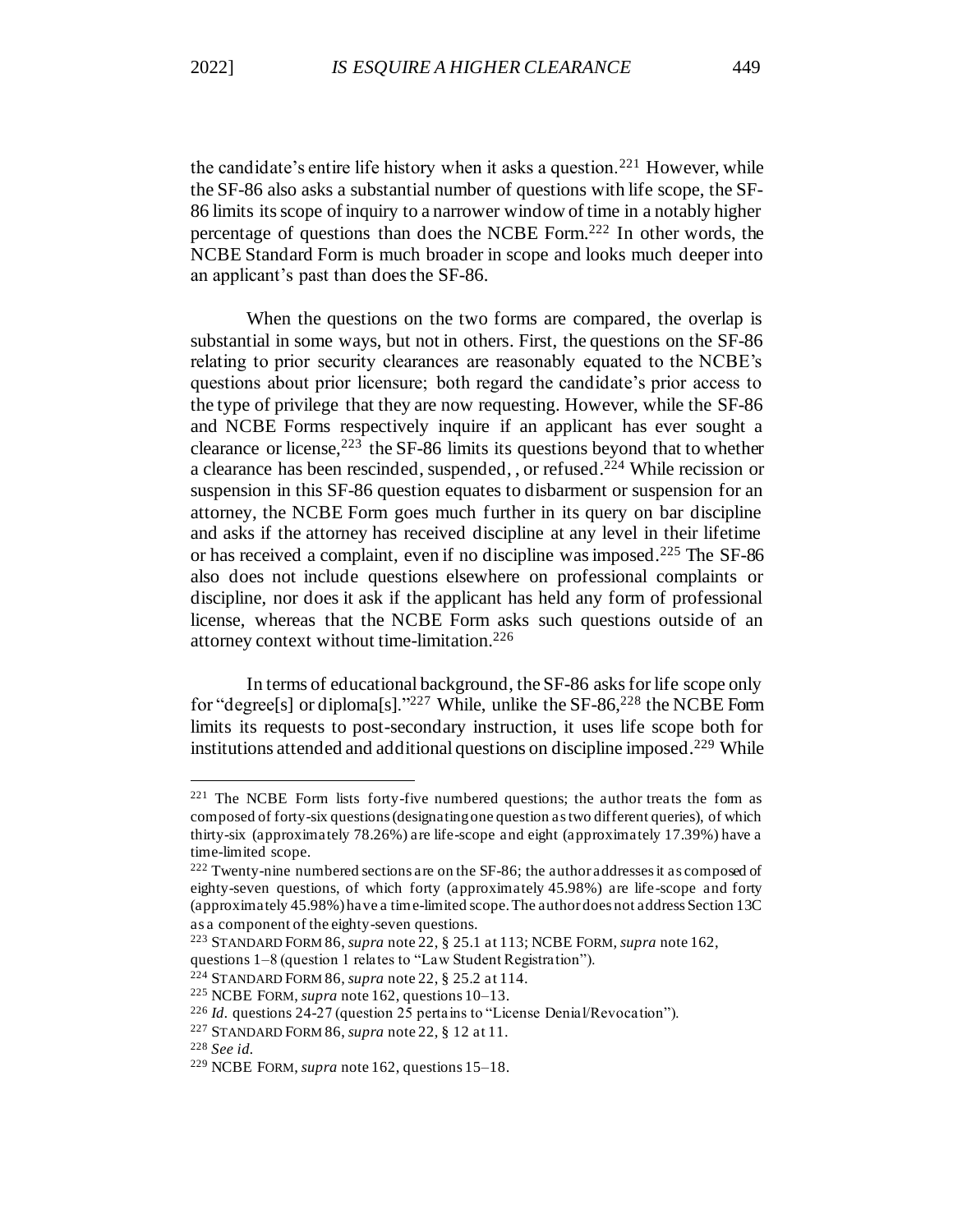both forms limit the scope of employment that needs to be listed in time.<sup>230</sup> the SF-86 only asks about work-related disciplinary matters within a sevenyear scope.<sup>231</sup> The NCBE Form, on the other hand, asks about any workrelated discipline, regardless of severity, in the applicant's lifetime.<sup>232</sup> Although both the SF-86 and NCBE Form ask if the candidate has had any military enrollment,<sup>233</sup> the SF-86 mostly limits questions about military discipline and crime to seven years.<sup>234</sup> Furthermore, whereas the NCBE Form asks applicants to disclose complaints made against them "as a holder of public office,"<sup>235</sup> the SF-86 does not.

Court-related questions are also less expansive on the SF-86. Civil actions are limited to ten years,  $236$  and many criminal matters are limited to seven.<sup>237</sup> The NCBE Form expands these scopes to life<sup>238</sup> (aside from traffic violations)<sup>239</sup> and adds a life-scope question about administrative actions.<sup>240</sup>

In terms of financial matters, the most crucial distinction is that the SF-86 only asks if the applicant has been late with a tax submission or payment in the last seven years or presently owes the federal government money (tax-related or otherwise).<sup>241</sup> Other financial issues are mostly limited to a seven-year window as well.<sup>242</sup> On the other hand, the NCBE Form asks fewer financial questions, but most are life-scope, including bankruptcy,  $243$ which is under a seven-year window for the SF-86.<sup>244</sup>

<sup>230</sup> STANDARD FORM 86, *supra* note 22, § 13A at 14; NCBE FORM, *supra* note 162,

question 20 (except for "all law-related employment," which is required to be noted with a life scope). *But see* STANDARD FORM 86, *supra* note 22, § 13B at 30 (asking about federal employment with a life scope).

<sup>231</sup> STANDARD FORM 86, *supra* note 22, §§ 13A.5, 13A.6, 13C at 17, 30.

<sup>232</sup> NCBE FORM, *supra* note 162, question 21.

<sup>233</sup> STANDARD FORM 86, *supra* note 22, §§ 15, 15.1, 15.3 at 31, 33; NCBE Form, *supra* note 162, question 23.

<sup>234</sup> *See* STANDARD FORM 86, *supra* note 22, §§ 15.2, 22.1 at 32, 95. The SF-86 does require listing service discharge categories and certain military crimes with a life scope. *See id.* §§ 15, 15.1, 22.2 at 31, 99.

<sup>235</sup> NCBE FORM, *supra* note 162, question 27.

<sup>236</sup> STANDARD FORM 86, *supra* note 22, § 28 at 124.

<sup>237</sup> *See id.* § 22.1 at 95; *but see* § 22.2 at 99.

<sup>238</sup> NCBE FORM, *supra* note 162, questions 32, 34, 35.

<sup>239</sup> *Id.* question 36.

<sup>240</sup> *Id.* question 33.

<sup>241</sup> STANDARD FORM 86, *supra* note 22, §§ 26.3, 26.6 at 116, 118.

<sup>242</sup> *See id.* §§ 26.1, 26.4, 26.5, 26.6, 26.7 at 115, 117, 118, 120; *but see* § 26.2 at 116.

<sup>243</sup> *See* NCBE FORM, *supra* note 162, questions 38–40, 42–43; *but see* question 41.

<sup>244</sup> STANDARD FORM 86, *supra* note 22, § 26.1 at 115.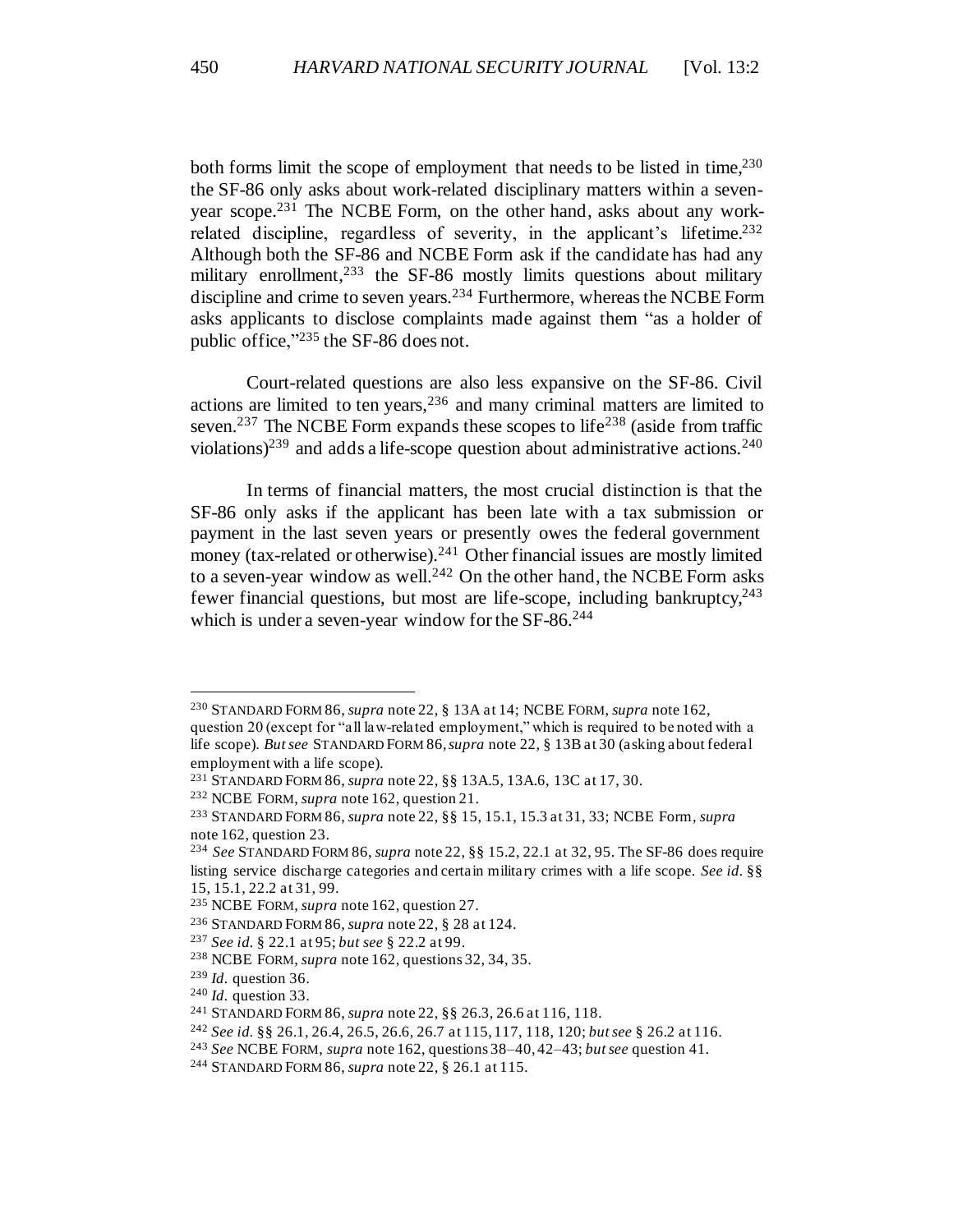Unlike the NCBE Form, the SF-86 contains a number of questions regarding the applicant's foreign ties and own citizenship.<sup>245</sup> The NCBE Form also does not contain any questions in line with the SF-86's queries regarding terrorism-related or similar activities<sup>246</sup> or computer access.<sup>247</sup> Furthermore, the SF-86 asks a number of mental health questions with a life scope,  $248$  and asks applicants to answer alcohol and drug abuse questions with a seven-year window,<sup>249</sup> except for life-scope queries about alcohol and drug counseling<sup>250</sup> and drug activity as a security clearance holder or the like.<sup>251</sup> In comparison, the NCBE Form only asks if the applicant has contended that "any condition or impairment" has impacted or driven their behavior during a five-year window<sup>252</sup> or if the applicant has a relevant "condition or impairment" presently.<sup>253</sup> Additionally, unlike the NCBE Form,<sup>254</sup> the SF-86 does not have a broad-based "catch-all" type question.

### *B. Reasonableness/Relevance of Questions*

Before reviewing the reasonableness and relevance of the questions on the SF-86, it is worth briefly considering their legality. As a baseline, the government has a "'compelling interest' in withholding national security information from unauthorized persons in the course of executive business."<sup>255</sup> While "required [SF-86] disclosures are invasive, [they] have nevertheless withstood constitutional challenge."<sup>256</sup> As such, this Section approaches the question of what should be asked on the SF-86 with the expectation that the Executive is acting legally in asking particular questions

<sup>245</sup> *Id.* §§ 9, 9.1, 9.2, 9.3, 9.4, 10.1 at 3–5.

<sup>246</sup> *See id.* §§ 29.1, 29.2, 29.3, 29.4, 29.5, 29.6, 29.7 at 125–29.

<sup>247</sup> *See id.* §§ 27.1, 27.2, 27.3 at 122–23.

<sup>248</sup> *Id.* §§ 21A, 21B, 21C, 21D at 85, 87, 89–90. *But see id.* §§ 21D, 21D.1, 21E at 92–93.

<sup>249</sup> *Id.* § 23.1, 23.2, 23.5, 24.1 at 102–03, 105, 109.

<sup>250</sup> *See id.* §§ 23.6, 23.7, 24.2, 24.3, 24.4 at 106, 108, 110–12.

<sup>251</sup> *See id.* §§ 23.3, 23.4 at 104.

<sup>252</sup> NCBE FORM, *supra* note 162, question 31.

<sup>253</sup> *Id.* question 30.

<sup>254</sup> *See id.* question 29 (described as "a catch-all question" in Derek Davis, Harv. L. Sch. Ctr. on Legal Pro., *A Higher Bar: Revisiting Character and Fitness in the Profession*, 4

THE PRAC.: CHARACTER AND FITNESS (Mar./Apr. 2018)).

<sup>&</sup>lt;sup>255</sup> Dep't of Navy v. Egan, 484 U.S. 518, 527 (1988) (quoting Snepp v. United States,  $444$ U.S. 507, 509 n.3 (1980)).

<sup>256</sup> Akremi, *supra* note 7, at 999 n.151 (citing NEWMAN & FITCH, *supra* note 66, at 17). In an explanatory parenthetical, Akremi states that Nat'l Fed'n of Fed. Emps. v. Greenberg, 983 F.2d 286, 287–88, 295 (D.C. Cir. 1993) "uph[eld] [the] use of the Department of Defense's security clearance application form, which serve[d] the same purpose and ask[ed] comparably searching questions as [the] SF 86." *Id.*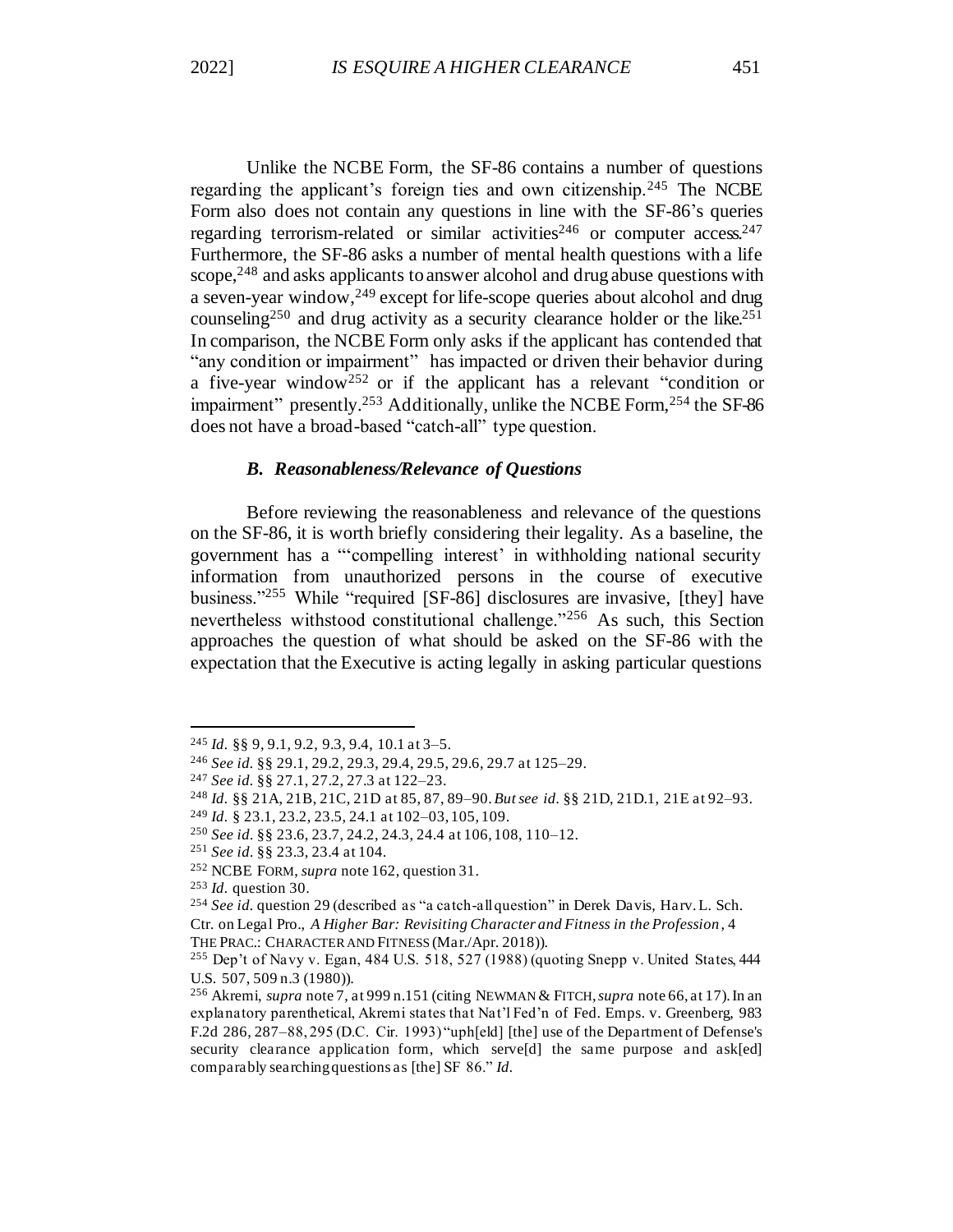of applicants, but is not necessarily making the optimal policy decision in doing so.

On the SF-86, first and foremost, loyalty to the United States is extremely important, and citizenship of the applicant is a basic disclosure that makes perfect sense, as is prior and dual citizenship. Asking about employment and residences within a ten-year period is a reasonable way to glean information about an applicant. Whether the applicant has registered for the Selective Service System pertains directly to national security and loyalty to the United States. Military history is also relevant for the same reason, as is service in a foreign military. Asking for close personal family members' information is reasonable since problematic affiliations in this regard can directly affect national security. Foreign ties also directly relate to a candidate's loyalty to the United States. Time-limited mental health and alcohol and drug use inquiries are also appropriate since a substance abuse problem can pose a security risk. However, some of the mental health questions that are life scope appear excessive, especially in asking whether the candidate has ever been in in-patient psychiatric treatment.

The SF-86's criminal conduct questions also appear reasonable and relevant. Felony charges or convictions are very serious matters that directly weigh on whether a candidate can appropriately handle national security information. While many of the SF-86's substance-based questions are timelimited, some are not, which in many instances seems to overextend their usefulness.

Questions regarding prior security clearances seem appropriate for a life scope. A government debarment inquiry is also relevant, as debarment indicates that a candidate may be poorly suited to work in a government position of significant responsibility. While financial mistakes can indicate risk of either exploitation or irresponsibility, the SF-86 mostly limits these questions to seven years in scope, with gambling as a notable exception. As such, the financial questions generally appear quite reasonable.<sup>257</sup> Asking if a candidate has accessed a computer network inappropriately within seven years is also a reasonable question with a reasonable window. Life questions regarding terrorism are also perfectly appropriate with a life scope, as a person who has terrorist ties or has engaged in terrorism should not hold a national security clearance. Moreover, failing to ask such a question, extreme though it might be, opens the door to an inappropriate "catch-all" question, such as what appears on the NCBE Form.

<sup>&</sup>lt;sup>257</sup> Bankruptcy, however, might appropriately still be considered with a life scope given the enormous financial difficulties that often precede it.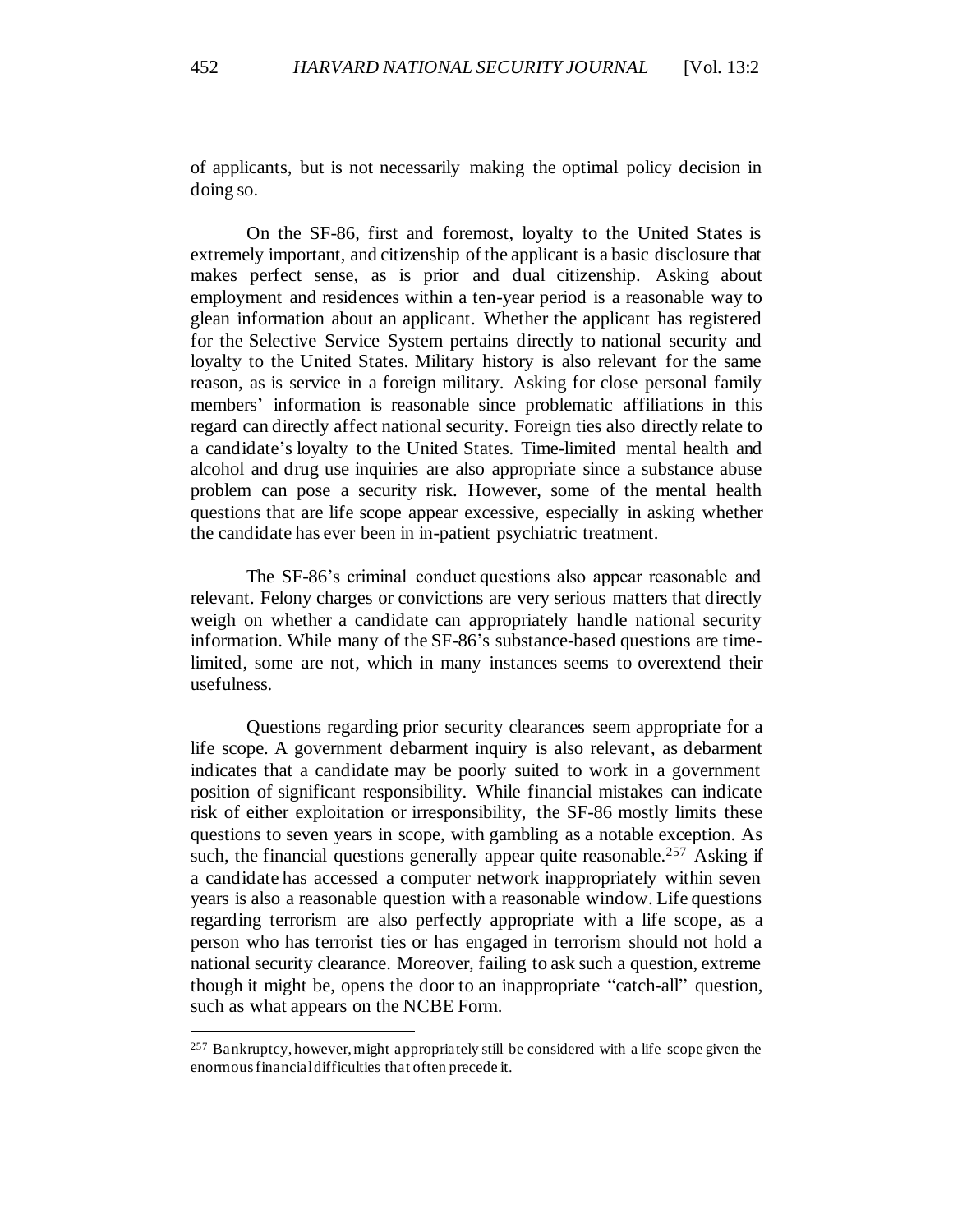On the NCBE Form, while many of the questions are seemingly relevant, some are questionable. For instance, there seems to be very little reason to examine if an applicant has ever missed a tax filing or payment in their lifetime. While current tax delinquency might well be cause for concern, a missed tax filing or payment from over a decade ago does not impact someone's ability to be an attorney. Moreover, there is no need to ask tax questions as a separate item at all. The form could expand the debt question explicitly to include taxes, a reasonable modification since no disclosure would be required if the applicant paid off all their taxes more than three years ago. Finally, flawless tax compliance is extraordinarily difficult in many situations and should not be used as a metric of an applicant's character and fitness.<sup>258</sup> The same issues arise with most of the other life scope questions regarding finances, where a ten-year scope also would appear to be more than sufficient.<sup>259</sup>

The form's inquiries about charges and complaints over ten years old are likewise excessive; actual convictions are much more relevant, although less so with time.<sup>260</sup> While a recent conviction or even allegation might have some merit, a charge or a complaint that led to no action or negative finding is not relevant ten years later. <sup>261</sup> Moreover, the term "public office" makes asking about such complaints extremely problematic since "[t]he dividing line between public offices and public employment generally is often hard to draw." <sup>262</sup> A ten-year time limited review of traffic violations that explicitly

<sup>258</sup> The difficulties and complexities of tax law render unblemished compliance with tax requirements at least potentially extremely difficult. Two very burdensome taxes with which to comply are use taxes and the requirement to file taxes when working temporarily in another state. Given the difficult nature of tax compliance, candidates from a disadvantaged background are also more likely to be at high risk of non-compliance in some aspect of tax law and need to make disclosures.

<sup>&</sup>lt;sup>259</sup> However, for the reasons noted above, bankruptcy might also be appropriately reviewed with a life scope on the NCBE Form.

<sup>260</sup> *See infra* Part IV.A.

<sup>261</sup> *See infra* Part IV.A.

<sup>262</sup> Fleming Bell, *What's a "Public Office"?,* COATES'CANONS NC LOCAL GOV'T L. (Feb. 17, 2010), https://canons.sog.unc.edu/2010/02/whats-a-public-office/ [https://perma.cc/F5X5-G4S3]; *see* 63C AM. JUR. 2D *Public Officers and Employees* § 2, Westlaw (database updated Feb. 2022) ("Whether a person holds a public office rather than mere employment does not depend upon what the particular office in question may be called, but upon the power granted and willed, the duties and functions performed, and other circumstances which manifest the true character of the position and make and mark it a public office, irrespective of its formal designation.").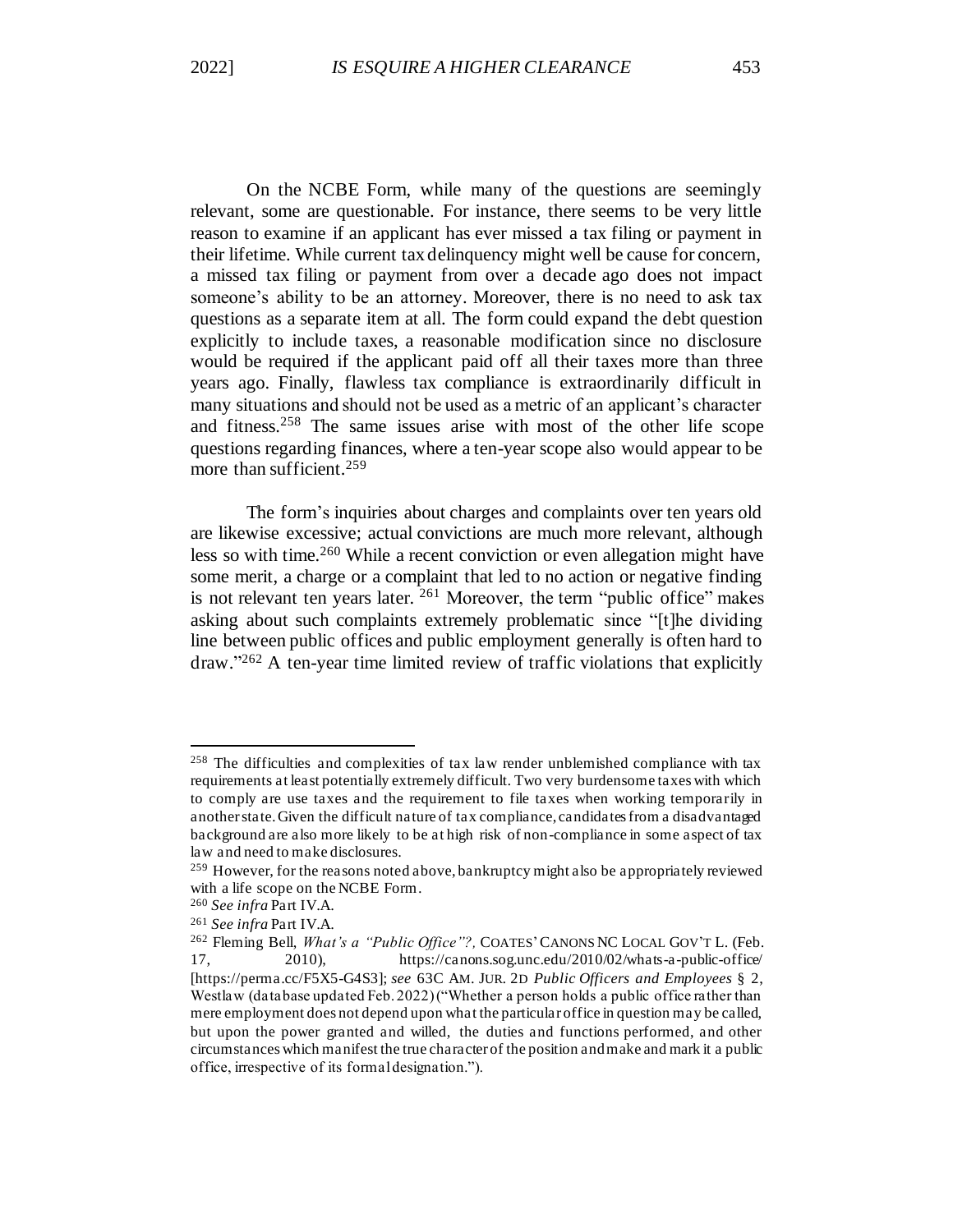excludes parking tickets appears relevant, although not extremely  $\delta$  so. 263 Requiring ten-year disclosure of drivers' licenses seems similarly appropriate, both for traffic violation purposes and for verifying other information.

Closely related, the relevance of attorney discipline shy of disbarment or suspension over ten years old does not seem especially relevant either. Something mild that happened in the past is of little consequence a decade later. Suspension or disbarment, however, is sufficiently serious that life-long disclosure is almost certainly appropriate.

The NCBE form's catch-all provision is perhaps the most inappropriate question on the entire form and requires applicants to speculate as to what might constitute problematic behavior. Such speculation is made particularly difficult given the extensive number of specific questions applicants must directly answer. Bar admissions inquiries need to be specifically tailored to their goals. If the bar investigators cannot come up with everything that they think they should ask, then it should not be upon the applicant to fill in the gap. While the burden of showing satisfactory character and fitness to practice law falls on the applicant, defining the scope of how that burden is met should fall on the investigator/adjudicator. In comparison, the SF-86 has no such catch-all provision. Even in matters of national security, the applicant is not expected to guess at what they might have done beyond the form that could be potentially problematic.

### *C. Comparison of Other Aspects of the Processes*

As noted previously, both national security clearances and bar admissions may or may not always require an interview depending on the clearance at issue and the state. Another item of note is the thoroughness of the investigations. Regarding bar admissions, NCBE specifically notes that "[a]s part of each investigation, NCBE sends inquiries to the appropriate sources to verify information disclosed by the applicant in the character and fitness application." <sup>264</sup> Moreover, NCBE "conduct[s] analysis to detect inconsistencies and to discover undisclosed information."<sup>265</sup> Furthermore, NCBE's "inquiries request sources to provide any information relevant to the

<sup>263</sup> One useful change would be to specify that if a traffic violation is reduced to a lesser nonmoving violation of any civil law (including, but specifically not limited to, a parking ticket), the applicant does not need to disclose the lesser violation.

<sup>264</sup> Gessler & Early, *supra* note 154, at 26.

<sup>265</sup> *Id.*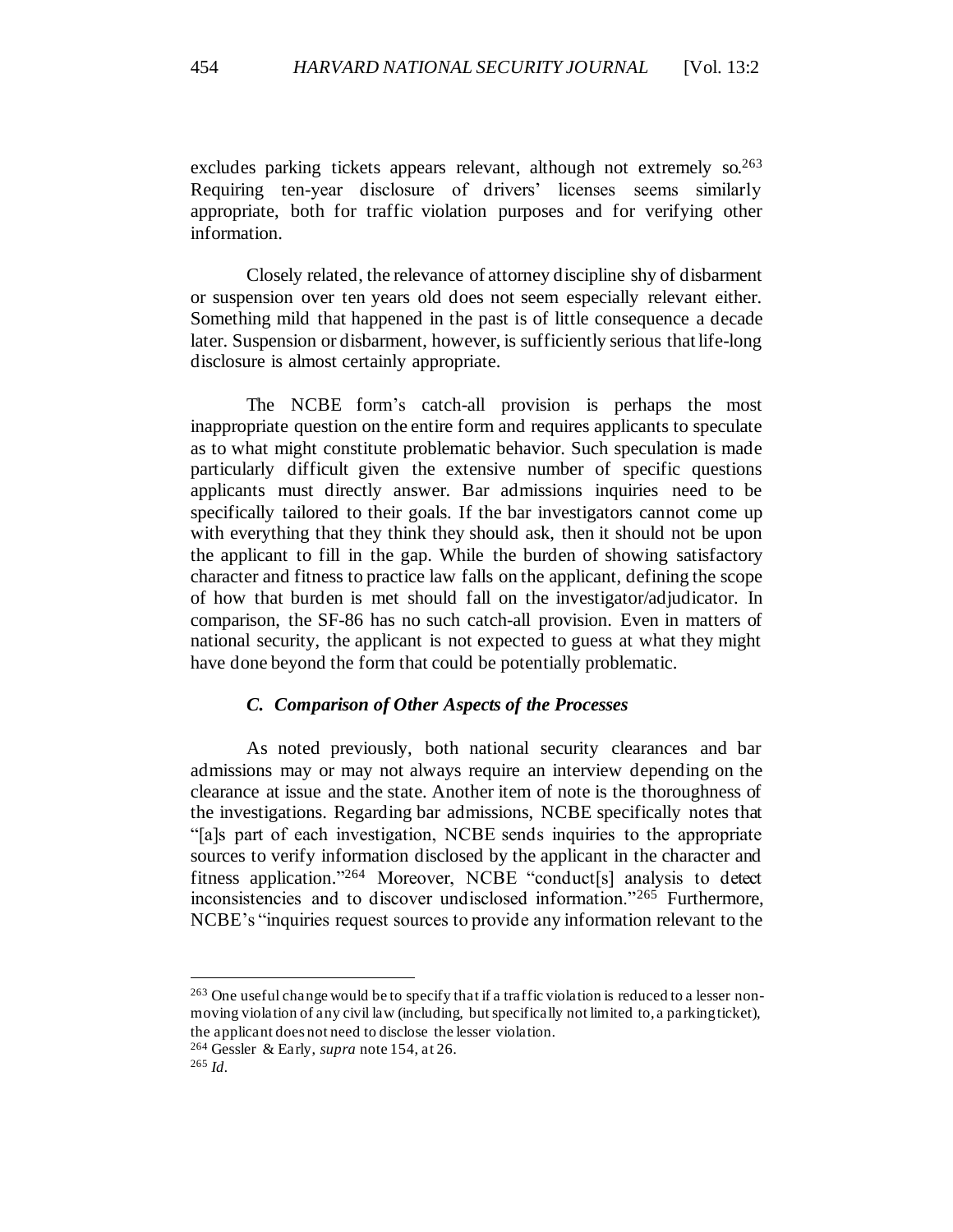applicant's character and fitness to practice law."<sup>266</sup> Similarly, the SF-86 makes clear that "[t]he information you provide on this form may be confirmed during the investigation, and may be used for identification purposes throughout the investigation process."<sup>267</sup>

Aside from interviews and verification, it is also worth noting that when an applicant is admitted to the bar in a jurisdiction, they do not need to take the bar examination again, nor are they subject to having their character and fitness reassessed at future intervals or monitored simply to maintain the license that they have been awarded. However, national security clearances function differently; as the various executive orders regarding security clearances make clear, scrutiny does not simply end after the candidate has received approval on a single occasion.<sup>268</sup> In addition, an individual can obtain a law license without planning to practice law and can keep the license if they do not need it. National security clearances can only be acquired if a candidate needs the clearance for government work.<sup>269</sup> At that work's

<sup>&</sup>lt;sup>266</sup> *Id.* at 26–27. Gessler and Early note that "[f]or example, [NCBE's] employment inquiry requests verification of dates of employment and position held but also specifically asks the employer to comment on the applicant's character and fitness." *Id.* at 27.

<sup>267</sup> STANDARD FORM 86, *supra* note 22, introductory pages (unnumbered).

<sup>268</sup> Protocol in this regard is evolving. Lindy Kyzer, *Periodic Reinvestigations Are Out, Continuous Vetting Is In for Security Clearance Holders*, GOV'T EXEC. (Mar. 11, 2020), https://www.govexec.com/management/2020/03/periodic-reinvestigations-are-out-

continuous-vetting-security-clearance-holders/163695/ [https://perma.cc/A6QM-VMVW] ("In a significant change to personnel security policy, agencies are being encouraged to enroll all applicants for security clearances into continuous vetting and eliminate periodic reinvestigations." Doing so "is an effort to create a clearance system that's agile and better able to identify risks as they occur, not at 5-year or 10-year intervals."). *See also Continuous Evaluation: Frequently Asked Questions (FAQ)*, OFF. DIR. NAT'L INTEL., NAT'L COUNTERINTELLIGENCE & SEC. CTR. questions 3, 16 (Sept. 2020), https://www.dni.gov/files/NCSC/documents/products/CE\_FAQ\_Sep\_2020.pdf

<sup>[</sup>https://perma.cc/C2ZZ-KAXN] ("3. What was the impetus for CE? Implementing CE is a key component of the government-wide effort to modernize security clearance processes and increase the timeliness of information reviewed between periodic reinvestigation cycles. Mandated by Executive Order (E.O.) 13467, as amended, and 5 U.S.C § 11001, CE automated record checks are the cornerstone of the broader Continuous Vetting framework that is addressed by the ongoing Trusted Workforce initiative.") and ("16. Will CE replace clearance reinvestigations? No; however, some periodic reinvestigations are deferred if no security-relevant issues exist and the individual is enrolled in CE. Under the broader government-wide Continuous Vetting framework developed by the Trusted Workforce 2.0 initiative, the reinvestigation requirement will remain but they will be performed based on an event- or risk-driven model rather than a calendar-driven model.").

<sup>269</sup> Lindy Kyzer, *How to Obtain Security Clearance*, CLEARANCEJOBS (Feb. 11, 2021), https://news.clearancejobs.com/2021/02/11/obtain-security-clearance/

<sup>[</sup>https://perma.cc/8BWY-HTJS].)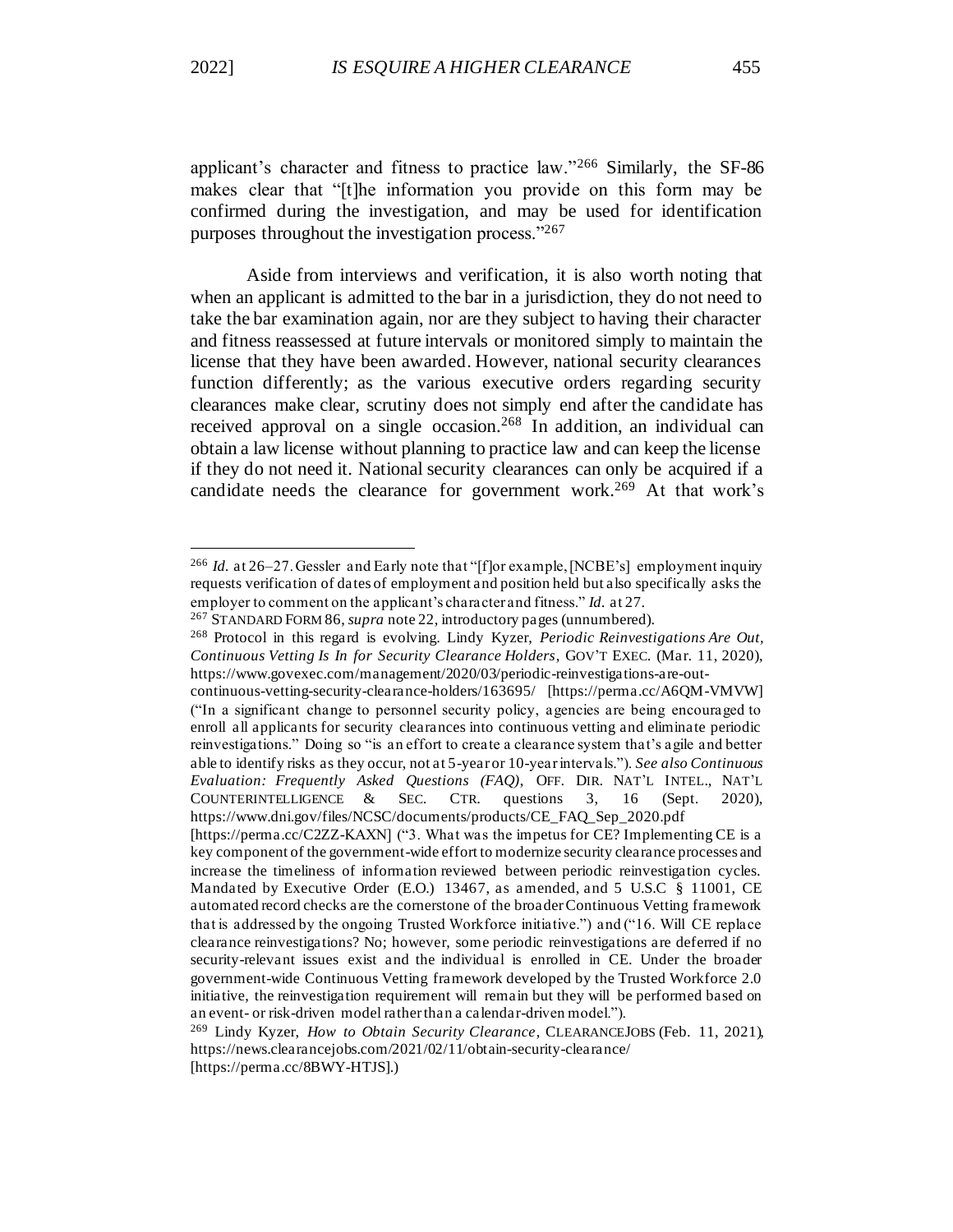conclusion, the individual only possesses a two-year long "current" clearance.<sup>270</sup>

### *D. Effectiveness of the Processes*

While certainly not flawless,<sup>271</sup> the national security clearance process generally seems to work. In the 2017 fiscal year, 4,030,625 persons qualified for a security clearance.<sup>272</sup> 2,831,941 (approximately 70%) of those had actual use of classified information.<sup>273</sup> That fiscal year, of 10 intelligence agencies, clearance recission rates ranged from 0.0% to 2.3%, and clearance refusal rates ranged from  $0.0\%$  to  $5.9\%$ .<sup>274</sup> In the 2016 fiscal year, 4,080,726 persons qualified for a security clearance<sup>275</sup> (2,840,053, also approximately 70%, of those had actual use of classified information).<sup>276</sup> That fiscal year, of ten intelligence agencies, clearance recission rates ranged from 0.0% to 2.3%, and clearance refusal rates ranged from 0.0% to 6.6%.<sup>277</sup> Although an incomplete picture, these figures show that security clearance recission and refusal are infrequent and suggest that the national security clearance process is generally successful.

<sup>&</sup>lt;sup>270</sup> *Id.* ("Policy dictates that a clearance is 'current' for a period of two years after leaving service. If you move out of a cleared job and into another within that period, your clearance can be easily reinstated – assuming your investigation hasn't expired.").

<sup>271</sup> *See, e.g.*, GEOFFREY S.CORN,JIMMY GURULÉ &JEFFREY D. KAHN, NATIONAL SECURITY LAW AND THE CONSTITUTION671 (2017) (citing Jill Lawless, *Guardian: We Have Published 1 Pct of Snowden Leak*, ASSOCIATED PRESS (Dec. 3, 2013), https://sports.yahoo.com/news/guardian-published-1-pct-snowden-163503415.html

<sup>[</sup>https://perma.cc/E4JP-4KEU]) (summarizing Edward Snowden's disclosure of classified information).

<sup>&</sup>lt;sup>272</sup> OFF. DIR. NAT'L INTEL., NAT'L COUNTERINTELLIGENCE & SEC. CTR., FISCAL YEAR 2017 ANNUAL REPORT ON SECURITY CLEARANCE DETERMINATIONS 5 (2017).

<sup>273</sup> *Id.* at 4.

 $274$  *Id.* at 8 ("The difference in the percentage of denials and revocations among agencies can be attributed to the various processes employed by those agencies. For example, some agencies may discontinue security processing due to automatic disqualifiers found du ring a suitability for federal employment review before the case reaches the security clearance and adjudication phase. Some of these cases may be cancelled by human resources before security clearance determinations are rendered, and as a result, are not categorized as security clearance denials. Other IC agencies consider all relevant information in their security clearance adjudicative processes. These IC agencies render security clearance denials based upon the totality of the information contained in the case files, which results in a higher percentage of denials. In FY 2017, denials increased by 0.5 percent from FY 2016, and revocations increased by 0.6 percent from FY 2016.").

<sup>&</sup>lt;sup>275</sup> OFF. DIR. NAT'L INTEL., NAT'L COUNTERINTELLIGENCE & SEC. CTR., FISCAL YEAR 2016 ANNUAL REPORT ON SECURITY CLEARANCE DETERMINATIONS 4–5 (2016).

<sup>276</sup> *Id*.

<sup>277</sup> *Id.* at 9 (containing a similar note to that in the 2017 Annual Report detailed in *supra* note 272).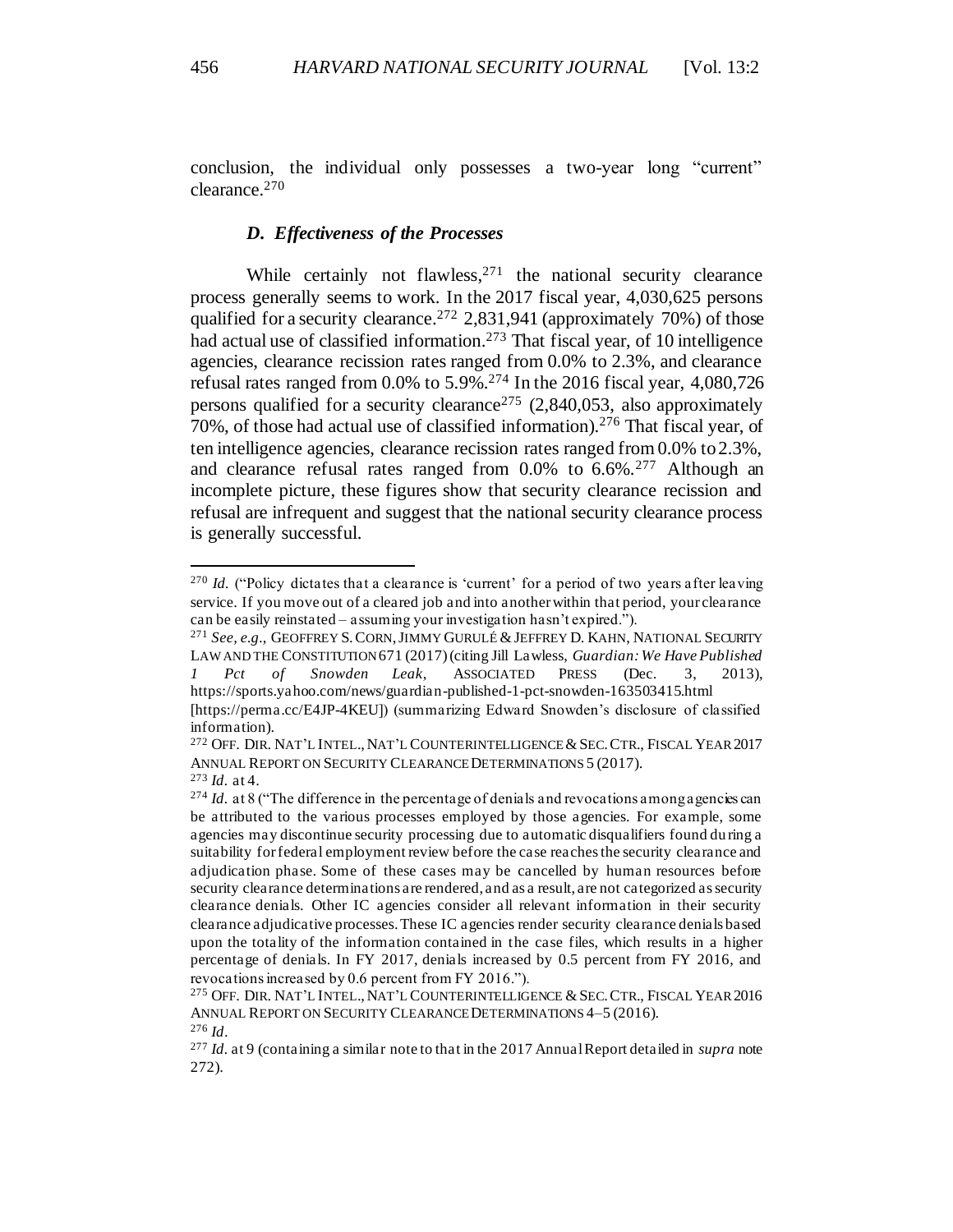Turning to bar admissions, first and foremost, it is worth noting that discipline against attorneys is rare. The American Bar Association's 2019 Survey on Lawyer Discipline Systems (S.O.L.D.) tallied an estimated 1,120,766 active status attorneys in the United States.<sup>278</sup> However, only an estimated 69,716 complaints were filed across the country.<sup>279</sup> Combined with an estimated 20,279 pre-existing unresolved matters,<sup>280</sup> an estimated 89,995 complaints were "live" in 2019, amounting to a "live" complaint filed against a total of approximately 8.03% of active status attorneys.

Of the 89,995 "live" complaints, an estimated 32,997 (approximately 36.67%) were dispatched on their face.<sup>281</sup> An estimated 45,642 were probed.<sup>282</sup> Of those, an estimated 27,870 were terminated following an inquiry.<sup>283</sup> Probable cause was only ultimately met to charge approximately 5,652 attorneys, <sup>284</sup> representing approximately 6.28% of all live complaints, or approximately 0.50% of all active status attorneys. An estimated 2,124 attorneys experienced "private / non-public discipline," <sup>285</sup> representing

<sup>278</sup> A.B.A. CTR. FOR PRO. RESP. STANDING COMM. ON PRO. REGUL., SURVEY ON LAWYER DISCIPLINE SYSTEMS (S.O.L.D.) 3 (2019) [hereinafter 2019 S.O.L.D.]. The survey does not note any distinction between whether an attorney is in active or other status regarding complaints or discipline. *See, e.g.*, *id.* at 1–3, 5–7, 15–17, 20–24. The author uses the number of active status attorneys as the baseline number of attorneys for computing figures, but does so with the caveat (and acknowledgement) that, since attorneys in other statuses can be subject to complaints and discipline, using only active sta tus attorneys in this Article's figures is an incomplete lens for regulating attorney discipline. Also, throughout the 2019 S.O.L.D., various places do not contain information relating to some authorities. *See, e.g.*, *id.* Introduction to the 2019 S.O.L.D. Results, 4, 40–41.

<sup>279</sup> *Id.* at 3. This figure does not include "Complaints Handled Separately by [a] Central Intake/Consumer Assistance Program." *Id.* at 3. Such information is requested as a compartmented category "[i]f the total number of complaints received by the agency excludes matters handled by Central Intake or other Consumer Assistance Program." A.B.A. CTR. FOR PRO. RESP. STANDING COMM. ON PRO. REGUL., 2019 QUESTIONNAIRE, SURVEY ON LAWYER DISCIPLINE SYSTEMS (S.O.L.D) 7 (2019) (included at the end of 2019 S.O.L.D.). If such situations resulted in actions that were discipline-like or discipline, it is not entirely clear whether their outcomes would have appeared in other S.O.L.D. figures. *See, e.g.*, 2019 S.O.L.D., *supra* note 278, at 17.

<sup>280</sup> 2019 S.O.L.D., *supra* note 278, at 7.

<sup>281</sup> *Id.*

<sup>282</sup> *Id.*

<sup>283</sup> *Id.*

<sup>284</sup> *Id.*

<sup>285</sup> *Id.* at 17 (cleaned up). Here, whether certain types of actions constitute discipline is determined differently across authorities, and total disciplinary figures for each authority are calculated differently in different authorities' entries in this part of the chart. *See id.* at 15– 19. Even using the combined figures from all total estimates from subsets of "private / non -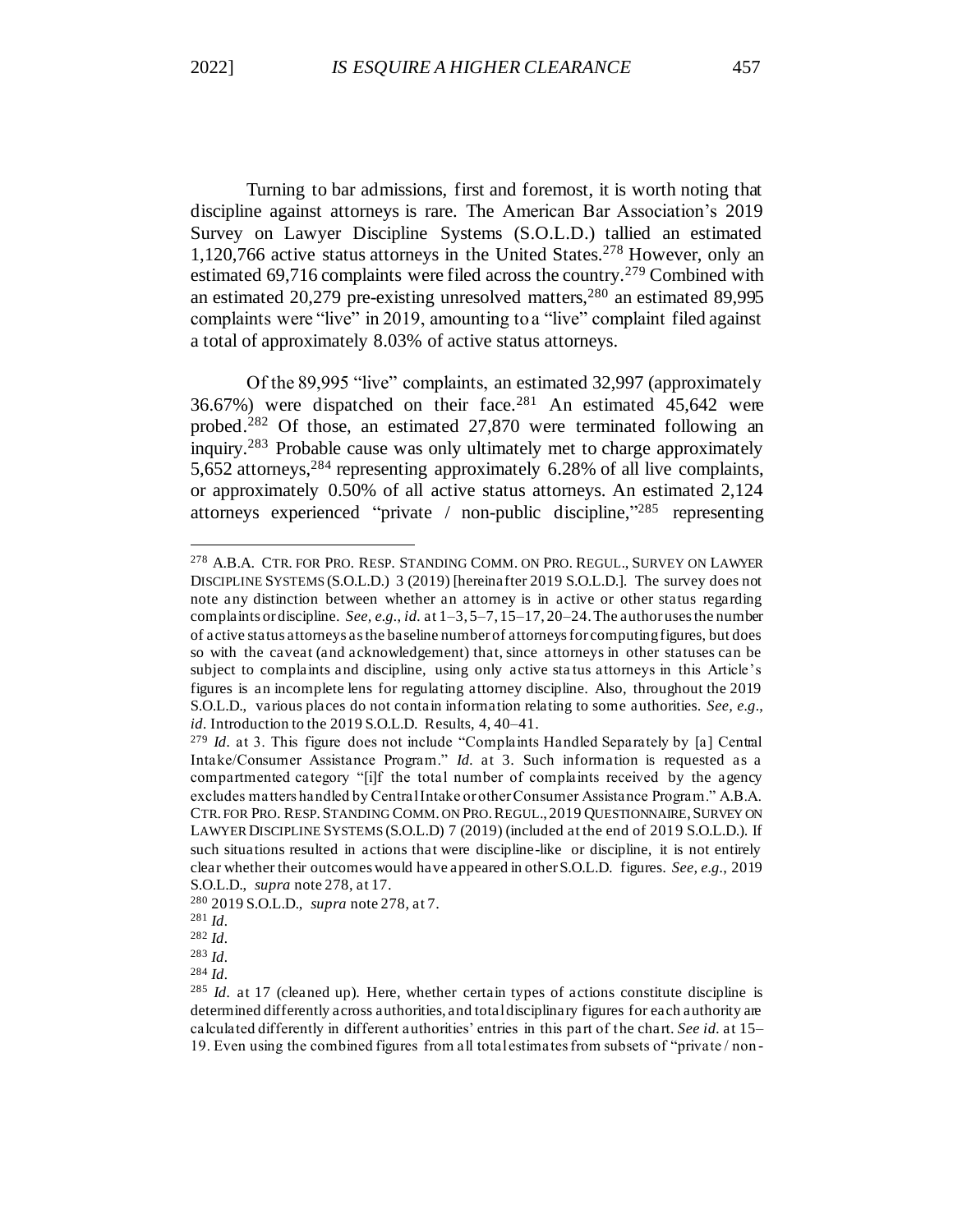approximately 0.19% of all active status attorneys. An estimated 2,308 attorneys received some form of public punishment; probation was assigned to an estimated 297 attorneys (representing approximately 0.03% of active status attorneys); an estimated 988 attorneys were suspended (representing approximately 0.09% of active status attorneys); and an estimated 565 attorneys were disbarred (representing approximately 0.05% of all active status attorneys).<sup>286</sup> Overall, compared to an estimated  $1,120,766$  active status attorneys, only an estimated 4,432 attorneys were subject to any form of discipline (representing approximately 0.40% or one in two-hundred fifty active status attorneys).<sup>287</sup>

That discipline is imposed on approximately one in two hundred fifty attorneys suggests that the character and fitness process is not failing to properly screen out attorneys who might be problematic. Notably, in Alaska, which has a less arduous application form than the NCBE Form,<sup>288</sup> there were 3,096 active status attorneys and 212 complaints tallied in the 2019 S.O.L.D.<sup>289</sup> When combined with 119 pre-existing unresolved matters,<sup>290</sup> 331 complaints were "live" in that year, amounting to a "live" complaint being filed against approximately 10.69% of active status attorneys. Of those complaints, 194 (approximately 58.61%) were dispatched on their face.<sup>291</sup> 84 were probed.<sup>292</sup> Of those, 7 were terminated following an inquiry.<sup>293</sup> Probable cause was only ultimately met to charge a single attorney,<sup>294</sup> representing approximately 0.30% of all live complaints, or approximately 0.03% of all active status attorneys. No attorney actually experienced "private / non-public discipline[e],"<sup>295</sup> and a single attorney received public punishment

public" actions that attorneys experienced that are both discipline-like and discipline, the new total estimate would only increase to 2,918 attorneys, or approximately 0.26% of active status attorneys. *Id.* at 17 (cleaned up).

<sup>286</sup> *Id.* at 24. Disbarment includes both disbarment that the attorney in question accepted and disbarment that the attorney did not agree to. *Id.* at 24. "Interim suspensions" are not involved in these estimated figures for suspended attorneys. *Id.* at 24 (cleaned up). Texas's suspension figures in this part of the chart encompass probation figures. *Id.* at 25.

<sup>287</sup> Incorporating the higher figure of 2,918 attorneys referenced *supra* note 285, the total would rise to 5,226 (approximately 0.47% of all active status attorneys).

<sup>288</sup> *See Admission Application*, *supra* note 214(the author notes that he last viewed the *Alaska Bar Association Admission Application* on February 19, 2022, which is, obviously, more recently than the information compiled in the 2019 S.O.L.D.).

<sup>289</sup> 2019 S.O.L.D., *supra* note 278. Alaska does not have a "Central Intake or Consumer Assistance Program." *Id*.

<sup>290</sup> *Id.* at 5.

<sup>291</sup> *Id.* at 5.

<sup>292</sup> *Id.* at 5.

<sup>293</sup> *Id.* at 5.

<sup>294</sup> *Id.* at 5.

<sup>295</sup> *Id.* at 15 (cleaned up).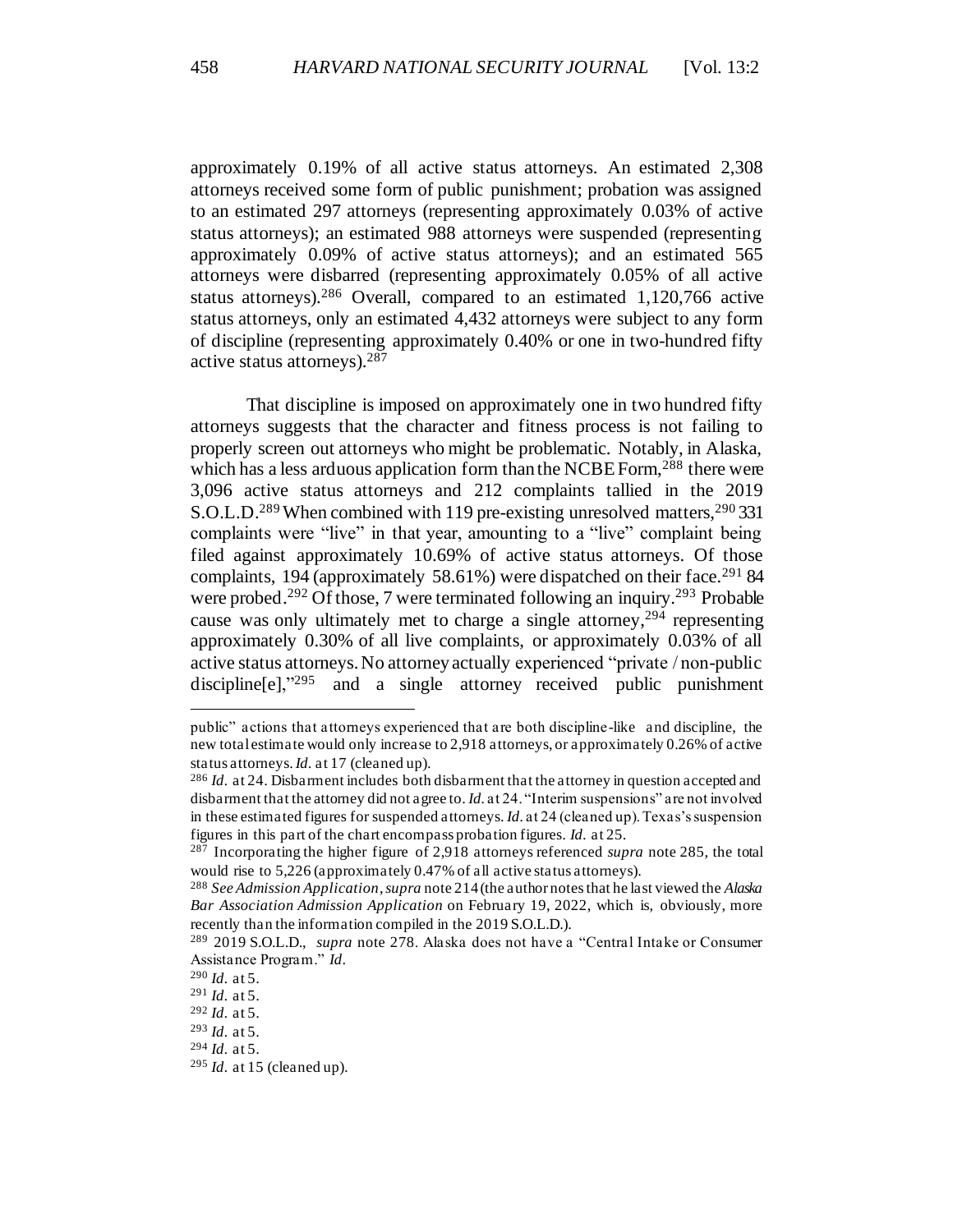("admonished / reprimanded / censured").<sup>296</sup> As such, of 3,096 active status lawyers in Alaska, 1 (approximately 0.03%) received any form of discipline. <sup>297</sup> Accordingly, Alaska's approach of using a less panoptic application than the NCBE Form does not seem to have led to a less desirable outcome in terms of attorney discipline than appears nationwide.<sup>298</sup>

As such, both security clearance refusals and withdrawals, as well as the general frequency of discipline against attorneys (including in Alaska, a jurisdiction with a less demanding application than the NCBE Form), are overall quite low, indicating that the two processes are overall effective.

### **IV. ANALYSIS AND RECOMMENDATIONS**

# *A. The Current Character and Fitness Process Is Too Broad and Operates in a Way That Conflicts with Other Goals of the Legal Profession*

The national security clearance process limits the scope of questions on the SF-86 significantly. While some agencies have questions with wider scopes as previously described, no entity asks questions with a consistent lifescope.<sup>299</sup> On the other hand, the NCBE Form asks questions that cover the applicant's entire lifetime much more consistently. As described above, the questions on the SF-86 generally appear to have a valid relation to national security. The items on the NCBE Form are more questionable.

Turning to the scope of the two forms' questions, Shon Hopwood, who was once convicted of a felony and is now an Associate Professor of Law at Georgetown University Law Center,<sup>300</sup> notes that "social science research says that someone who has five years of clean conduct—whether in

<sup>299</sup> *See supra* Part I.C.

<sup>296</sup> *Id.* at 20 (cleaned up).

<sup>&</sup>lt;sup>297</sup> This extraordinarily low percentage is also not unique to the timeframe of the 2019 S.O.L.D. The 2015 Survey on Lawyer Discipline Systems indicates that out of 3,102 active status attorneys in Alaska, 6 (approximately 0.19%) were subject to some form of discipline. *See* A.B.A. CTR. FOR PRO. RESP. STANDING COMM. ON PRO. REGUL., SURVEY ON LAWYER DISCIPLINE SYSTEMS (S.O.L.D.) 1, 13, 17 (2015). For that time period, Alaska also did not have a "Central Intake orConsumer Assistance Program." *Id.* at 1.

<sup>298</sup> In this comparison of Alaska and the national data, as well as in analyzing the national data generally, the author acknowledges the limitation that the data used in this Article are not further broken down to allow comparison of rates of complaints and discipline in states that use the NCBE Form with rates in states that do not.

<sup>300</sup> *Shon Hopwood,* GEO. UNIV. L. CTR., https://www.law.georgetown.edu/faculty/shonhopwood/ [https://perma.cc/NDE2-H5WH] (last visited Dec. 21, 2021).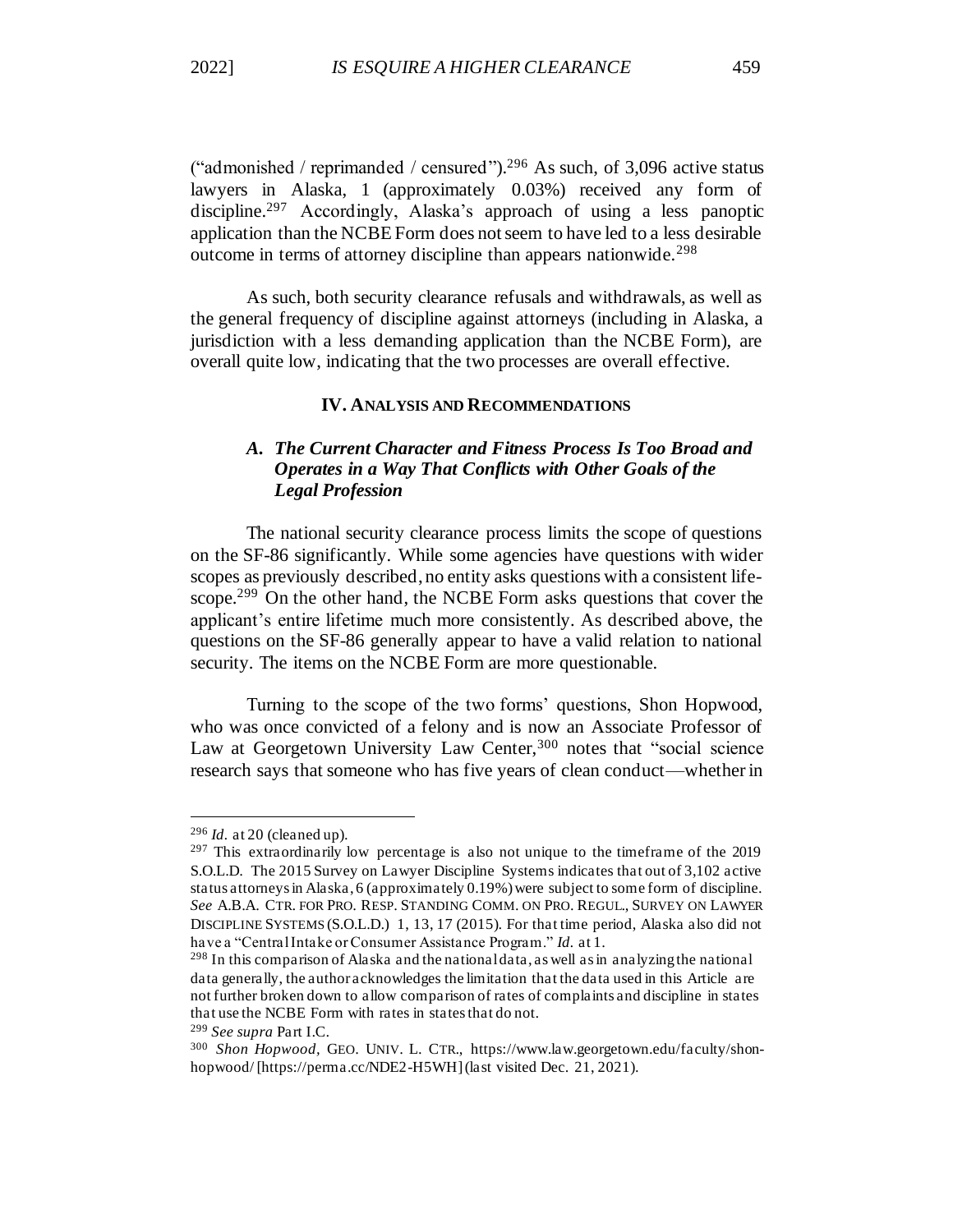the context of a criminal issue or an addiction issue—is at very low risk to commit a new crime or to relapse."<sup>301</sup> According to Professor Hopwood,

[t]his five-year guideline does not mean automatic admittance, but it should help bar associations be more consistent in their policies about whom to admit and when. . . . If there was a five-year guideline, it would change bar associations from looking for the unicorn to admit, to looking for the unicorn not to admit. 302

Moreover, "rules which bar [persons] from a legal career may perpetuate criminal recidivism, race-based discrimination, and underrepresentation of racial minorities in the legal profession, all of which are undoubtedly bad for the bar and worse for society." <sup>303</sup> Diversity is currently a prominent goal of the profession; the American Bar Association, for instance, includes "eliminat[ing] bias and enhanc[ing] diversity" as one of its four stated "Association Goals."<sup>304</sup> Excluding or hindering candidates on grounds that have a disproportionate consequence for members of minority groups not only fails to advance diversity in the legal profession, but also actively impinges its progress.<sup>305</sup>

<sup>301</sup> Shon Hopwood & David P. Wilkins (Conversation), Harv. L. Sch. Ctr. on Legal Pro., *Against the Odds: Shon Hopwood on Reforming the Character an d Fitness Requirement*, *Speaker's Corner*, 4 THE PRAC.: CHARACTER AND FITNESS (Mar./Apr. 2018), https://thepractice.law.harvard.edu/article/against-the-odds/ [https://perma.cc/GC9Y-934J]. <sup>302</sup> *Id.*

<sup>303</sup> Sydney Wright-Schaner, *The Immoral Character of "Good Moral Character": The Discriminatory Potential of the Bar's Character and Fitness Determination in Jurisdictions Employing Categorical Rules Preventing or Impeding Former Felons from Being Barred* , 29 GEO. J. LEGAL ETHICS 1427, 1434–35 (2016). While Wright-Schaner makes this statement referring to felons facing automatic licensure refusal, any sort of exclusionary admissions practice will likely have such an effect.

<sup>304</sup> POL'Y & PLAN. DIV., AM. BAR ASS'N, AMERICAN BAR ASSOCIATION POLICY AND PROCEDURES HANDBOOK 1 (2021–2022) (cleaned up); *see also, e.g.,* CONN. BAR ASS'N, STRATEGIC DIVERSITY AND INCLUSION PLAN: AFRAMEWORK FOR INCLUSION AND GROWTH 1 (adopted Oct. 5, 2015) ("The ultimate goal of the Diversity and Inclusion Plan is to have a genuine, sustainable diverse and inclusive environment within the Connecticut Bar Association ('CBA') throughout its membership and the Connecticut legal community at large in accordance with the CBA's Diversity and Inclusion Policy.").

<sup>305</sup> *See* T. Anthony Brown, *Bar Admission Question Is Illegal and Harms Diversity*, BLOOMBERG L. (Feb. 16, 2022), https://news.bloomberglaw.com/us-law-week/baradmission-question-is-illegal-and-harms-diversity [https://perma.cc/PM79-LUQC]. Referencing that New York "not only ask[s] individuals to disclose incidents that ended in conviction, but any incident in the criminal justice system, regardless of justification or outcome[,]" the President of the New York State Bar Association states that "th[is] obstacle[] . . . looms large and dissuades untold numbers of individuals—especially people of color—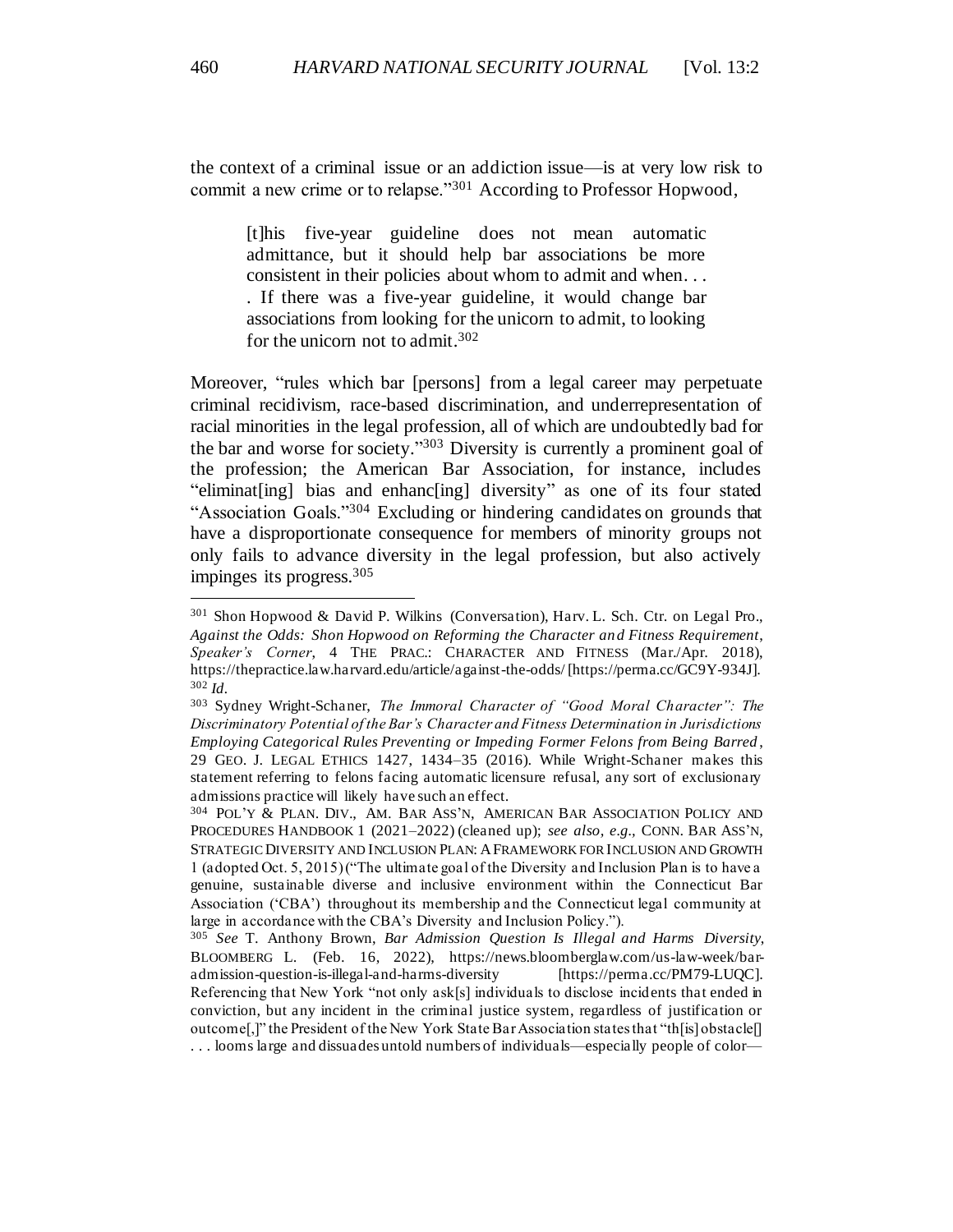Furthermore, as Lindsey Ruta Lusk notes, "Character and Fitness stands in direct contradiction to a fundamental principle of evidence: the inadmissibility of character evidence to prove someone guilty or liable."<sup>306</sup> There are a number of reasons for this forbiddance:

The primary concerns with character evidence are: (1) that jurors will give such evidence too much weight in their deliberations of the present charge, and (2) that jurors might use character to justify condemning someone regardless of the present charge or strength of evidence. . . . The prohibition on character evidence is also supported by the fact that character traits are not predictive of future behavior. . . . Behavior is more likely the result of immediate circumstances.<sup>307</sup>

[l]aw school deans of admissions, who are required by their accrediting agency, the American Bar Association, to not admit students who do not appear capable of being admitted to the bar, mirror [the query] on their own applications. Law school deans say there is ample anecdotal evidence that this question is deterring minority applicants, many of whom already face significant financial, academic, and bias-driven obstacles to entry.

*Id.* He argues that "[a]ny factor in the education pipeline—from elementary school on—that acts as a headwind to the legal industry's diversity crisis must be removed if we are to make progress on this intractable problem." *Id.* He makes the additional point that "[o]f those who do answer truthfully regarding their past criminal justice involvement, very few are actually denied admission to the bar, though they do undergo additional—and sometimes quite costly—scrutiny from Character & Fitness Committees, begging the question as to its utility." *Id.*

<sup>306</sup> Lusk, *supra* note 149, at 377.

from ever embarking on the journey to induction. This impediment must be immediately removed if we are truly serious about improving diversity, equity, and fairness in our legal system." *Id.* He also states that this query "disproportionately impacts would-be attorneys of color, as ample data shows that members of Black, Latino, and other non-White communities are more likely to interact with the criminal justice system and therefore more likely to have to answer 'yes.'" *Id.* (also noting that "[a] 2018 analysis found Blacks make up only 15% of the New York population, but account for 38% of total arrests." Brown further notes that:

<sup>307</sup> *Id.* (footnotes omitted) (but also expressing that "[t]he problem with such evidence is not that it is not relevant. Rather, the problem is that such evidence can cause *unfair prejudice*." *Id.* (cleaned up) (quoting GEORGE FISHER, EVIDENCE 153 (3d ed. 2013))). It is also worth noting that a 2013 report found "that many answers on [Connecticut] bar admission forms were statistically associated with an elevated risk of future discipline . . . . But the report also concluded that such variables 'nevertheless make very poor predictors of subsequent misconduct.'" Davis, *supra* note 254. It made this determination, noting that "even if some variable (e.g., having defaulted on a student loan) doubles the likelihood of subsequent disciplinary action—a very strong effect—the probability of subsequent discipline for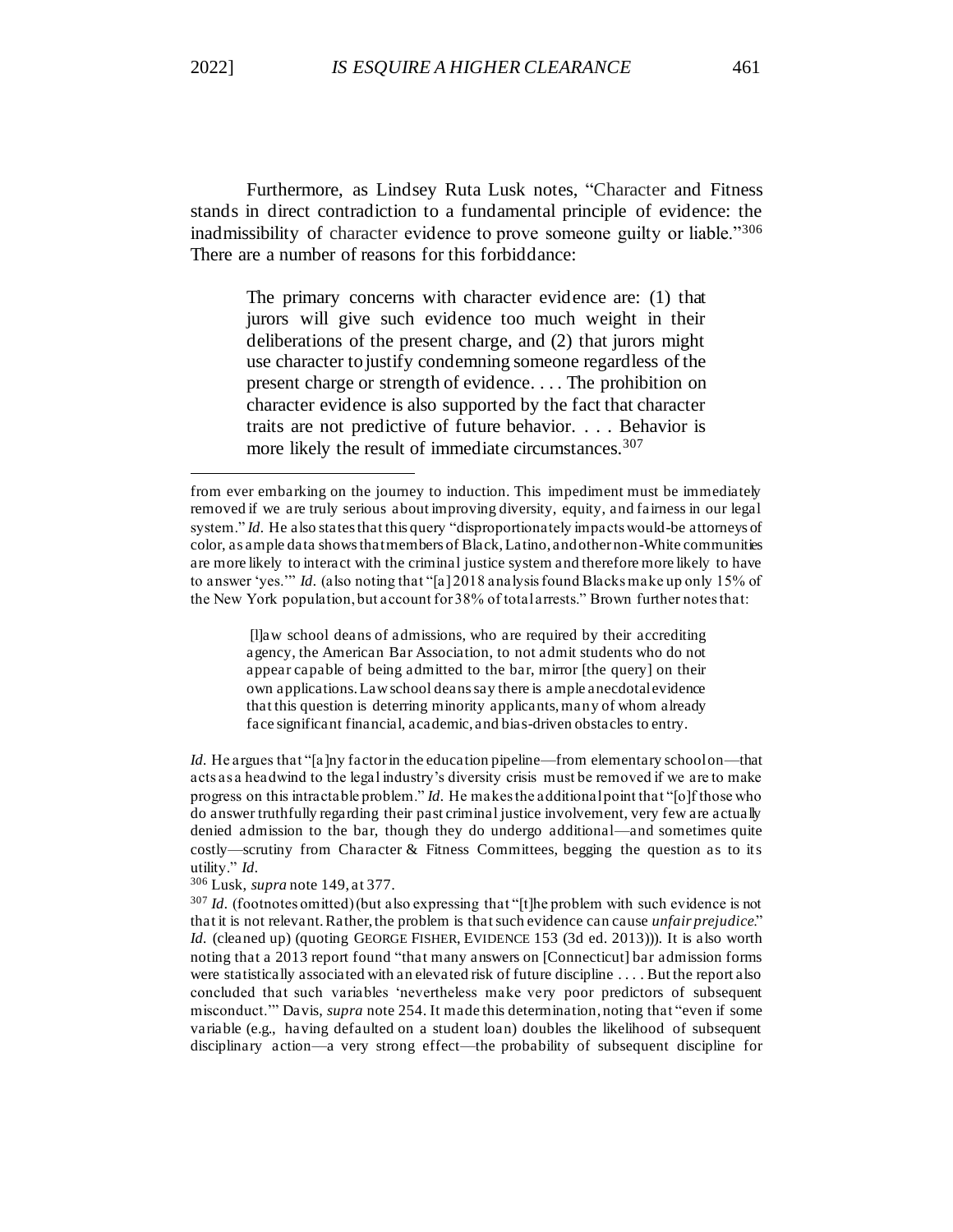Overall, the character and fitness process not only asks multiple questions of questionable relevance in a way that the SF-86 does not, but also extendstoo far backward in scope beyond what is necessary to vet candidates properly, negatively impacting minorities, hindering diversity in the legal profession, and exacerbating the problems of using character evidence.

# *B. The Bar Admissions Character and Fitness Process Should More Closely Parallel the National Security Clearance Process*

Given the effectiveness of the national security clearance process, the bar admissions process would overcome its major shortcomings by adopting the practices of the national security clearance process, which is more narrowly focused than the character and fitness process. Most importantly, bar applications should be limited in scope to reviewing no more than ten years of applicant history for all but the most serious issues.

Professor Hopwood argues that:

a five-year guideline . . . would [be] [a] . . . small change in focus [that] would allow those communities that are overrepresented in the criminal justice system and underrepresented in the legal profession to be admitted to the profession. There is little doubt in my mind that the legal profession needs the perspective of people who went through struggle and came out the other side a better person.<sup>308</sup>

It is not readily apparent if Professor Hopwood advocates for not asking applicants any information outside of a five-year window, only considering conduct within a five-year scope but asking potentially a wider window, or only narrowing review to five years if the applicant has no disclosures in that time frame. It is not also completely clear whether he advocates that all bar application questions should be limited in their time frame, or just some depending on their subject. However, his argument supports the more time-limited approach taken in the SF-86. Just as the SF-86 can reasonably and effectively vet candidates for national security access without using a life scope for every question, so too can and should the bar process.

someone with a student loan default is still only 5%." *Id.* (quoting a 2013 report that the Law School Admission Counsel commission).

<sup>308</sup> Hopwood & Wilkins (Conversation), *supra* note 301.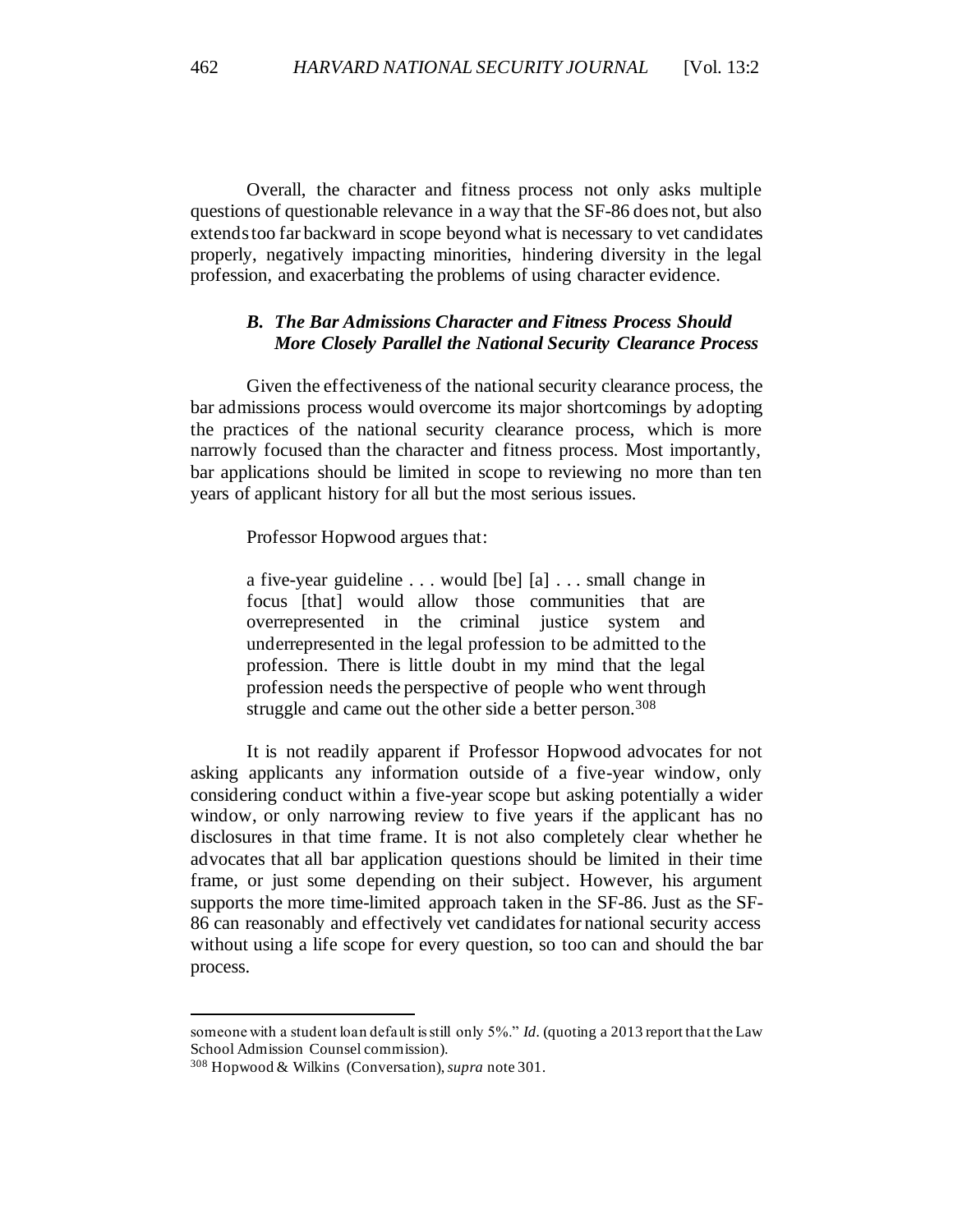However, whereas Professor Hopwood advocates a five-year scope, a slightly longer scope might, in fact, be more appropriate. Even if Professor Hopwood's conclusion that recidivist behavior is unlikely after a five-year gap is entirely accurate, extending an additional five years would provide significant additional review of an applicant's background that might provide valuable additional information, but not go so far as to be overbearing or unfair to the applicant.<sup>309</sup> Moreover, there are a few items in an applicant's potential past that likely should be queried with a life scope. Felony convictions, suspension or disbarment from the legal profession or other professions, and bankruptcy should be among and most likely the only questions reviewed within a life scope timeframe.

Furthermore, as previously discussed, the SF-86 generally asks questions that have a clear relationship to an applicant's ability to properly handle classified information. The character and fitness process asks many queries with little relevance to its goals. Dropping unnecessary questions about unfounded complaints, tax filings of any amount of money, and vague catch-all provisions regarding any negative conduct that the applicant has engaged in (and must guess at) would also improve the process significantly.

Finally, one aspect of the national security clearance process that should not be adopted for bar admissions is its never-ending review after a clearance is initially approved. It is worth noting that Australia has an interesting alternative to United States licensure, as annual re-admission is functionally mandated there.<sup>310</sup> "[R]enewal applications include questions similar to United States Character and Fitness questionnaires--asking about bankruptcy, violations of law, or other questionable conduct. Applicants are also required by law to disclose any pertinent information not necessarily asked for."<sup>311</sup> Opining that "annual relicensing would be difficult in the United States—which has many more lawyers than Australia," <sup>312</sup> Professor Levin has also stated that "periodic relicensing (e.g., every five years) would allow regulators to track the actual behavior of lawyers in practice, rather than make judgments at the outset of an applicant's career about whether that

<sup>309</sup> Obviously, a ten-year range, or even the five-year review that Professor Hopwood advocates, does not remove the concerns that Lusk raised as discussed *supra* Part IV.A.

<sup>310</sup> Lusk, *supra* note 149, at 362. Lusk notes that "[f]or example, in New South Wales, practitioners must reapply from April to June of each year." *Id.* at 362 n.155. Lusk also notes that "[t]his renewal is different than simply participating in continuing legal education, the primary requirement in United States jurisdictions." *Id.* at 362.

<sup>311</sup> *Id.* at 362–63 (footnote omitted).

<sup>312</sup> Leslie C. Levin, *The Folly of Expecting Evil: Reconsidering the Bar's Character and Fitness Requirement*, 2014 B.Y.U. L. REV. 775, 816 (2015).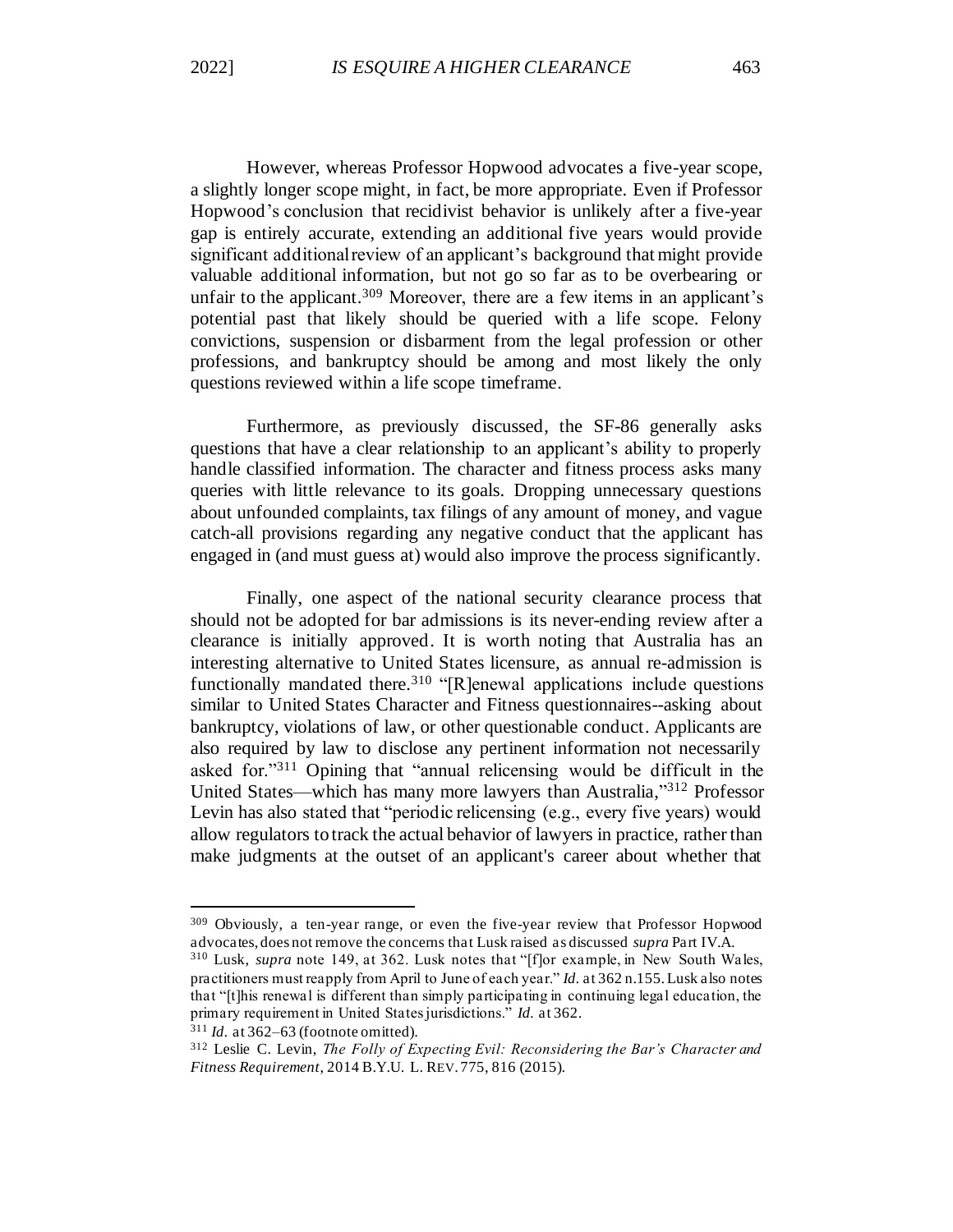individual is likely to be a problem lawyer."<sup>313</sup> However, given the low rates of discipline for U.S. attorneys, as previously described, such protocol or any other form of continued scrutiny<sup>314</sup> is unnecessary and risks repeatedly causing all the difficulties imposed by the initial character and fitness process. Any benefits are almost certain to be less than the burdens inflicted and problems caused.

Overall, despite the value of a slightly more extensive scope than Professor Hopwood advocates, and potential merit in retaining a few questions about the most serious possible misconduct on the character and fitness form with a life scope, most questions should be dramatically reduced in their timeframe. The current extensive scope used in the bar admissions process makes the process far more difficult than it needs to be and has the potential to keep applicants out of the profession for no valid reason. Furthermore, the questions should be more directly linked to relevant issues affecting attorneys. As described above, the low rate of attorney discipline in the United States does not indicate a crisis of attorney competence or integrity that seriously impacts the legal profession and merits the screening at issue. Since the stakes are higher in national security matters than in bar admissions, and since the national security clearance process is generally effective (as it leads to few clearance refusals and withdrawals), <sup>315</sup> there is no reason that the bar admissions process should be more demanding of applicants than what is asked of candidates for national security clearances. Moreover, the very low amount of discipline imposed on attorneys in Alaska, which has a more limited bar application than the NCBE Form, further indicates that the bar application should be restrained.

### **CONCLUSION**

Both national security clearances and licenses to practice law place tremendous trust in their holders. The protocols in place for awarding both clearances and licenses are very rigorous. However, while the SF-86, the primary form used for the national security clearance process, asks intrusive and burdensome questions, these queries are generally more directly linked with the intended outcomes of the clearance process than the questions on the NCBE Form. Moreover, the SF-86 limits more of its questions in scope to a reasonable time period than the NCBE Form. Accordingly, the national

<sup>313</sup> *Id.*

<sup>314</sup> For example, a character and fitness scheme that parallels how this aspect of national security protocol is evolving.

<sup>315</sup> *See supra* Part III.D.